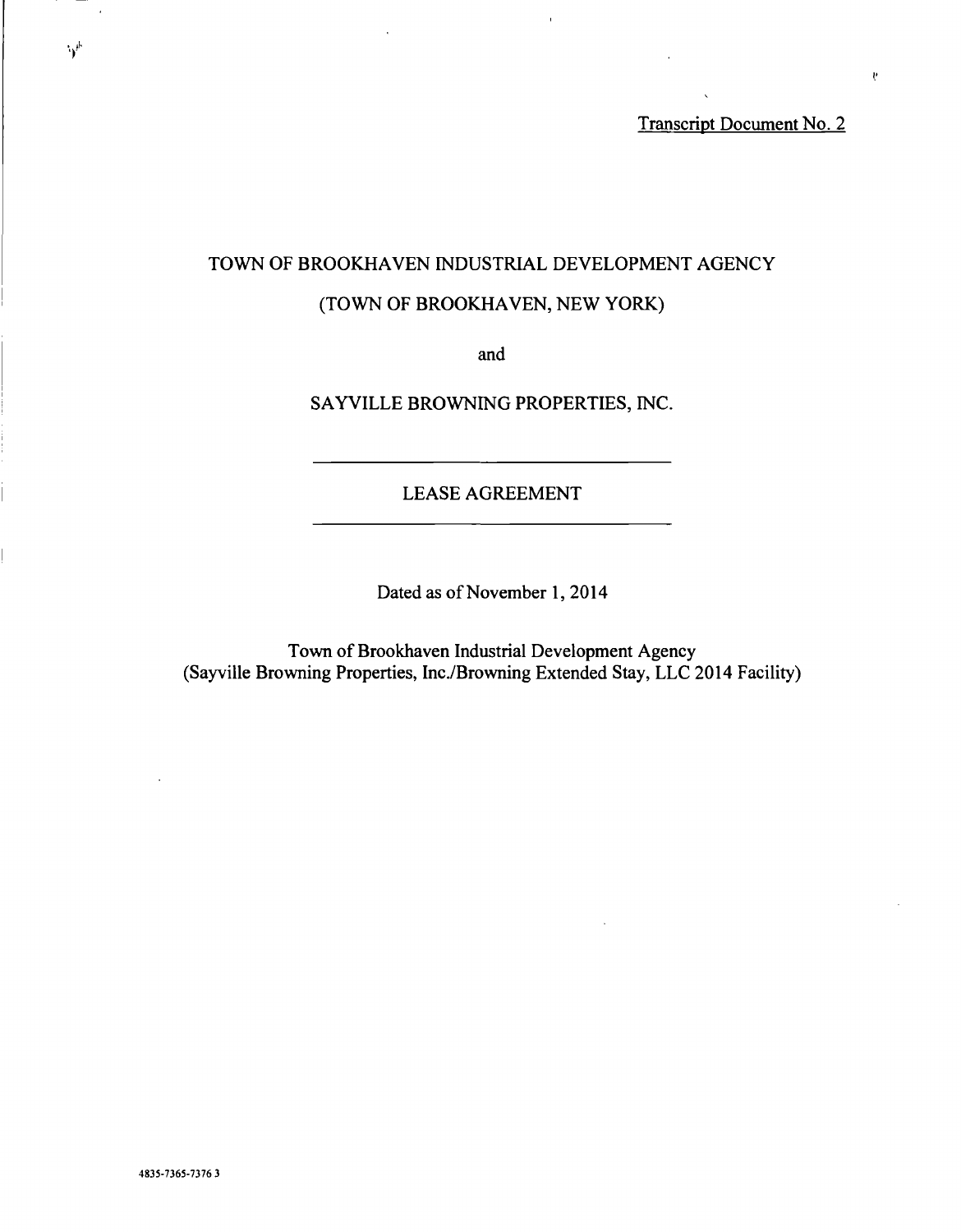# TABLE OF CONTENTS

# Page No.

 $\mathcal{L}$ 

 $\mathbf{A}$ 

| Section 2.1<br>Section 2.2                                                                            |                                                                                                                                                                                   |
|-------------------------------------------------------------------------------------------------------|-----------------------------------------------------------------------------------------------------------------------------------------------------------------------------------|
|                                                                                                       |                                                                                                                                                                                   |
| Section 3.1<br>Section 3.2<br>Section 3.3<br>Section 3.4                                              | ARTICLE IV ACQUISITION, CONSTRUCTION AND EQUIPPING OF COMPANY                                                                                                                     |
|                                                                                                       |                                                                                                                                                                                   |
| Section 4.1<br>Section 4.2<br>Section 4.3<br>Section 4.4<br>Section 4.5                               | Acquisition, Construction and equipping of Company Facility.  6<br>Remedies to Be Pursued Against Contractors, Subcontractors,                                                    |
| Section 4.6                                                                                           |                                                                                                                                                                                   |
|                                                                                                       | ARTICLE V DEMISING CLAUSES AND RENTAL PROVISIONS  13                                                                                                                              |
| Section 5.1<br>Section 5.2<br>Section 5.3<br>Section 5.4<br>Section 5.5<br>Section 5.6                | Obligations of Company Hereunder Unconditional  14<br>Payment of Additional Moneys in Prepayment of Loan  15<br>Rights and Obligations of the Company upon Prepayment of Loan  15 |
|                                                                                                       | ARTICLE VI MAINTENANCE, MODIFICATIONS, TAXES AND INSURANCE  15                                                                                                                    |
| Section 6.1<br>Section 6.2<br>Section 6.3<br>Section 6.4<br>Section 6.5<br>Section 6.6<br>Section 6.7 | Maintenance and Modifications of Company Facility by Company 15<br>Right of Lender or Agency to Pay Taxes, Insurance Premiums and Other                                           |
|                                                                                                       | ARTICLE VII DAMAGE, DESTRUCTION AND CONDEMNATION  21                                                                                                                              |
| Section 7.1<br>Section 7.2                                                                            |                                                                                                                                                                                   |

 $\bar{\phantom{a}}$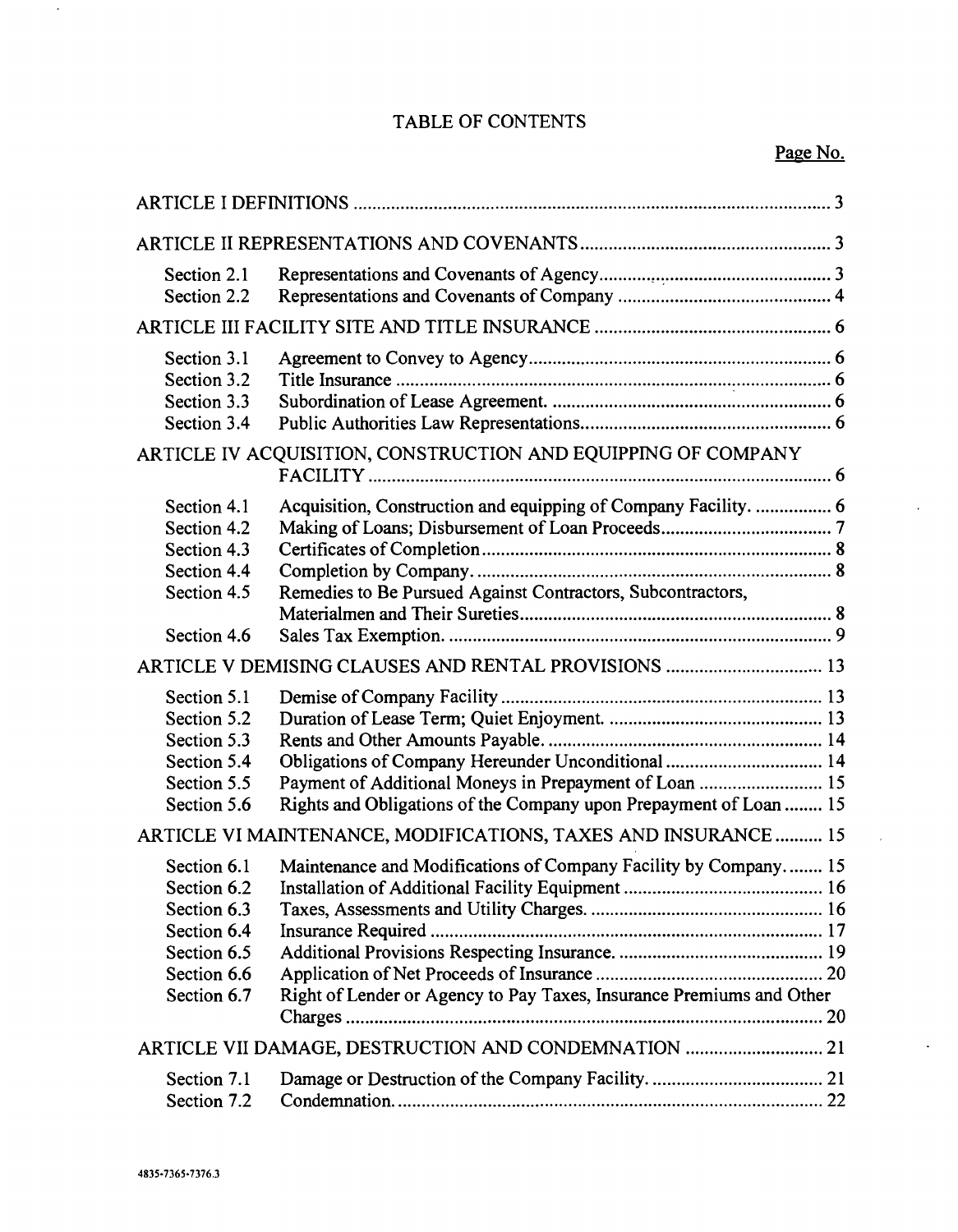| Section 7.3   |                                                                       |  |
|---------------|-----------------------------------------------------------------------|--|
| Section 7.4   |                                                                       |  |
|               |                                                                       |  |
| Section 8.1   |                                                                       |  |
| Section 8.2   |                                                                       |  |
| Section 8.3   |                                                                       |  |
| Section 8.4   |                                                                       |  |
| Section 8.5   |                                                                       |  |
| Section 8.6   | Agreement to File Annual Statements and Provide Information 26        |  |
| Section 8.7   | Books of Record and Account; Financial Statements 26                  |  |
| Section 8.9   |                                                                       |  |
| Section 8.10  |                                                                       |  |
| Section 8.11  |                                                                       |  |
| Section 8.12  |                                                                       |  |
|               | ARTICLE IX RELEASE OF CERTAIN LAND; ASSIGNMENTS AND SUBLEASING 30     |  |
| Section 9.1   | Restriction on Sale of Company Facility; Release of Certain Land.  30 |  |
| Section 9.2   |                                                                       |  |
| Section 9.3   |                                                                       |  |
| Section 9.4   | Mortgage and Pledge of Agency's Interests to Lender 32                |  |
| Section 9.5   |                                                                       |  |
| Section 9.6   |                                                                       |  |
|               |                                                                       |  |
| Section 10.1  |                                                                       |  |
| Section 10.2  |                                                                       |  |
| Section 10.3  |                                                                       |  |
| Section 10.5  |                                                                       |  |
| Section 10.6  |                                                                       |  |
|               |                                                                       |  |
|               | ARTICLE XI EARLY TERMINATION OF LEASE AGREEMENT OPTION IN FAVOR       |  |
| Section 11.1  |                                                                       |  |
| Section 11.2  |                                                                       |  |
| Section 11.3  |                                                                       |  |
|               |                                                                       |  |
|               |                                                                       |  |
| Section 12.1  |                                                                       |  |
| Section 12.2  |                                                                       |  |
| Section 12.3  |                                                                       |  |
| Section 12.4  |                                                                       |  |
| Section 12.5  |                                                                       |  |
| Section 12.6  |                                                                       |  |
| Section 12.8  |                                                                       |  |
| Section 12.9  |                                                                       |  |
| Section 12.10 |                                                                       |  |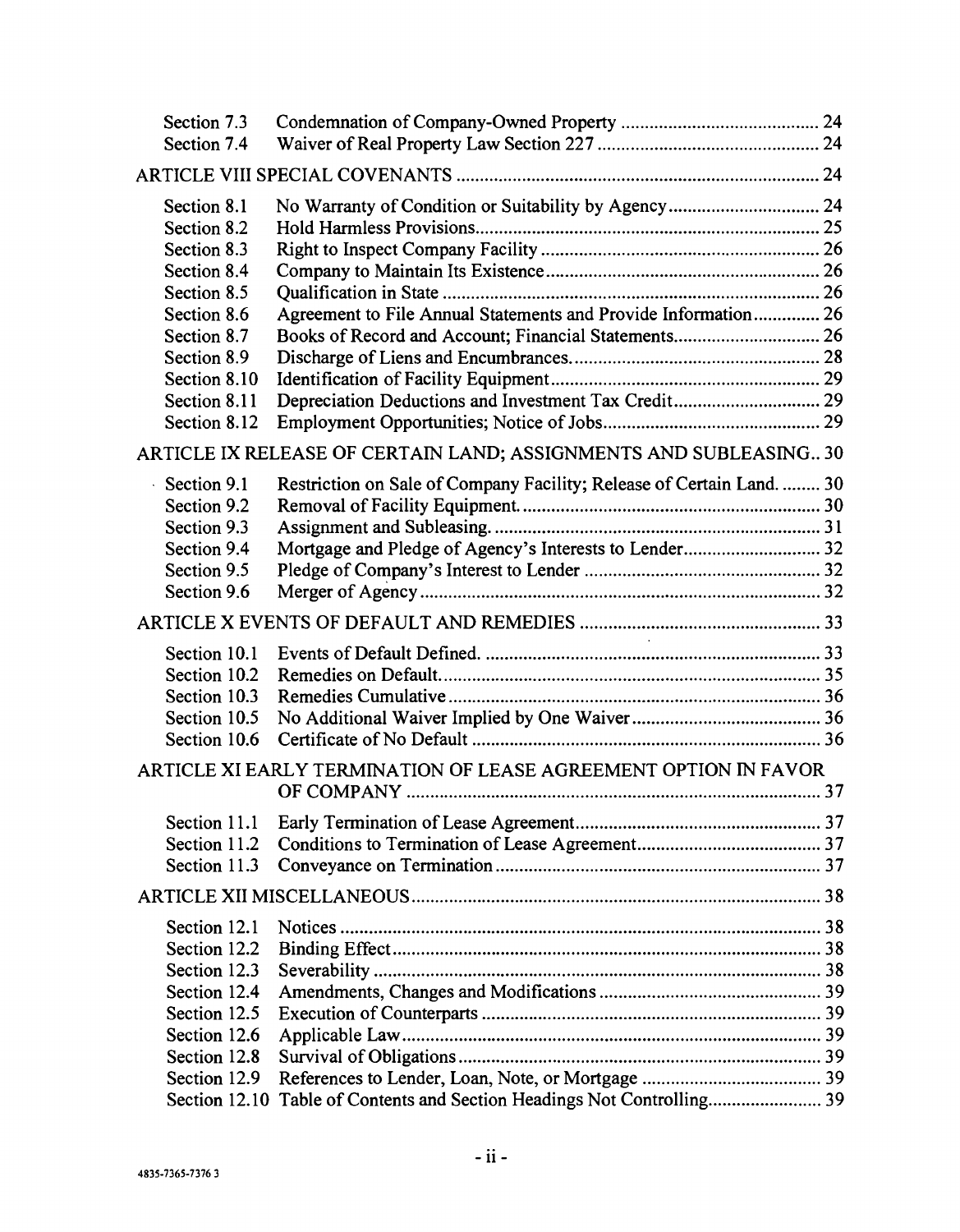- EXHIBIT A Legal Description of Real Property
- EXHIBIT B Equipment

 $\bar{1}$ 

- EXHIBIT C Construction Wage Policy
- EXHIBIT D Mortgage Requirements
- EXHIBIT E Sales Tax Agent Authorization Letter
- EXHIBIT F Sales Tax Registry
- SCHEDULE A Schedule of Definitions

 $\ddot{\phantom{a}}$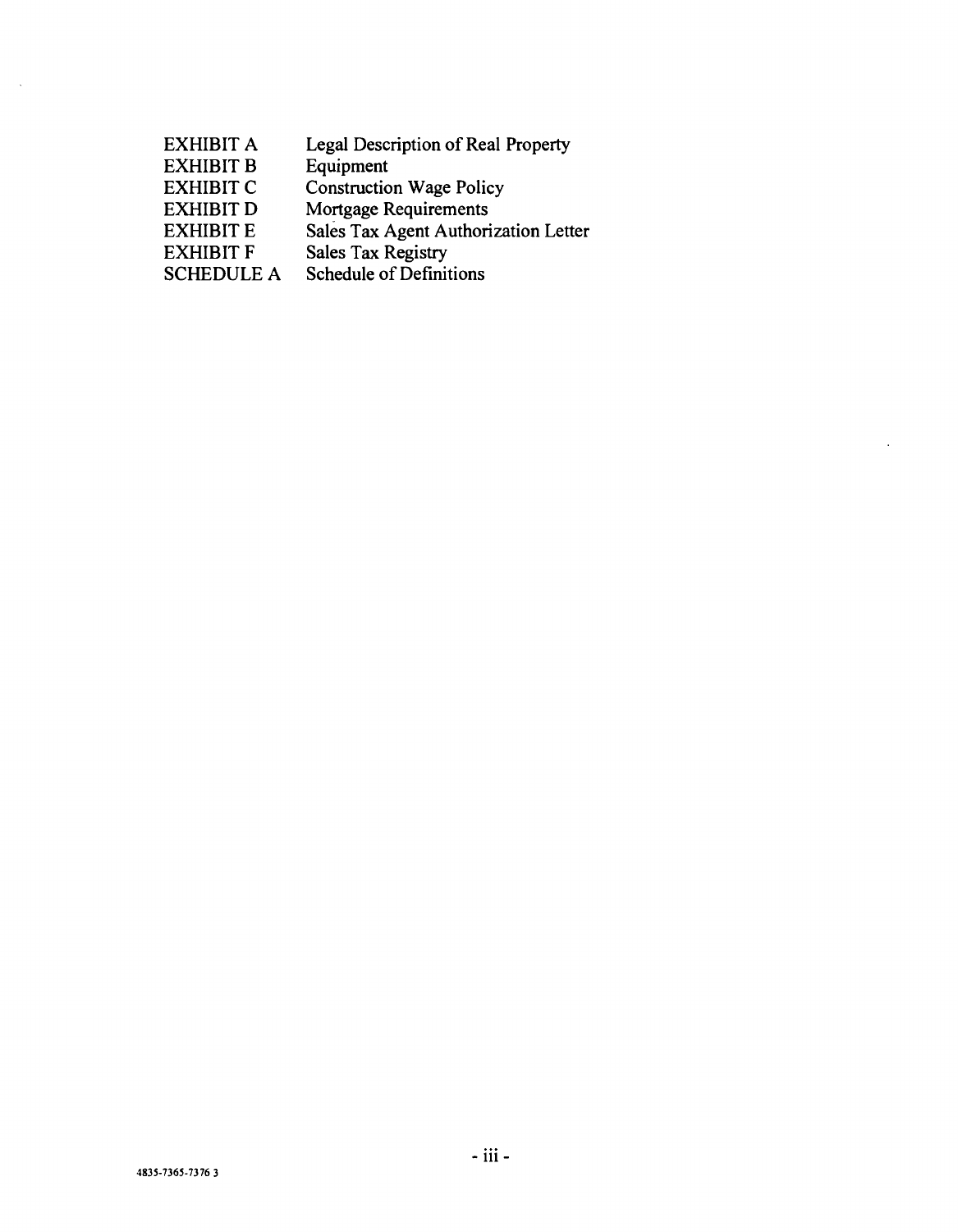THIS LEASE AGREEMENT, dated as of November 1, 2014 (this "Lease Agreement"), is between the TOWN OF BROOKHAVEN INDUSTRIAL DEVELOPMENT AGENCY, a public benefit corporation of the State of New York, having its office at 1 Independence Hill, 3rd Floor, Farmingville, New York 11738 (the "Agency"), and SAYVILLE BROWNING PROPERTIES, INC., a business corporation, organized and existing under the laws of the State of New York, having an address at 5000 Express Drive South, Ronkonkoma, New York 11779 (the "Company").

## RECITALS

WHEREAS, Title 1 of Article 18-A of the General Municipal Law of the State of New York was duly enacted into law as Chapter 1030 of the Laws of 1969 of the State of New York (the "State"); and

WHEREAS, the aforesaid act authorizes the creation of industrial development agencies for the Public Purposes of the State; and

WHEREAS, the aforesaid act further authorizes the creation of industrial development agencies for the benefit of the several counties, cities, villages and towns in the State and empowers such agencies, among other things, to acquire, construct, reconstruct, renovate, refurbish, equip, lease, sell and dispose of land and any building or other improvement, and all real and personal property, including but not limited to machinery and equipment deemed necessary in connection therewith, whether now in existence or under construction, which shall be suitable for manufacturing, warehousing, research, commercial, recreation or industrial facilities, in order to advance job opportunities, health, general prosperity and the economic welfare of the people of the State and to improve their standard of living; and

WHEREAS, pursuant to and in accordance with the provisions of the aforesaid act, as amended, and Chapter 358 of the Laws of 1970 of the State, as amended (collectively, the "Act"), the Agency was created and is empowered to undertake the acquisition, construction, equipping and leasing of the Facility defined below; and

WHEREAS, the Facility shall consist of (a) the construction of an approximately 102,225 square foot building together with additional parking and various site related improvements (the "Improvements "), on the Company's approximately 2.45 acre parcel of land located at 65 Union Avenue, Ronkonkoma, Town of Brookhaven, Suffolk County, New York (more particularly known as S.C. Tax Map: District 0200, Section 800, Block 02, Lot 024) (the "Land"), and the acquisition and installation therein of certain equipment including but not limited to hotel related furniture, fixtures and equipment not part of the Equipment (as such term is defined herein) (the "Facility Equipment"; and, together with the Land and the Improvements, the "Company Facility "), which Company Facility is to be leased by the Agency to the Company and subleased by the Company to Browning Extended Stay, LLC, a limited liability company duly organized and validly existing under the laws of the State of New York, having its principal office at 5000 Express Drive South, Ronkonkoma, New York 11779 (the "Sublessee") and (b) the acquisition and installation of certain equipment and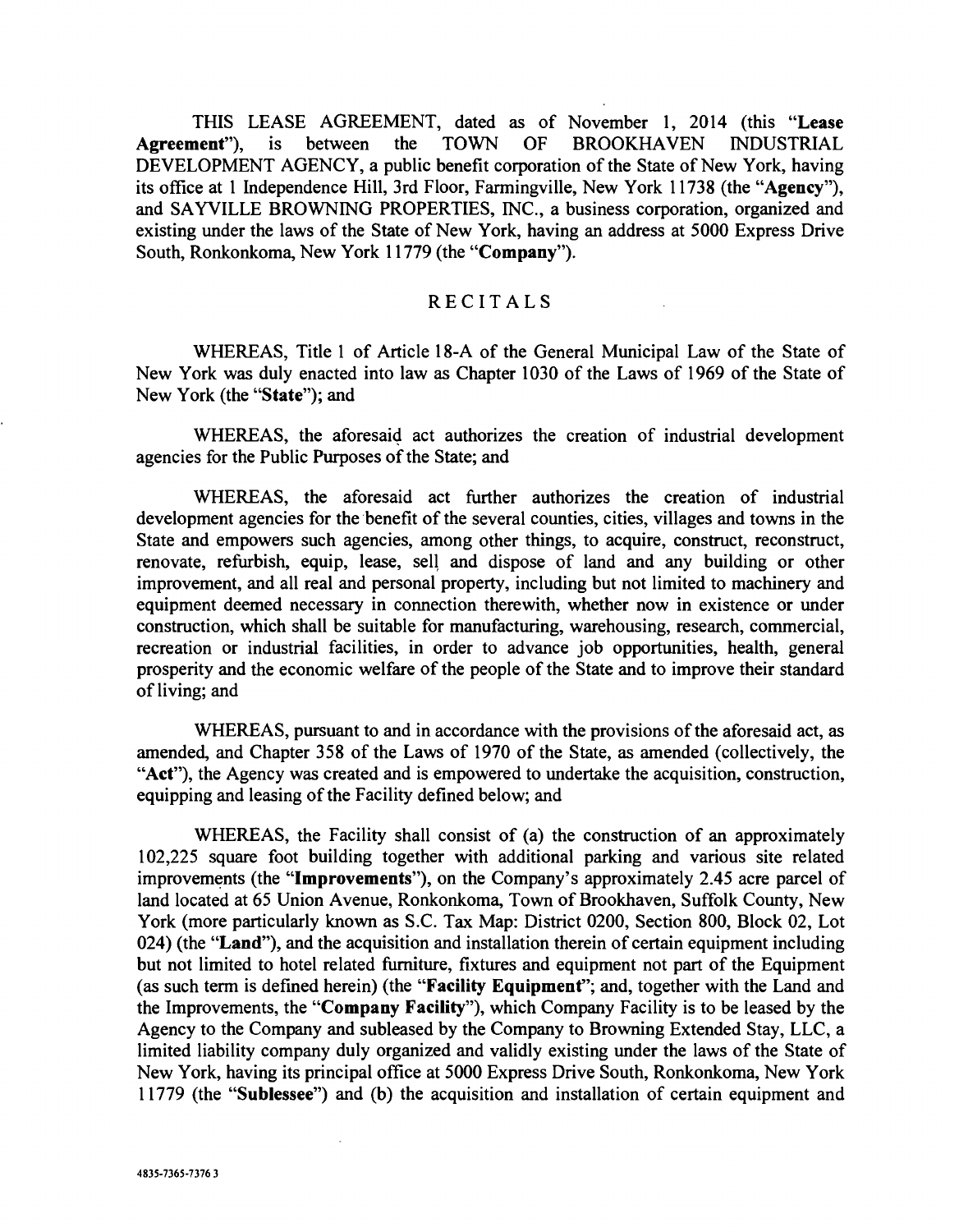personal property including, but not limited to hotel related furniture, fixtures and equipment (the "Equipment"; and together with the Company Facility, the "Facility"), which Equipment is to be leased by the Agency to the Sublessee and which Facility is to be used by the Sublessee as an approximately 122 room hotel to provide a full range of services to the business and leisure traveler visiting the Town of Brookhaven, including the following as they relate to the appointment of the Company as agent of the Agency pursuant to Section 4.6 hereof with respect to the acquisition, construction and equipping of such Facility, whether or not any materials or supplies described below are incorporated into or become an integral part of such Facility: (i) all purchases, leases, rentals and other uses of tools, machinery and equipment in connection with the acquisition, construction and equipping of the Facility, (ii) all purchases, rentals, uses or consumption of supplies, materials and services of every kind and description used in connection with the acquisition, construction and equipping of the Facility, and (iii) all purchases, leases, rentals and uses of equipment, machinery and other tangible personal property (including installation costs with respect thereto) installed or placed in, upon or under such Facility; and

WHEREAS, the Company has agreed with the Agency, on behalf of the Agency and as the Agency's agent, to construct and equip the Company Facility in accordance with the Plans and Specifications; and

WHEREAS, the Company has agreed to lease the Land and the Improvements to the Agency pursuant to the terms of a certain Company Lease Agreement, dated as of November 1, 2014 (the "Company Lease"), by and between the Company and the Agency; and

WHEREAS, the Company has agreed to transfer title to the Facility Equipment to the Agency pursuant to a Bill of Sale, dated the Closing Date (the "Bill of Sale"); and

WHEREAS, the Agency has agreed to sublease and lease the Company Facility to the Company, and the Company desires to rent the Company Facility from the Agency, upon the terms and conditions set forth in this Lease Agreement; and

WHEREAS, the Company has agreed to sub-sublease the Company Facility to the Sublessee, pursuant to a certain Sublease Agreement, dated November 19, 2014 (the "Sublease Agreement"), by and between the Company, as sublessor, and the Sublessee, as sublessee; and

WHEREAS, the Sublessee has agreed to transfer title to the Equipment to the Agency pursuant to an Equipment Bill of Sale, dated the Closing Date (the "Equipment Bill of Sale"); and

WHEREAS, the Agency has agreed to lease the Equipment to the Sublessee pursuant to the terms of a certain Equipment Lease Agreement, dated as of November 1, 2014 (the "Equipment Lease Agreement"); and

WHEREAS, in order to define the Company's and the Sublessee's obligations regarding payments -in -lieu of taxes, the Agency, the Company and the Sublessee will enter into a Payment in Lieu of Tax Agreement, dated as of November 1, 2014 (the "PILOT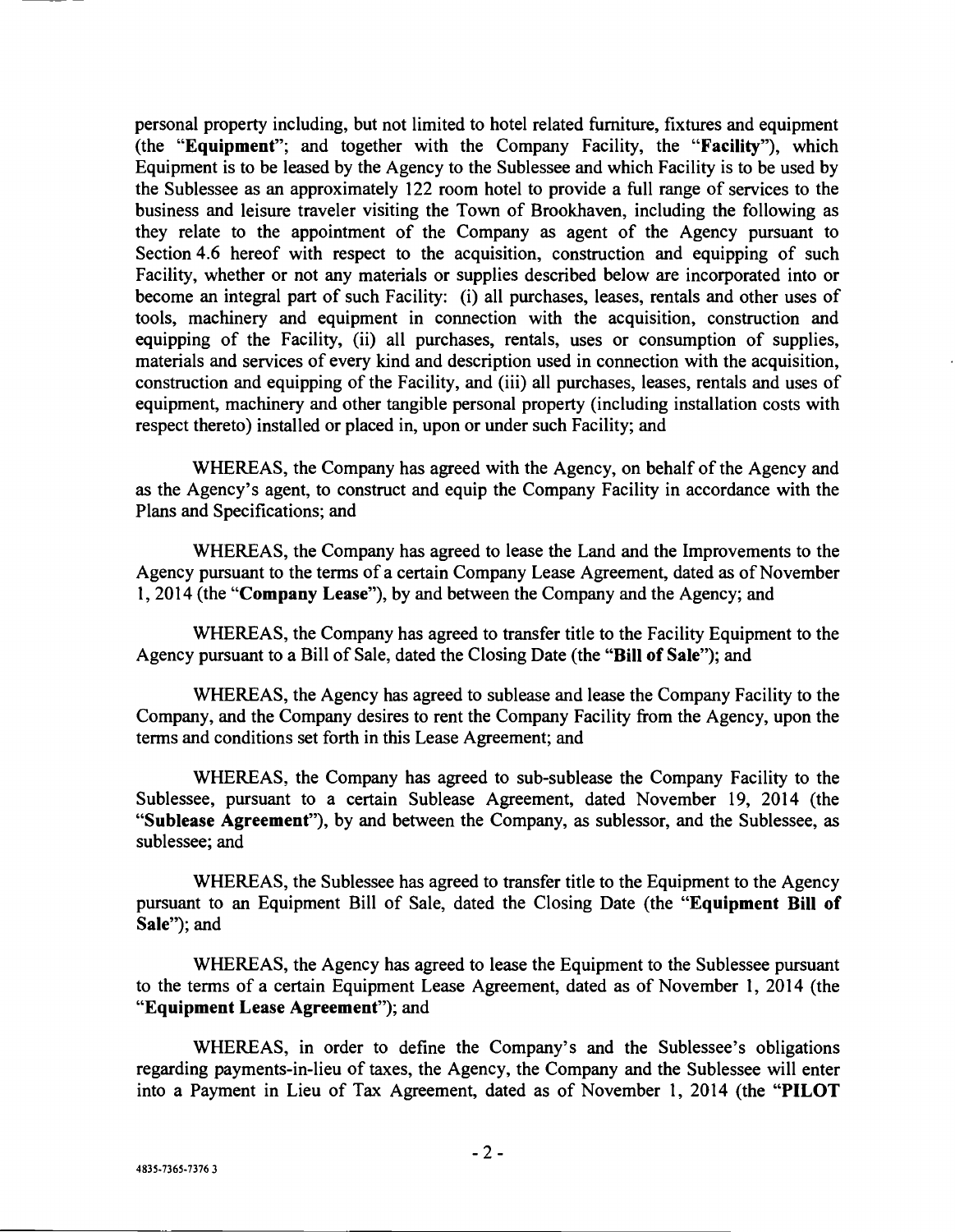Agreement"), by and among the Agency, the Company and the Sublessee, whereby the Company and Sublessee agree to make certain payments-in-lieu-of-taxes to the Taxing Authorities (as defined therein); and

WHEREAS, the Company and the Sublessee will enter into a Recapture Agreement, dated as of November 1, 2014 (the "Recapture Agreement"), from the Company and the Sublessee to the Agency in order to reflect the repayment of certain obligations of the Company and the Sublessee upon the occurrence of a Recapture Event (as defined therein); and

WHEREAS, as an inducement for the Agency to enter into and perform the transactions contemplated by this Lease Agreement, the Agency will require the Company and the Sublessee to enter into an Environmental Compliance and Indemnification Agreement, dated as of November 1, 2014 (the "Environmental Compliance and Indemnification Agreement"), by and among the Company, the Sublessee and the Agency.

#### AGREEMENT

For and in consideration of the premises and the mutual covenants hereinafter contained, the parties hereto do hereby mutually agree as follows:

# ARTICLE I

# **DEFINITIONS**

All capitalized terms used in this Lease Agreement and not otherwise defined herein shall have the meanings assigned thereto in the Schedule of Definitions attached hereto as Schedule A.

# ARTICLE II REPRESENTATIONS AND COVENANTS

Section 2.1 Representations and Covenants of Agency. The Agency makes the following representations and covenants as the basis for the undertakings on its part herein contained:

(a) The Agency is duly established and validly existing under the provisions of the Act and has full legal right, power and authority to execute, deliver and perform each of the Agency Documents and the other documents contemplated thereby. Each of the Agency Documents and the other documents contemplated thereby has been duly authorized, executed and delivered by the Agency.

(b) The Agency will acquire a leasehold interest in the Land and Improvements cause the Improvements to be constructed and the Facility Equipment to be acquired and installed and will lease and sublease the Company Facility to the Company pursuant to this Lease Agreement, all for the Public Purposes of the State.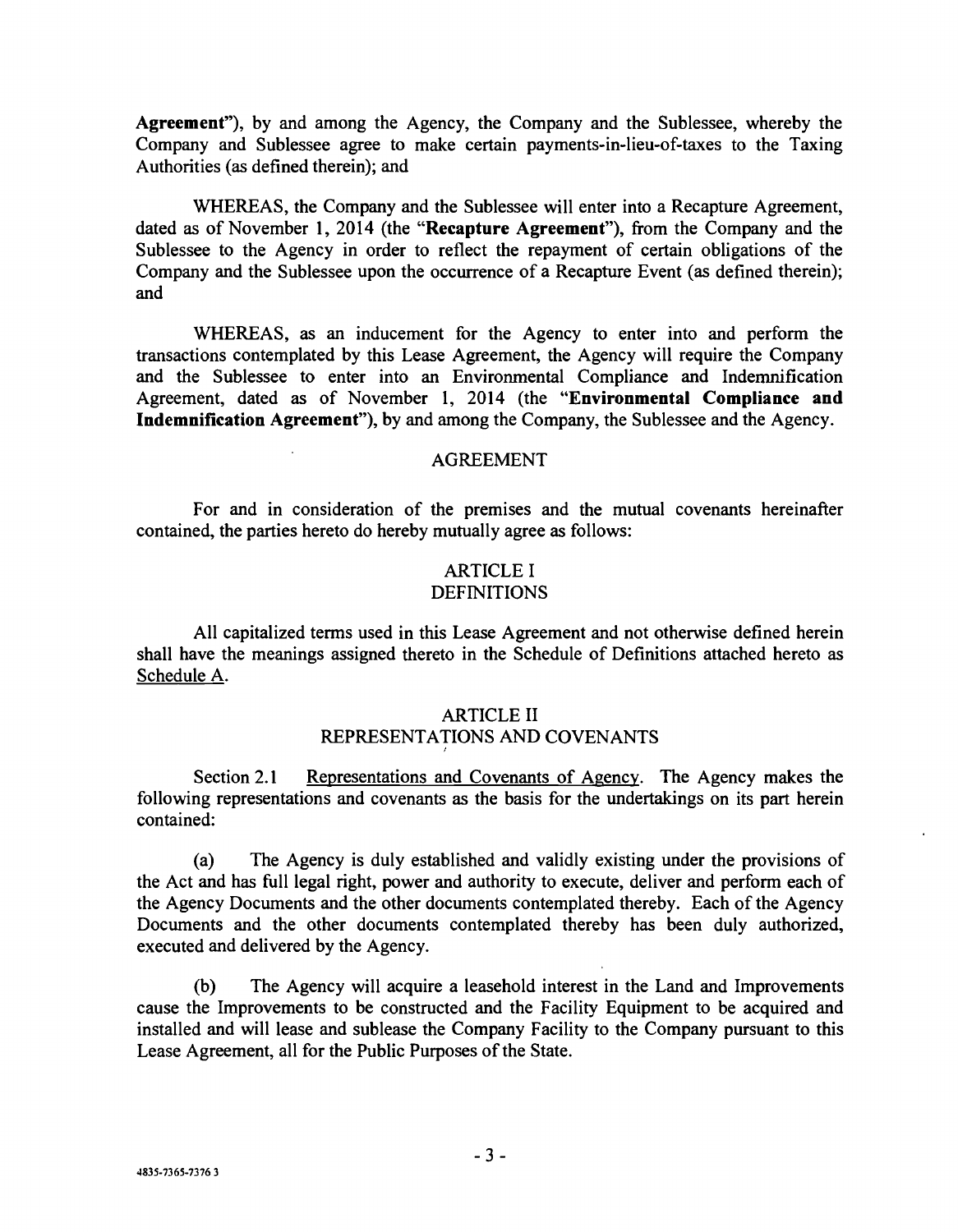(c) By resolution dated November 19, 2014, the Agency determined that, based upon the review by the Agency of the materials submitted and the representations made by the Company relating to the Facility, the Facility would not have a "significant impact" or "significant effect" on the environment within the meaning of the SEQR Act.

(d) Neither the execution and delivery of any of the Agency Documents and the other documents contemplated thereby or the consummation of the transactions contemplated thereby nor the fulfillment of or compliance with the provisions of any of the Agency Documents and the other documents contemplated thereby will conflict with or result in a breach of or constitute a default under any of the terms, conditions or provisions of the Act, any other law or ordinance of the State or any political subdivision thereof, the Agency's Certificate of Establishment or By-Laws, as amended, or any corporate restriction or any agreement or instrument to which the Agency is a party or by which it is bound, or result in the creation or imposition of any Lien of any nature upon any of the Property of the Agency under the terms of the Act or any such law, ordinance, Certificate of Establishment, By-Laws, restriction, agreement or instrument, except for Permitted Encumbrances.

(e) Each of the Agency Documents and the other documents contemplated thereby constitutes a legal, valid and binding obligation of the Agency enforceable against the Agency in accordance with its terms.

(f) The Agency has been induced to enter into this Lease Agreement by the undertaking of the Company and the Sublessee to utilize the Facility in the Town of Brookhaven, New York in furtherance of the Public Purposes of the Agency.

(g) The Agency will execute, acknowledge (if appropriate) and deliver from time to time such instruments and documents which are necessary or desirable to carry out the intent and purposes of this Lease Agreement.

Section 2.2 Representations and Covenants of Company. The Company makes the following representations and covenants as the basis for the undertakings on its part herein contained:

(a) The Company is a business corporation, organized and existing under the laws of the State of New York, is in good standing under the laws of the State of New York, and has full legal right, power and authority to execute, deliver and perform each of the Company Documents and the other documents contemplated thereby. Each of the Company Documents and the other documents contemplated thereby has been duly authorized, executed and delivered by the Company.

(b) Neither the execution and delivery of any of the Company Documents and the other documents contemplated thereby or the consummation of the transactions contemplated thereby nor the fulfillment of or compliance with the provisions of any of the Company Documents and the other documents contemplated thereby will conflict with or result in a breach of or constitute a default under any of the terms, conditions or provisions of any law or ordinance of the State or any political subdivision thereof, the Company's Certificate of Incorporation or By -Laws, as amended, or any restriction or any agreement or instrument to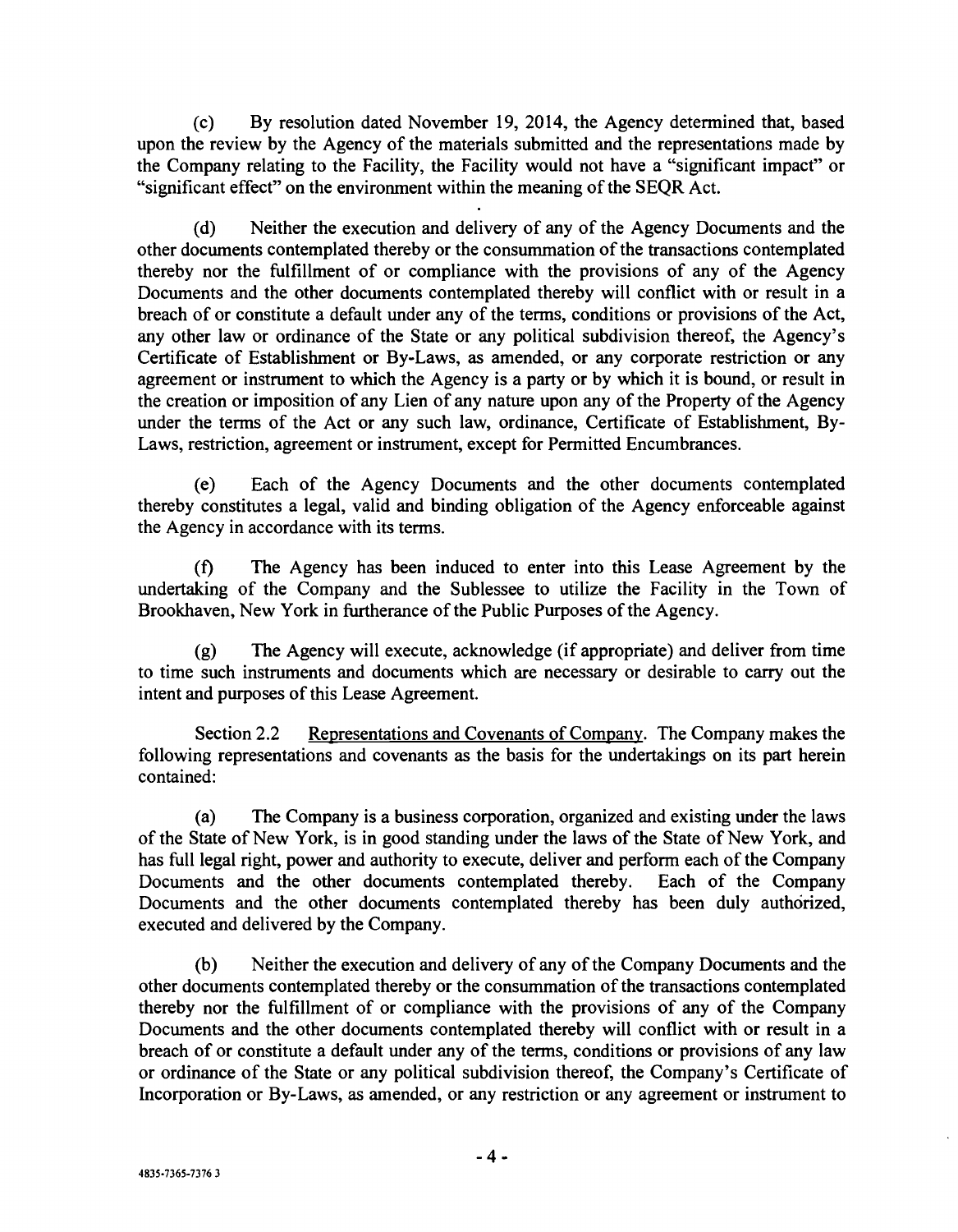which the Company is a party or by which it is bound, or result in the creation or imposition of any Lien of any nature upon any of the Property of the Company under the terms of any such law, ordinance, Certificate of Incorporation or By -Laws, as amended, restriction, agreement or instrument, except for Permitted Encumbrances.

(c) The Company shall use its best efforts to ensure that the Company Facility and the design, acquisition, construction, equipping and operation thereof will conform with all applicable zoning, planning, building and environmental laws, ordinances, rules and regulations of governmental authorities having jurisdiction over the Company Facility. The Company shall defend, indemnify and hold harmless the Agency from any liability, including reasonable attorneys' fees, resulting from any failure by the Company to so conform.

(d) Each of the Company Documents and the other documents contemplated thereby constitutes a legal, valid and binding obligation of the Company enforceable against the Company in accordance with its terms.

(e) The Company will complete or has completed the construction and equipping of the Company Facility substantially in accordance with the terms and provisions of the Plans and Specifications.

(f) The Company Facility is and will continue to be a "project" as such quoted term is defined in the Act. The Company will not take any action, or fail to take any action, which action or failure to act would cause the Company Facility not to constitute a "project" as such quoted term is defined in the Act.

(g) The Company hereby represents to the Agency that the Agency's involvement with the Facility will not result in the removal of an industrial or manufacturing plant from one area of the State to another area of the State or in the abandonment of one or more plants of the Facility occupant(s) located in the State, unless the Agency's involvement with the Facility (i) is reasonably necessary to discourage the Facility occupant(s) from removing such other plant or facility to a location outside the State, or (ii) is reasonably necessary to preserve the competitive position of the Facility occupant(s) in their respective industry.

(h) The Company agrees to take any actions reasonably deemed necessary by the Agency, or its Chairman, Vice Chairman, Executive Director, or any member or officer of the Agency, counsel to the Agency or Transaction Counsel, in order to ensure compliance with Sections 2.2(g) and 9.3 of this Lease Agreement provided that the Company receives duly acknowledged written confirmation from the Agency setting forth the reason(s) for said action(s). Without limiting the generality of the foregoing, the Company will provide the Agency with any and all information and materials describing proposed Facility occupants as necessary.

(i) The Company hereby represents to the Agency that since facilities and property that are primarily used in making retail sales of goods and services to customers who personally visit the Facility will constitute more than one-third  $(1/3)$  of the total costs of the Facility, that the Facility will constitute a "Tourism Destination" in accordance with New York General Municipal Law Section 862.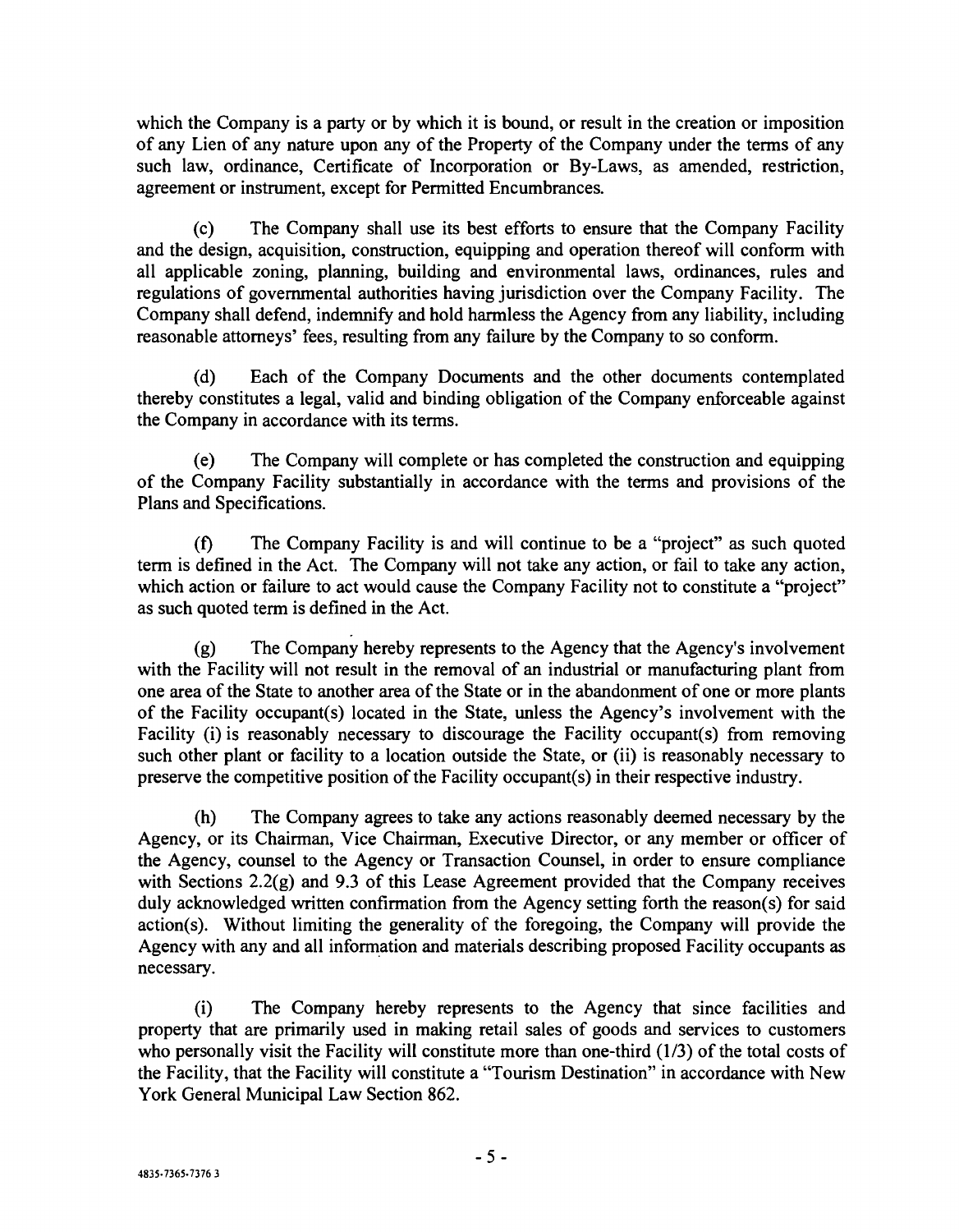# ARTICLE III FACILITY SITE AND TITLE INSURANCE

Section 3.1 Agreement to Convey to Agency. The Company has conveyed or has caused to be conveyed to the Agency (i) a leasehold interest in the Land, including any buildings, structures or other improvements thereon, and (ii) lien-free title to the Facility Equipment, in each case except for Permitted Encumbrances, and will convey or cause to be conveyed to the Agency lien -free title to or a leasehold interest in the Facility Equipment and Improvements acquired after the date hereof.

Section 3.2 Title Insurance. The Company has obtained or will obtain a leasehold title insurance policy for the benefit of the Agency insuring leasehold title to the Land and the Improvements, in an amount equal to the fair market value of the Land and the Improvements, except for Permitted Encumbrances.

Section 3.3 Subordination of Lease Agreement. This Lease Agreement and any and all modifications, amendments, renewals and extensions thereof is subject and subordinate to any Mortgage or Mortgages which may be granted by the Agency and the Company on the Company Facility or any portion thereof and to any and all modifications, amendments, consolidations, extensions, renewals, replacements and increases thereof.

Section 3.4 Public Authorities Law Representations. The parties hereto hereby acknowledge and agree that the Company Facility and the interest therein to be conveyed by this Lease Agreement are not "Property" as defined in Article 9, Title 5 -A of the Public Authorities Law of the State because the Company Facility and the leasehold interests therein are securing the financial obligations of the Company. The Company Facility and the leasehold interests therein secure the obligations of the Company to the Agency under the PILOT Agreement, the Recapture Agreement, the Environmental Compliance and Indemnification Agreement and this Lease Agreement, including the Company's obligation to acquire, renovate, equip and maintain the Company Facility on behalf of the Agency and the Company's obligation to indemnify and hold harmless the Agency.

#### ARTICLE IV

# ACQUISITION, CONSTRUCTION AND EQUIPPING OF COMPANY FACILITY

#### Section 4.1 Acquisition, Construction and equipping of Company Facility.

(a) The Company agrees that, on behalf of the Agency, it will acquire, construct and equip the Company Facility in accordance with the Plans and Specifications.

(b) The Company may revise the Plans and Specifications from time to time with the written approval of the Agency and any Lender (if required by such Lender) which approval by the Agency will not be unreasonably withheld or delayed but may be subject to such reasonable conditions imposed by the Agency in accordance with the Act or the Agency's policies and procedures.

(c) Except as set forth in Section 6.2 hereof, fee or leasehold title, as applicable, to all materials, equipment, machinery and other items of Property incorporated or installed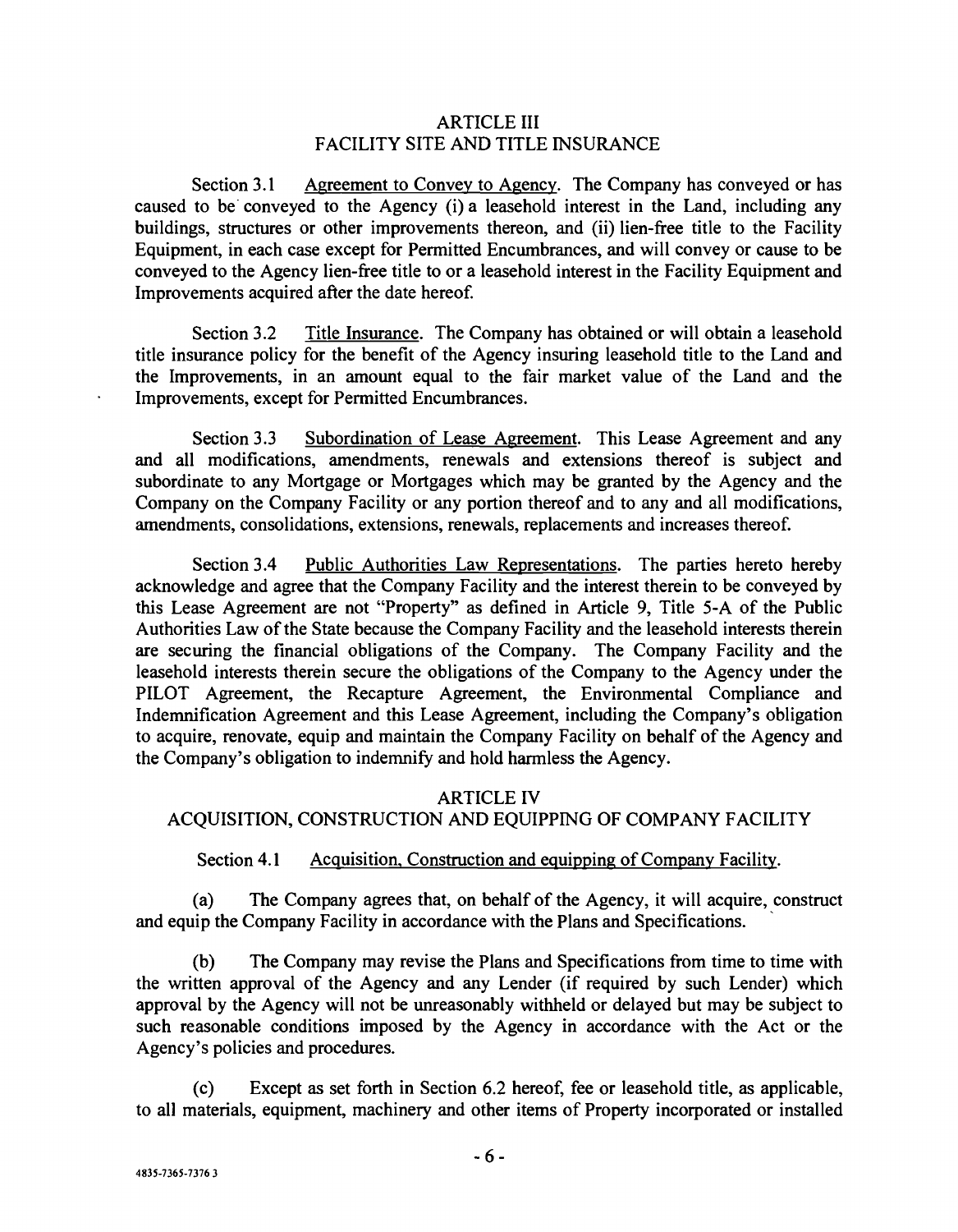in or placed in, upon, or under the Company Facility shall vest in the Agency immediately upon the Company's obtaining an interest in or to the materials, equipment, machinery and other items of Property. The Company shall execute, deliver and record or file all The Company shall execute, deliver and record or file all instruments necessary or appropriate so to vest such title in the Agency and shall take all action necessary or appropriate to protect such title against claims of any third Persons.

(d) The Agency hereby appoints the Company its true and lawful agent, and the Company hereby accepts such agency (i) to acquire, construct and equip the Company Facility in accordance with the Plans and Specifications, (ii) to make, execute, acknowledge and deliver any contracts, orders, receipts, writings and instructions with any other Persons, and in general to do all things which may be requisite or proper, all for constructing and equipping the Company Facility with the same powers and with the same validity as the Agency could do if acting on its own behalf, (iii) to pay all fees, costs and expenses incurred in the construction and equipping of the Company Facility from funds made available therefor in accordance with this Lease Agreement, (iv) to ask, demand, sue for, levy, recover and receive all such sums of money, debts, dues and other demands whatsoever which may be due, owing and payable to the Agency under the terms of any contract, order, receipt or writing in connection with the construction and equipping of the Company Facility, and (v) to enforce the provisions of any contract, agreement, obligation, bond or other performance security. This agency appointment expressly excludes the Company from purchasing any motor vehicle, including any cars, trucks, vans or buses which are licensed by the Department of Motor Vehicles for use on public highways or streets.

(e) The Agency shall enter into, and accept the assignment of, such contracts as the Company may request in order to effectuate the purposes of this Section 4.1.

(f) The Company, as agent for the Agency, shall comply with all provisions of the Labor Law, The Executive Law and Civil Law of the State applicable to the acquisition, construction and equipping of the Company Facility and shall include in all construction contracts all provisions which may be required to be inserted therein by such provisions. The Company agrees to comply with the relevant policies of the Agency with respect to such laws which are set forth as Exhibit C attached hereto. Except as provided in the two preceding sentences, the provisions of this subsection do not create any obligations or duties not created by applicable law outside of the terms of this Lease Agreement.

Section 4.2 Making of Loans; Disbursement of Loan Proceeds. The Agency acknowledges that the Company may request one or more Lenders to make one or more loans to finance and refinance the costs of the acquisition, construction and equipping of the Company Facility or to reimburse the Company for the cost of acquiring, constructing and equipping the Company Facility. Proceeds of such Loan or Loans shall be disbursed by such Lender or Lenders in accordance with the provisions of the Mortgage or Mortgages or other related documentation applicable to such Loan or Loans.

Provided the Agency shall have received the notice of the name and address of a Lender, the Agency agrees that simultaneously with its giving of any notice under this Lease Agreement (each a "Notice") it will send a copy of such Notice to each Lender. Each Notice shall be sent to each Lender in the manner provided herein at the address provided to the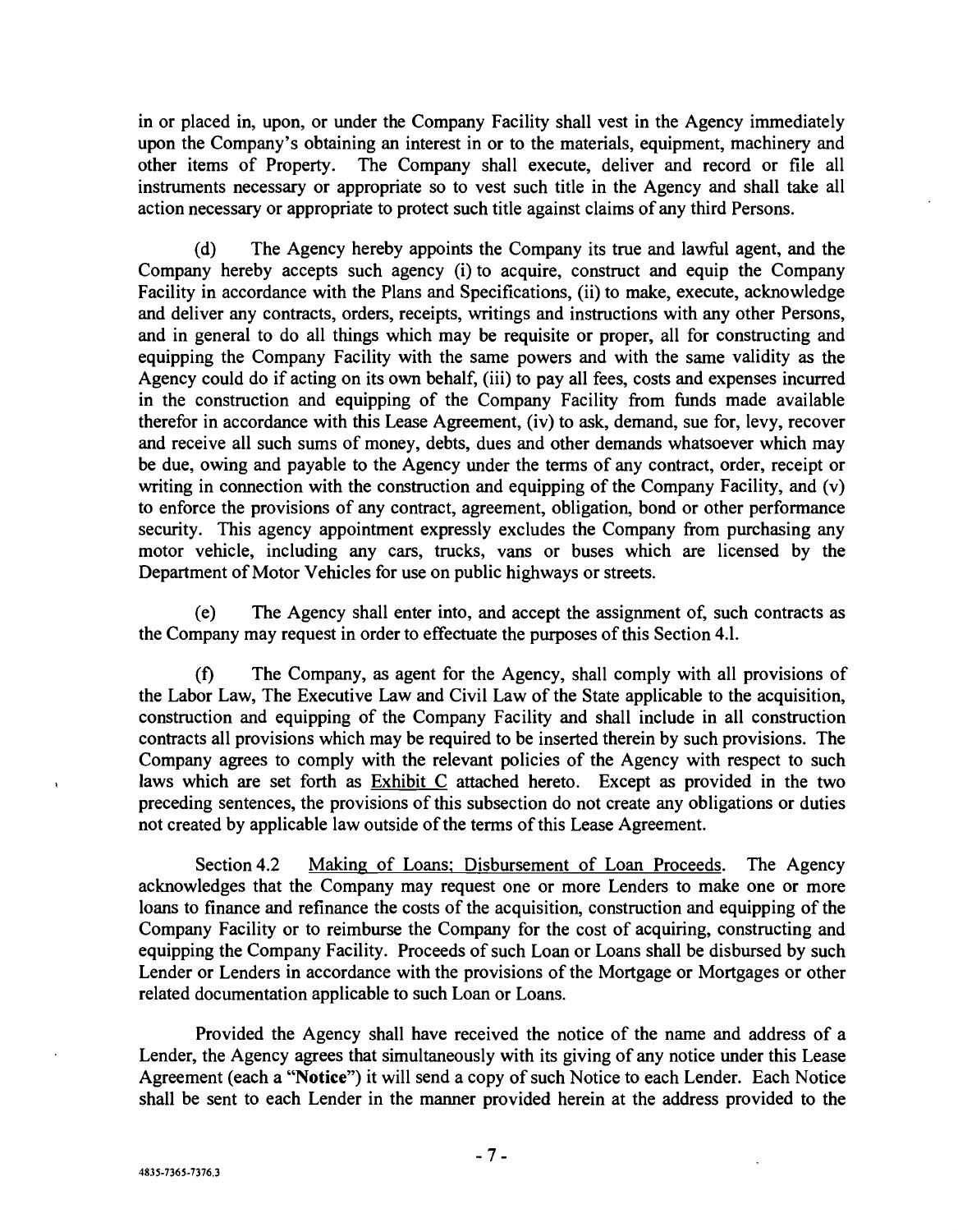Agency by each Lender for such purpose which address each such Lender may change from time to time by written notice to the Agency in accordance herewith. The Agency shall reasonably cooperate with the Company in connection with the granting or modification by the Company of any Mortgage. Such cooperation shall include, without limitation, the execution and delivery of such documents and instruments in connection with a Mortgage as the Company or the Lender may reasonably request provided that such documents and instruments contain the Agency's standard non -recourse and hold harmless language.

Section 4.3 Certificates of Completion. To establish the Completion Date, the Company shall deliver to the Agency and to the Lender, if any, (i) a certificate signed by an Authorized Representative of the Company stating (a) that the acquisition, construction and equipping of the Company Facility has been completed in accordance with the Plans and Specifications therefor, and (b) that payment for all labor, services, materials and supplies used in such acquisition, constructing and equipping has been made or provided for; and (ii) such other certificates as may be reasonably satisfactory to the Agency and to the Lender, if any, including without limitation, a final certificate of occupancy, if applicable. The Company agrees to use reasonable efforts to complete the acquisition, construction and equipping of the Company Facility by November 30, 2016.

# Section 4.4 Completion by Company.

(a) In the event Net Proceeds of the Loan, if any, are not sufficient to pay in full all costs of acquiring, constructing and equipping the Company Facility in accordance with the Plans and Specifications, the Company agrees to pay, for the benefit of the Agency and such Lender, if any, all such sums as may be in excess of Net Proceeds of such Loan, if any. Title to all portions of the Company Facility acquired, installed or renovated at the Company's cost or expense shall immediately upon such acquisition, installation or renovation vest in the Agency. The Company shall execute, deliver and record or file such instruments as the Agency or such Lender, if any, may request in order to perfect or protect the Agency's interest or title in or the lien of any Mortgage on such portions of the Company Facility.

(b) The Company shall not be entitled to any reimbursement for such excess cost or expense incurred by the Company in accordance with Section 4.4(a) from the Agency, nor shall it be entitled to any diminution or abatement of any other amounts payable by the Company under this Lease Agreement.

Section 4.5 Remedies to Be Pursued Against Contractors, Subcontractors, Materialmen and Their Sureties. In the event of a default by any contractor, subcontractor, materialman or other Person under any contract made by it in connection with the Company Facility or in the event of a breach of warranty or other liability with respect to any materials, workmanship or performance guaranty, the Company at its expense, either separately or in conjunction with others, may pursue any and all remedies available to it and the Agency, as appropriate, against the contractor, subcontractor, materialman or other Person so in default and against any surety for the performance of such contract. The Company, in its own name or in the name of the Agency, may prosecute or defend any action or proceeding or take any other action involving any such contractor, subcontractor, materialman, surety or other Person which the Company deems reasonably necessary, and in such event the Agency, at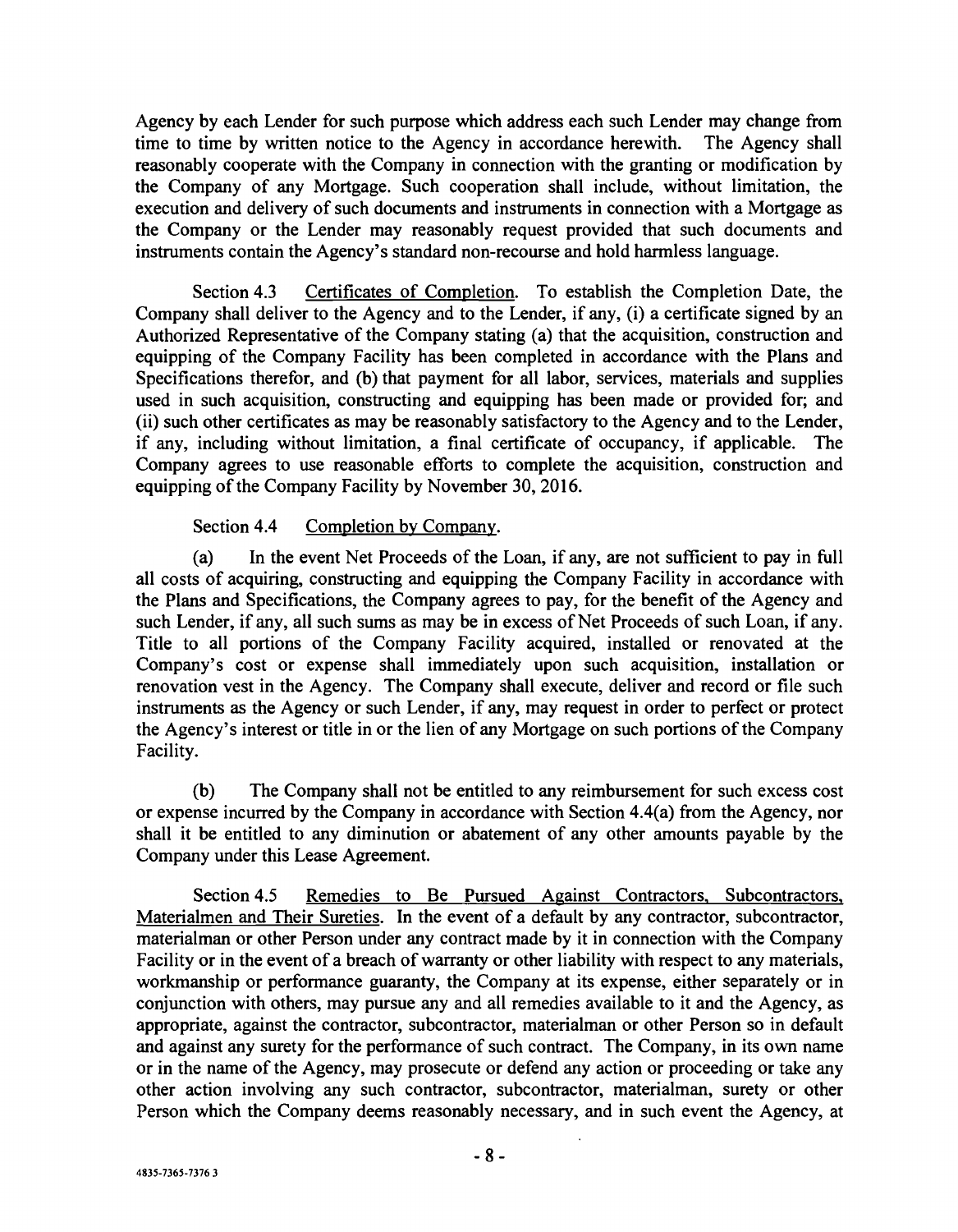the Company's sole cost and expense, hereby agrees to cooperate fully with the Company and to take all action necessary to effect the substitution of the Company for the Agency in any such action or proceeding. The Net Proceeds of any recovery from a contractor or subcontractor or materialman or other person shall be paid to the Company.

Section 4.6 Sales Tax Exemption.

(a) Agency's Exempt Status. The Agency constitutes a corporate governmental agency and a public benefit corporation under the laws of the State of New York, and therefore, in the exercise of its governmental functions, is exempt from the imposition of Sales and Use Taxes. As an exempt governmental entity, no exempt organization identification number has been issued to the Agency nor is one required. Notwithstanding the foregoing, the Agency makes no representation to the Company, any Agent or any third party that any Sales Tax Exemption is available under this Lease Agreement.

(b) Scope of Authorization of Sales Tax Exemption. The Agency hereby authorizes the Company, subject to the terms and conditions of this Lease Agreement, to act as its agent in connection with the Company Facility for the purpose of effecting purchases and leases of Eligible Items so that such purchases and leases are exempt from the imposition of Sales and Use Taxes. The Agency's authorization with respect to such Sales Tax Exemption provided to the Company and its Agents pursuant to this Lease Agreement and any Sales Tax Agent Authorization Letters issued hereunder shall be subject to the following limitations:

(i) The Sales Tax Exemption shall be effective only for a term commencing on the Closing Date and expiring upon the earliest of (A) the termination of this Lease Agreement, (B) the Completion Date, (C) the completion of the Company Facility as provided in Section 4.3 hereof, or (D) the termination of the Sales Tax Exemption authorization pursuant to Section 10.2.

(ii) The Sales Tax Exemption authorization set forth herein shall automatically be suspended upon written notice to the Company that the Company is in default under this Lease Agreement until such default is cured to the satisfaction of the Agency.

(iii) The Sales Tax Exemption authorization shall be subject to all of the terms, conditions and provisions of this Lease Agreement.

(iv) The Sales Tax Exemption shall only be utilized for Eligible Items which shall be purchased, incorporated, completed or installed for use only by the Company and the Sublessee at the Facility (and not with any intention to sell, transfer or otherwise dispose of any such Eligible Item to a Person as shall not constitute the Company or the Sublessee), it being the intention of the Agency and the Company that the sales and use tax exemption shall not be made available with respect to any Eligible Item unless such item is used solely by the Company and the Sublessee at the Facility.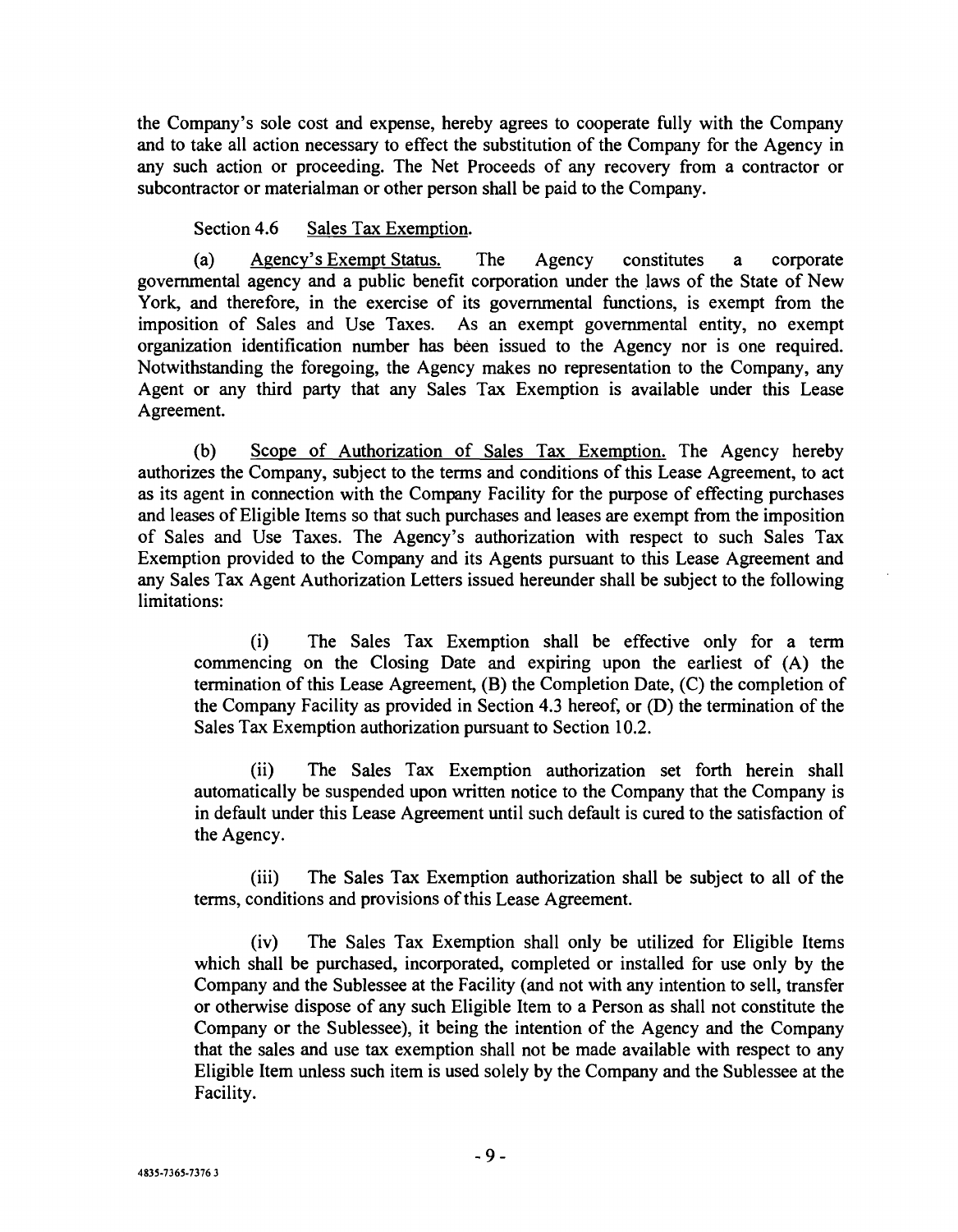(v) The Sales Tax Exemption shall not be used for any Ineligible Item.

(vi) The Sales Tax Exemption shall not be used to benefit any person or entity, including any tenant or subtenant located at the Facility, other than the Company and the Sublessee, without the prior written consent of the Agency.

(vii) By execution by the Company of this Lease Agreement, the Company agrees to accept the terms hereof and represents and warrants to the Agency that the use of the Sales Tax Exemption by the Company or by any Agent is strictly for the purposes stated herein.

(viii) Upon the Termination Date, the Company and each Agent shall cease being agents of the Agency, and the Company shall immediately notify each Agent in writing of such termination and that the Sales Tax Agent Authorization Letter issued to any such Agent is likewise terminated.

(ix) The Company agrees that the aggregate amount of Company Sales Tax Savings realized by the Company and by each Agent of the Company in connection with the Company Facility shall not exceed in the aggregate the Maximum Company Sales Tax Savings Amount.

(c) Procedures for Appointing Agents. If the Company desires to seek the appointment of the Sublessee, or a contractor, a subcontractor or other party to act as the Agency's agent (an "Agent") for the purpose of effecting purchases which are eligible for the Sales Tax Exemption pursuant to authority of this Lease Agreement, it must complete the following steps:

- (i) General Municipal Law Section 874(9) and Form ST -60 and the regulations relating thereto require that within thirty (30) days of the date that the Agency appoints a project operator or other person or entity to act as agent of the Agency for purposes of extending a sales or use tax exemption to such person or entity, the Agency must file a completed Form ST -60 with respect to such person or entity. Accordingly, for each Agent, the Company must complete and submit Form ST-60 to the Agency.
- (ii) The appointment of each such Agent as an agent for the Agency shall be effective only upon execution by the Agency and the Agent of a Sales Tax Agent Authorization Letter in the form attached hereto as Exhibit E, following receipt of the completed Form ST-60 by the Agency. The determination whether or not to approve the appointment of an Agent shall be made by the Agency, in its sole discretion. If executed, a completed copy of the Sales Tax Agent Authorization Letter shall be sent to the Company. The Company shall provide a copy of such executed Sales Tax Agent Authorization Letter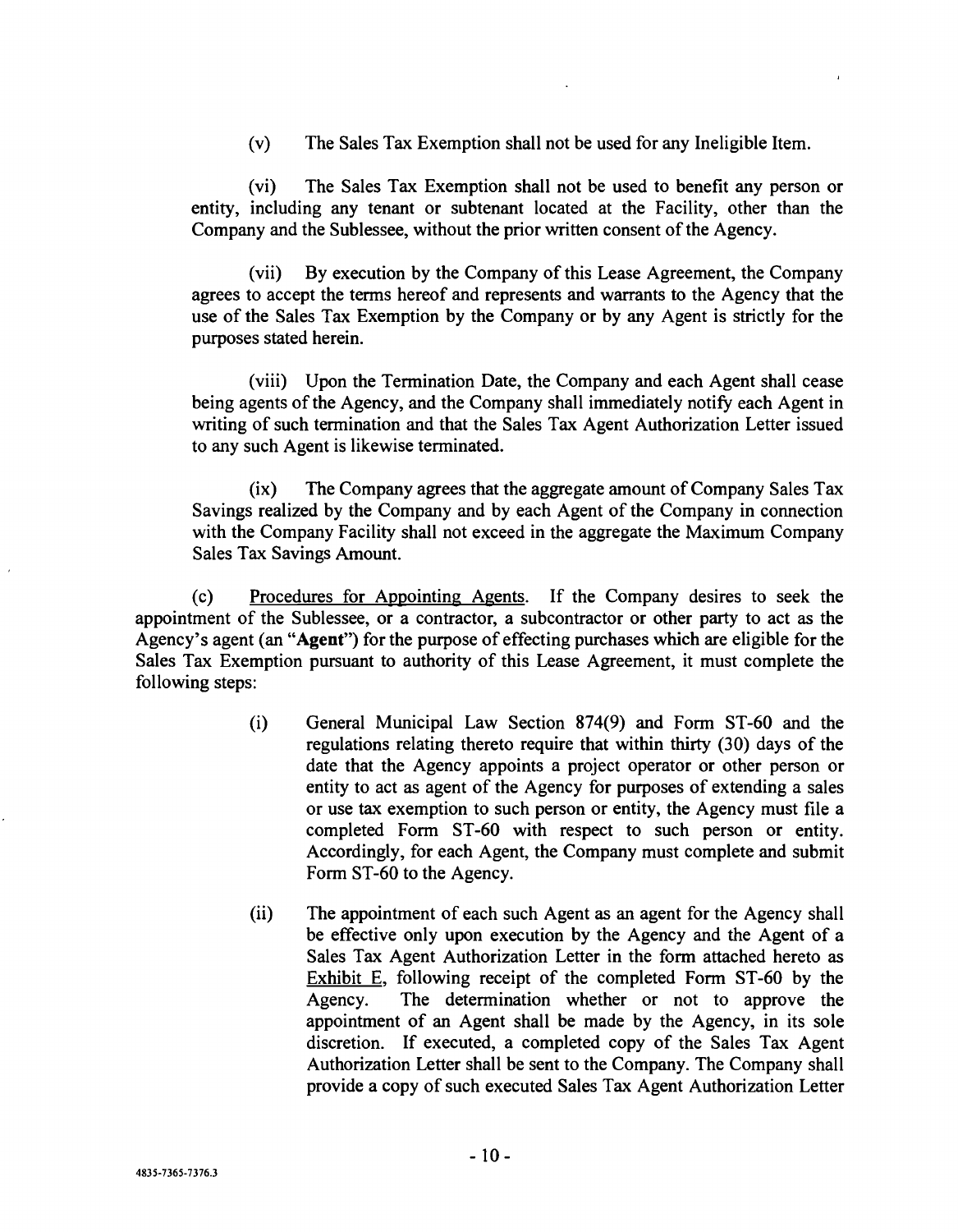together with a copy of this Lease Agreement to the Agent within five (5) Business Days after receipt thereof by the Company.

(iii) The Company shall ensure that each Agent shall observe and comply with the terms and conditions of its Sales Tax Agent Authorization Letter and this Lease Agreement.

(d) Form ST -60 Not an Exemption Certificate. The Company acknowledges that the executed Form ST -60 designating the Company or any Agent as an agent of the Agency shall not serve as a sales or use tax exemption certificate or document. Neither the Company nor any other Agent may tender a copy of the executed Form ST -60 to any person required to collect sales tax as a basis to make such purchases exempt from tax. No such person required to collect sales or use taxes may accept the executed Form ST -60 in lieu of collecting any tax required to be collected. THE CIVIL AND CRIMINAL PENALTIES FOR MISUSE OF A COPY OF FORM ST-60 AS AN EXEMPTION CERTIFICATE OR DOCUMENT OR FOR FAILURE TO PAY OR COLLECT TAX SHALL BE AS PROVIDED IN THE TAX LAW. IN ADDITION, THE USE BY AN AGENT, THE COMPANY, OR OTHER PERSON OR ENTITY OF SUCH FORM ST -60 AS AN EXEMPTION CERTIFICATE OR DOCUMENT SHALL BE DEEMED TO BE, UNDER ARTICLES TWENTY EIGHT AND THIRTY SEVEN OF THE TAX LAW, THE ISSUANCE OF A FALSE OR FRAUDULENT EXEMPTION CERTIFICATE OR DOCUMENT WITH THE INTENT TO EVADE TAX.

(e) Form ST -123 Requirement. As an agent of the Agency, the Company agrees that it will, and will cause each Agent to, present to each seller or vendor a completed and signed Form ST-123 for each contract, agreement, invoice, bill or purchase order entered into by the Company or by any Agent, as agent for the Agency, for the renovation, repair and equipping of the Company Facility. Form ST -123 requires that each seller or vendor accepting Form ST-123 identify the Company Facility on each bill or invoice for purchases and indicate on the bill or invoice that the Agency or Agent or Company, as project operator of the Agency, was the purchaser. The Company shall retain copies of all such contracts, agreements, invoices, bills and purchase orders for a period of not less than six years from the date thereof. For each Agent the Form ST -123 shall be completed as follows: (i) the "Project Information" section of Form ST -123 should be completed using the name and address of the Company Facility as indicated on the Form ST -60 used to appoint the Agent; (ii) the date that the Agent was appointed as an agent should be completed using the date of the Agent's Sales Tax Agent Authorization Letter; and (iii) the "Exempt purchases" section of Form ST -123 should be completed by marking "X" in box "A" only.

(f) Form ST -340 Filing Requirement. The Company shall annually (currently, by each February  $28<sup>th</sup>$  with respect to the prior calendar year) file a Form ST-340 with NYSDTF with a copy to the Agency, in a manner and consistent with such regulations as is or may be prescribed by the Commissioner of NYSDTF, of the value of all Company Sales Tax Savings claimed by the Company and each Agent in connection with the Company Facility. Should the Company fail to comply with the foregoing requirement, the Company and each Agent shall immediately cease to be agents of the Agency in connection with the Company Facility without any further action of the Agency and the Company shall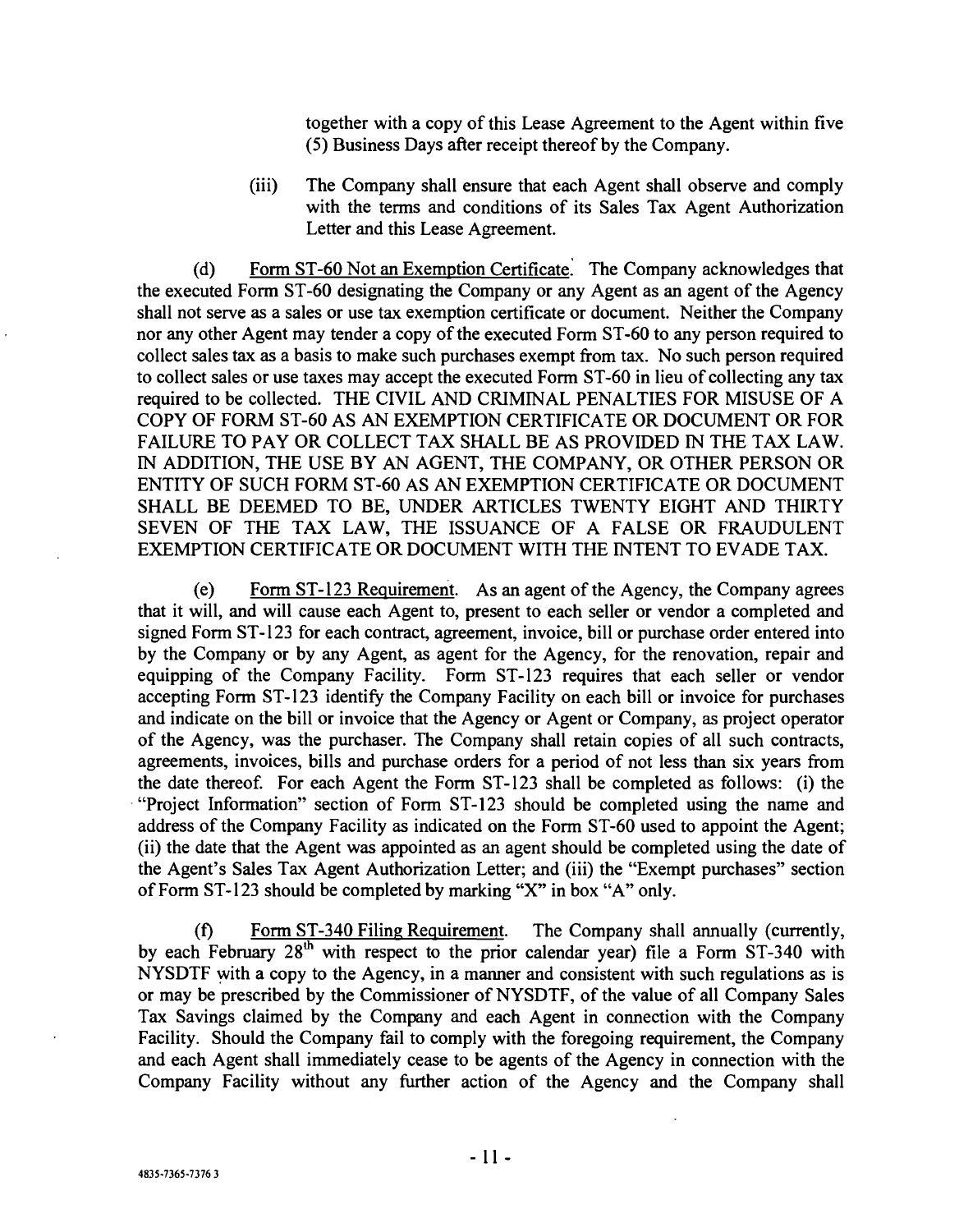immediately and without demand notify each Agent appointed by the Agency in connection with the Company Facility of such termination.

(g) Sales Tax Registry Filing Requirement. No later than August 1st of each year, the Company shall file with the Agency a completed Sales Tax Registry, in the form attached hereto as Exhibit F, which accounts for all Company Sales Tax Savings realized by the Company and each Agent during the prior annual period ending on the preceding June 30th (or such shorter period beginning on the Closing Date and ending on the preceding June 30th), unless the Termination Date occurred prior to such June 30th. Within ten (10) days after the Termination Date, the Company shall file with the Agency a completed Sales Tax Registry which accounts for all Company Sales Tax Savings realized by the Company and each Agent during the period from the preceding July 1st to the Termination Date.

# (h) Special Provisions Relating to State Sales Tax Savings.

- (i) The Company covenants and agrees to comply, and to cause each of its contractors, subcontractors, Agents, persons or entities to comply, with the requirements of General Municipal Law Sections 875(1) and (3) (the "Special Provisions "), as such provisions may be amended from time to time. In the event of a conflict between the other provisions of this Lease Agreement and the Special Provisions, the Special Provisions shall control.
- (ii) The Company acknowledges and agrees that pursuant to General Municipal Law Section 875(3) the Agency shall have the right to recover, recapture, receive, or otherwise obtain from the Company State Sales Tax Savings taken or purported to be taken by the Company, any Agent or any other person or entity acting on behalf of the Company to which the Company is not entitled or which are in excess of the Maximum Company Sales Tax Exemption Amount or which are for property or services not authorized or taken in cases where the Company, any Agent or any other person or entity acting on behalf of the Company failed to comply with a material term or condition to use property or services in the manner required by this Lease Agreement. The Company shall, and shall require each Agent and any other person or entity acting on behalf of the Company, to cooperate with the Agency in its efforts to recover, recapture, receive, or otherwise obtain such State Sales Tax Savings and shall promptly pay over any such amounts to the Agency that it requests. The failure to pay over such amounts to the Agency shall be grounds for the Commissioner of the New York State Department of Taxation and Finance (the "Commissioner") to assess and determine State Sales and Use Taxes due from the Company under Article Twenty -Eight of the New York State Tax Law, together with any relevant penalties and interest due on such amounts.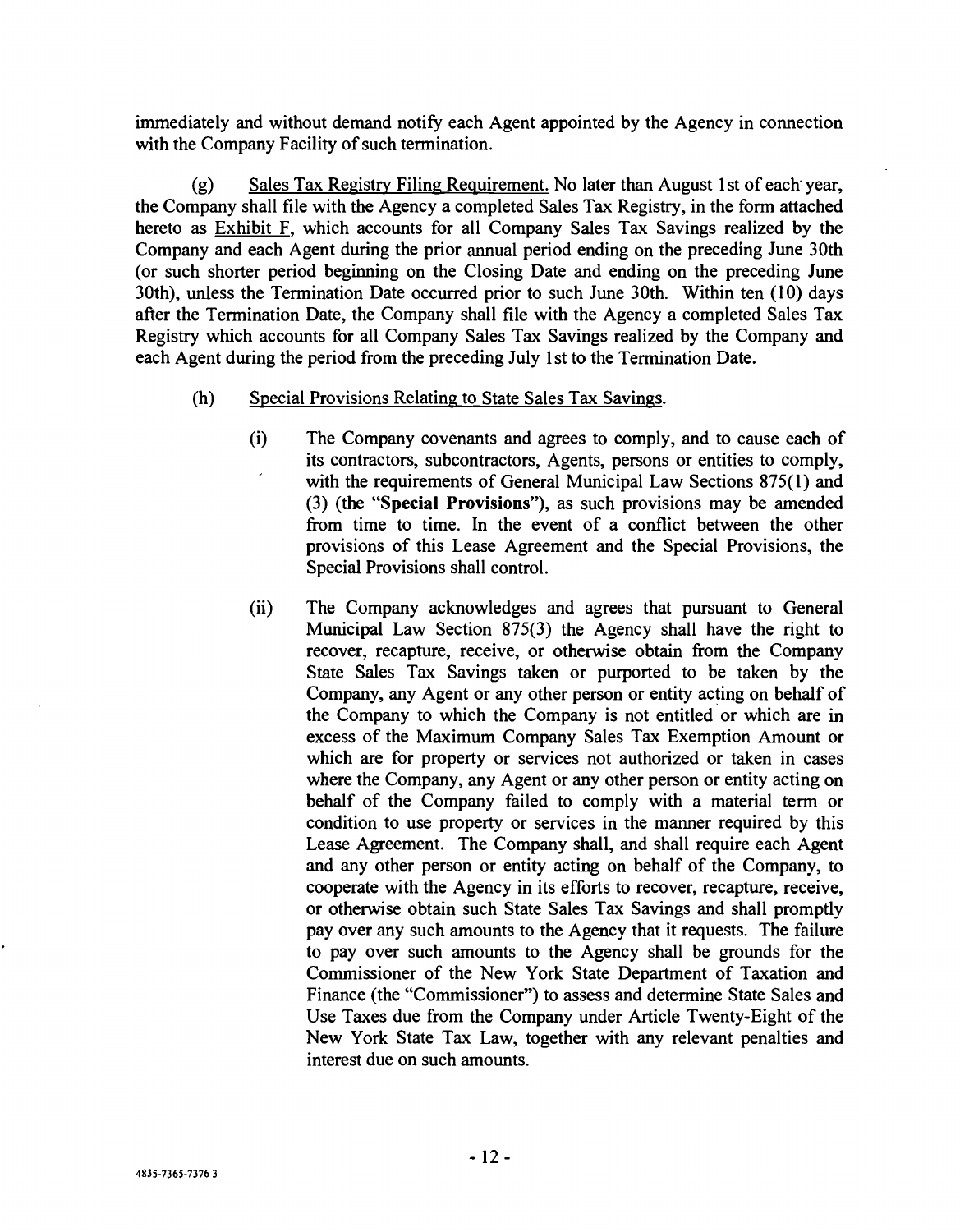(i) Subject to the provisions of Section 4.6(h) hereof, in the event that the Company or any Agent shall utilize the Sales Tax Exemption in violation of the provisions of this Lease Agreement or any Sales Tax Agent Authorization Letter, the Company shall promptly deliver notice of same to the Agency, and the Company shall, upon demand by the Agency, pay to or at the direction of the Agency a return of sales or use tax exemptions in an amount equal to all such unauthorized sales or use tax exemptions together with interest at the rate of twelve percent (12%) per annum compounded daily from the date and with respect to the dollar amount for which each such unauthorized sales or use tax exemption was availed of by the Company or any Agent (as applicable).

(j) Upon request by the Agency with reasonable notice to the Company, the Company shall make available at reasonable times to the Agency and/or the Independent Accountant all such books, records, contracts, agreements, invoices, bills or purchase orders of the Company and any Agent, and require all appropriate officers and employees of the Company to respond to reasonable inquiries by the Agency and/or the Independent Accountant, as shall be necessary (y) to indicate in reasonable detail those costs for which the Company or any Agent shall have utilized the Sales Tax Exemption and the dates and amounts so utilized, and (z) to permit the Agency to determine any amounts owed by the Company under this Section 4.6.

# ARTICLE V DEMISING CLAUSES AND RENTAL PROVISIONS

Section 5.1 Demise of Company Facility. The Agency hereby subleases and leases the Company Facility, consisting of the Land as more particularly described in Exhibit A attached hereto, the Improvements and the Facility Equipment as more particularly described in Exhibit B attached hereto, to the Company and the Company hereby takes the Company Facility from the Agency upon the terms and conditions of this Lease Agreement.

# Section 5.2 Duration of Lease Term: Quiet Enjoyment.

(a) The Agency shall deliver to the Company sole and exclusive possession of the Company Facility (subject to Sections 3.3, 8.3 and 10.2 hereof), and the leasehold and subleasehold estate created hereby shall commence, on the Closing Date, and the Company shall accept possession of the Company Facility on the Closing Date.

(b) Except as provided in Sections 10.2 and 11.1 hereof, the estate created hereby shall terminate at 11:59 p.m. on November 30, 2026 (the "Lease Term").

(c) Except as provided in Sections 3.3, 8.3 and 10.2 hereof, the Agency shall neither take nor suffer or permit any action to prevent the Company during the Lease Term from having quiet and peaceable possession and enjoyment of the Company Facility and will, at the request of the Company and at the Company's sole cost and expense, cooperate with the Company in order that the Company may have quiet and peaceable possession and enjoyment of the Company Facility as hereinabove provided.

 $\mathfrak{g}$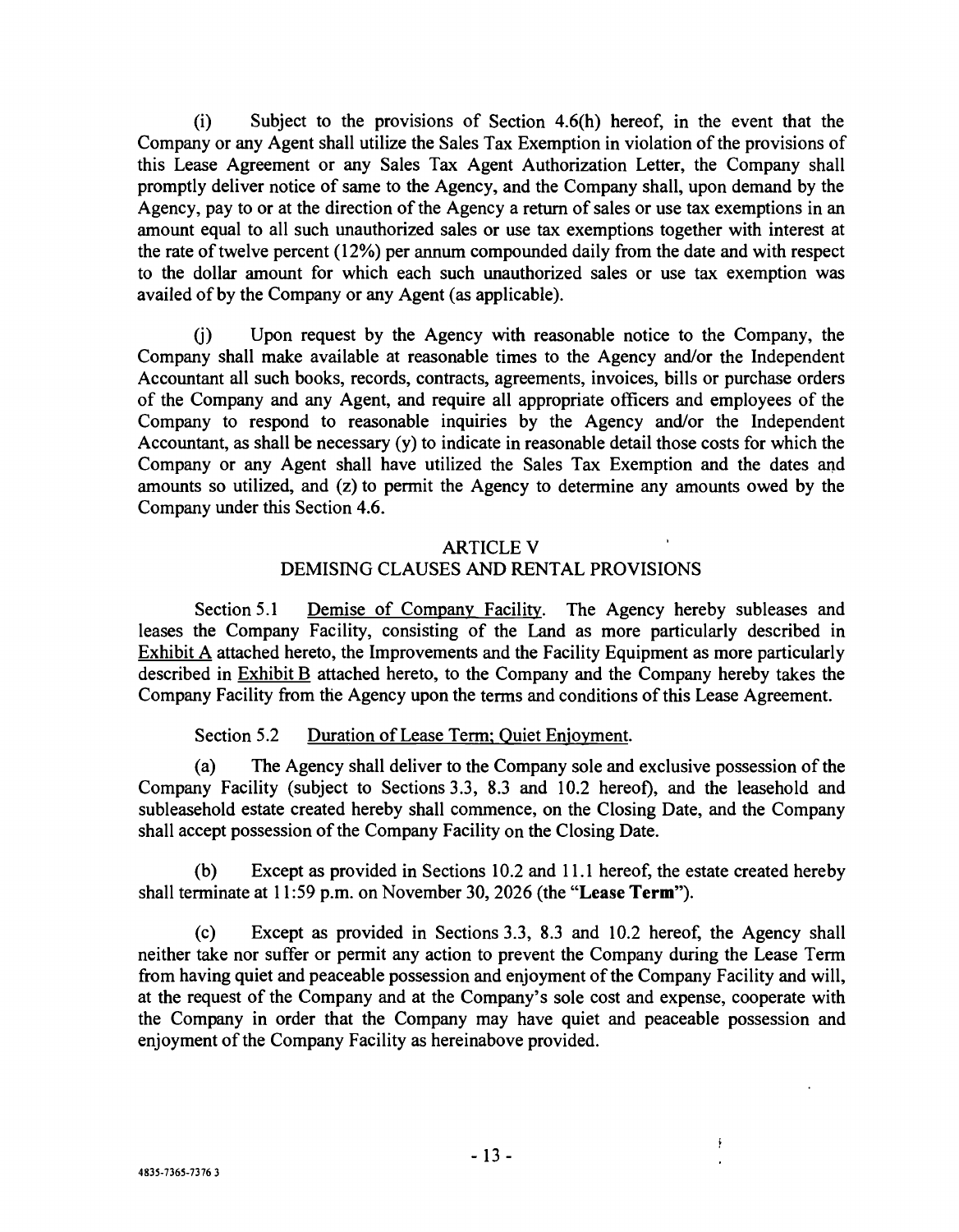# Section 5.3 Rents and Other Amounts Payable.

(a) The Company shall pay to the Agency on the Closing Date the Agency's fee in the amount of \$83,205.00 (equal to the administrative fee of \$82,745.00 plus the public hearing notice costs of \$460.00) for the Facility. The Company shall pay basic rent for the Facility One Dollar (\$1.00) per year commencing on the Closing Date and on each January 1 thereafter during the term of this Lease Agreement. In addition, the Company shall pay to the Agency an annual compliance fee of \$1,000.00 for the Facility on the Closing Date and on or before January 1 of each year or within ten (10) days of receipt of demand therefore by the Agency, commencing on January 1, 2015 and continuing through the term of the Lease Agreement.

(b) In addition to the payments of rent pursuant to Section 5.3(a) hereof, throughout the Lease Term, the Company shall pay to the Agency as additional rent, within thirty (30) days of receipt of demand therefore, an amount equal to the sum of the reasonable expenses of the Agency and the members thereof incurred (i) by reason of the Agency's leasing, subleasing or financing of the Facility in accordance with this Lease Agreement, or (ii) in connection with the carrying out of the Agency's duties and obligations under the Agency Documents in accordance therewith, the payment of which expenses is not otherwise provided for under this Lease Agreement. The foregoing shall not be deemed to include any annual or continuing administrative or management fee beyond any initial administrative fee or fee for services rendered by the Agency that has been invoiced to the Company on or prior to the date hereof.

(c) The Company, under the provisions of this Section 5.3, agrees to make the above -mentioned payments in immediately available funds and without any further notice in lawful money of the United States of America. In the event the Company shall fail to timely make any payment required in Section 5.3(a) or (b), the Company shall pay the same together with interest on such payment at a rate equal to two percent  $(2\%)$  plus the Prime Rate, but in no event at a rate higher than the maximum lawful prevailing rate, from the date on which such payment was due until the date on which such payment is made.

Section 5.4 Obligations of Company Hereunder Unconditional. The obligations of the Company to make the payments required in Section 5.3 hereof, and to perform and observe any and all of the other covenants and agreements on its part contained herein, shall be a general obligation of the Company, and shall be absolute and unconditional irrespective of any defense or any rights of setoff, recoupment or counterclaim it may otherwise have against the Agency. The Company agrees it will not (i) suspend, discontinue or abate any payment required hereunder, or (ii) fail to observe any of its other covenants or agreements in this Lease Agreement.

Subject to the foregoing provisions, nothing contained in this Section shall be construed to release the Agency from the performance of any of the agreements on its part contained in this Lease Agreement or to affect the right of the Company to seek reimbursement, and in the event the Agency should fail to perform any such agreement, the Company may institute such separate action against the Agency as the Company may deem necessary to compel performance or recover damages for non -performance, and the Agency covenants that it will not, subject to the provisions of Sections 3.3 and 8.3 and Article X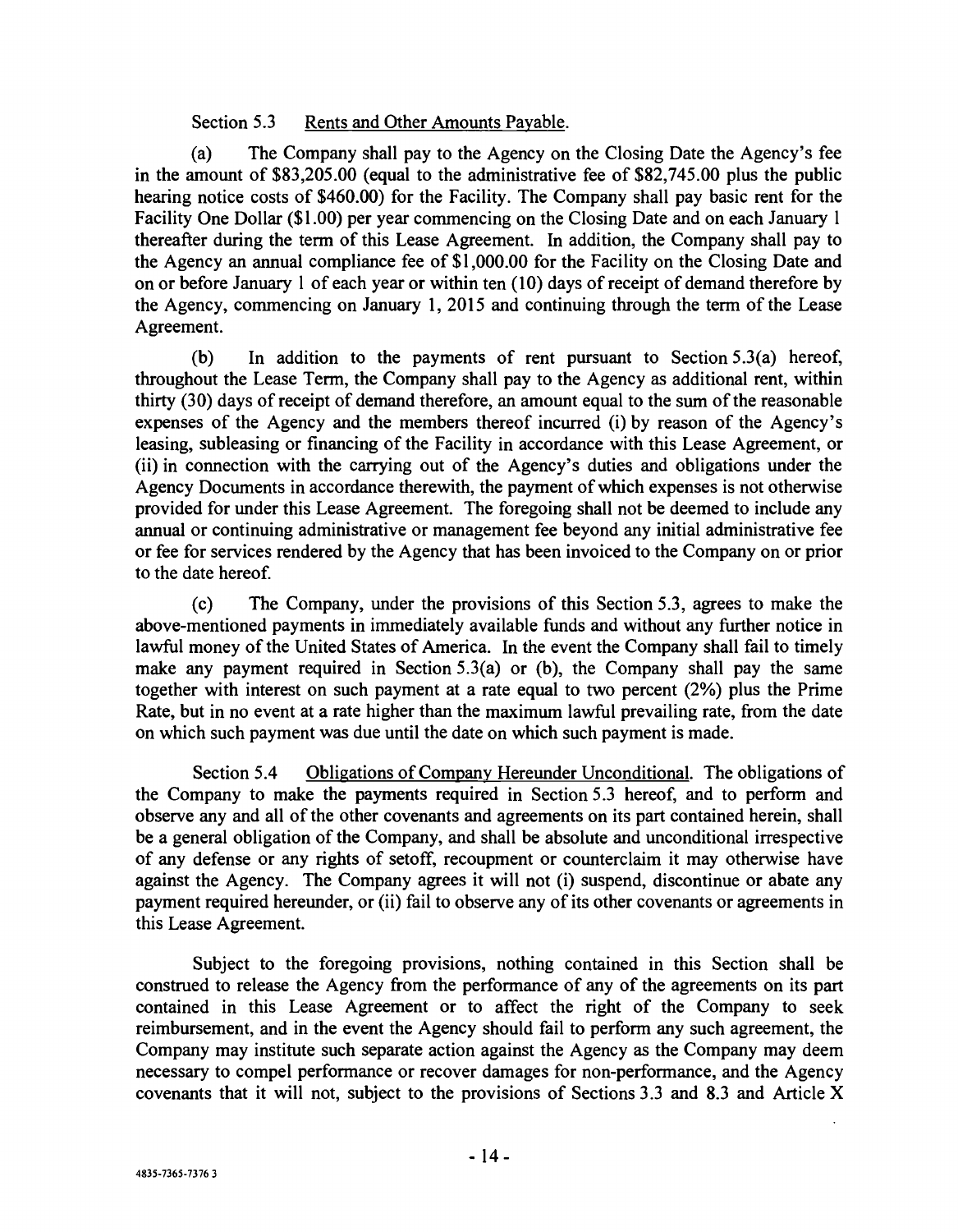hereof, take, suffer or permit any action which will adversely affect, or create any defect in its title to or leasehold interest in the Company Facility or which will otherwise adversely affect the rights or estate of the Company hereunder, except upon written consent of the Company.

Section 5.5 Payment of Additional Moneys in Prepayment of Loan. In addition to any other moneys required or permitted to be paid pursuant to this Lease Agreement, the Company may, subject to the terms of any Note and any Mortgage, pay moneys to any Lender to be used for the prepayment of any Loan at such time or times and on such terms and conditions as is provided in such Note and such Mortgage.

Section 5.6 Rights and Obligations of the Company upon Prepayment of Loan. In the event any Loan shall have been paid in full prior to the termination date specified in Section 5.2(b) hereof (i) all references in this Lease Agreement to such Lender, such Note and such Mortgage applicable to such Loan shall be ineffective, and (ii) the Company shall be entitled, at its option, to the exclusive use, occupancy and enjoyment of the Company Facility from the date of such payment until the scheduled expiration of the Lease Term, on all of the terms and conditions hereof, except that the Company shall not be required to carry any insurance for the benefit of any such Lender, or the Company may, at its option, terminate this Lease Agreement in accordance with Article XI hereof and require the Agency to convey the Company Facility to the Company pursuant to the terms of Section 11.3 hereof. In the event of any such payment or the making of any such provision, the Agency, at the sole cost of the Company, shall obtain and cause to be recorded or filed appropriate discharges or releases of the applicable Mortgage and any other security interest relating to the Company Facility or this Lease Agreement.

# ARTICLE VI

# MAINTENANCE, MODIFICATIONS, TAXES AND INSURANCE

# Section 6.1 Maintenance and Modifications of Company Facility by Company.

(a) The Company shall not abandon the Company Facility or cause or permit any waste to the Improvements. During the Lease Term, the Company shall not remove any material part of the Company Facility outside of the jurisdiction of the Agency (except as necessary in the ordinary course of business) and shall (i) keep the Company Facility or cause the Company Facility to be kept in as reasonably safe condition as its operations shall permit; (ii) make all necessary repairs and replacements to the Company Facility (whether ordinary or extraordinary, structural or nonstructural, foreseen or unforeseen); and (iii) operate the Company Facility in a sound and economic manner.

(b) With the written consent of the Agency and the Lender, if any (if required by such Lender), which shall only be required in connection with additions, modifications or improvements costing in excess of \$250,000 and shall not be unreasonably withheld or conditioned, or its consideration unreasonably delayed, the Company from time to time may make any structural additions, modifications or improvements to the Company Facility or any part thereof, provided such actions do not adversely affect the structural integrity of the Facility. All such additions, modifications or improvements made by the Company after the date hereof shall become a part of the Company Facility and the Property of the Agency,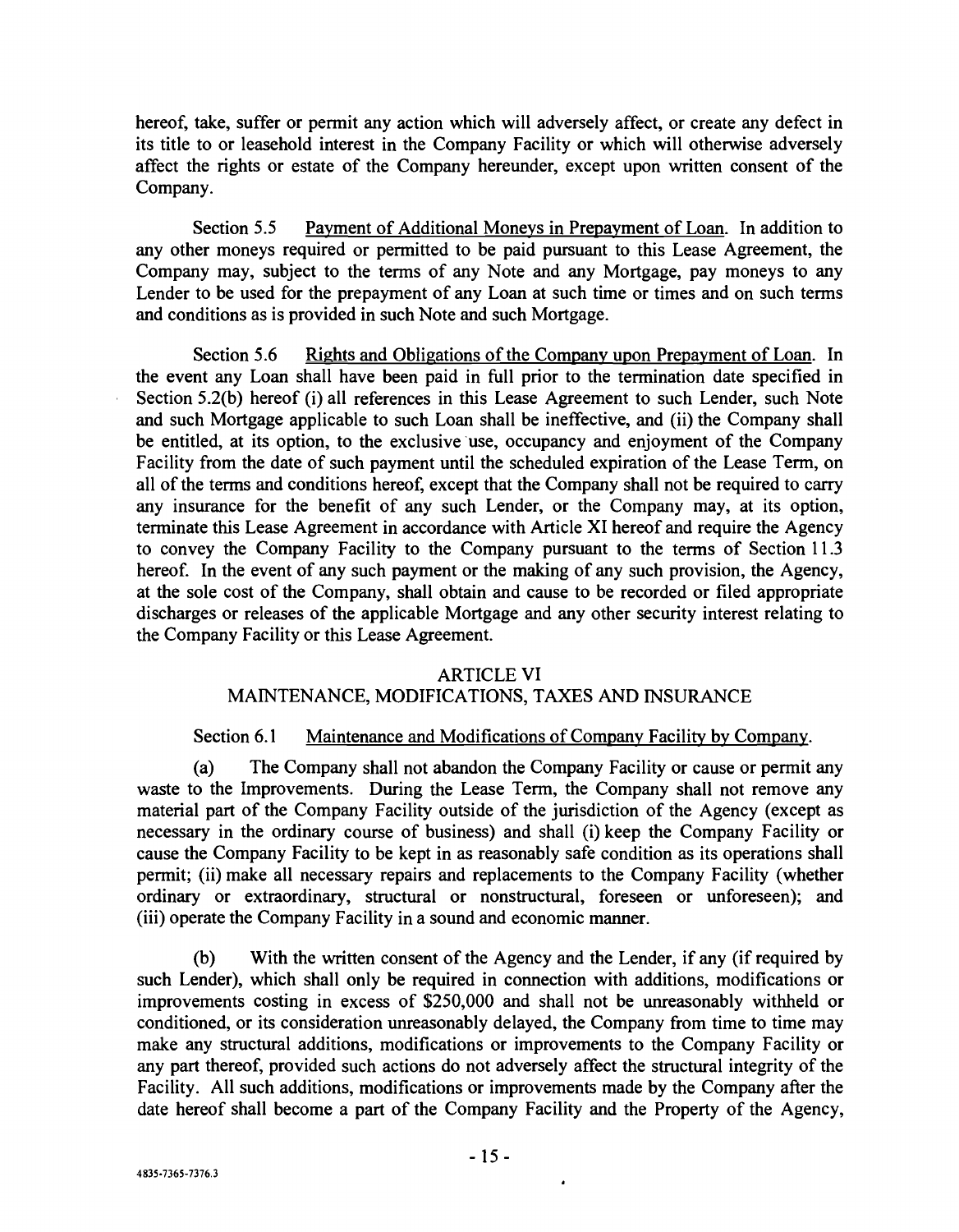subject to the Company Lease and this Lease Agreement. The Company agrees to deliver to the Agency all documents which may be necessary or appropriate to convey to the Agency title to or an interest in such Property and to perfect or protect the lien of the Mortgage, if any.

Section 6.2 Installation of Additional Facility Equipment. Subject to the provisions of Section 8.10 hereof, the Company or any permitted sublessee of the Company from time to time may install additional machinery, equipment or other personal property in the Company Facility (which may be attached or affixed to the Company Facility), and such machinery, equipment or other personal property shall not become, or be deemed to become, a part of the Company Facility. The Company from time to time may create or permit to be created any Lien on such machinery, equipment or other personal property. Further, the Company from time to time may remove or permit the removal of such machinery, equipment and other personal property from the Company Facility, provided that any such removal of such machinery, equipment or other personal property shall not occur (i) if any Event of Default has occurred; or (ii) if any such removal shall adversely affect the structural integrity of the Facility or impair the overall operating efficiency of the Facility for the purposes for which it is intended, and provided further, that if any damage to the Facility is occasioned by such removal, the Company agrees promptly to repair or cause to be repaired such damage at its own expense.

### Section 6.3 Taxes, Assessments and Utility Charges.

(a) Subject to the exemptions from real property taxes as provided under the PILOT Agreement and the exemptions from New York State Sales and Use Tax, the Company agrees to pay, as the same become due and before any fine, penalty, interest (except interest which is payable in connection with legally permissible installment payments) or other cost which may be added thereto or become due or be imposed by operation of law for the non -payment thereof, (i) all taxes, payments in lieu of taxes and governmental charges of any kind whatsoever which may at any time be lawfully assessed or levied against or with respect to the Company Facility and any machinery, equipment or other Property installed or brought by the Company therein or thereon, including, without limiting the generality of the foregoing, any sales or use taxes imposed with respect to the Company Facility or any part or component thereof, or the rental or sale of the Company Facility or any part thereof, and any taxes levied upon or with respect to the income or revenues of the Agency from the Company Facility; (ii) all utility and other charges, including service charges, incurred or imposed for or with respect to the operation, maintenance, use, occupancy, upkeep and improvement of the Company Facility; (iii) all assessments and charges of any kind whatsoever lawfully made by any governmental body for public improvements; and (iv) all payments under the PILOT Agreement and the Recapture Agreement; provided that, with respect to special assessments or other governmental charges that may lawfully be paid in installments over a period of years, the Company shall be obligated under this Lease Agreement to pay only such installments as are required to be paid during the Lease Term.

(b) The Company may in good faith contest any such taxes, assessments and other charges. In the event of any such proceedings, the Company may permit the taxes,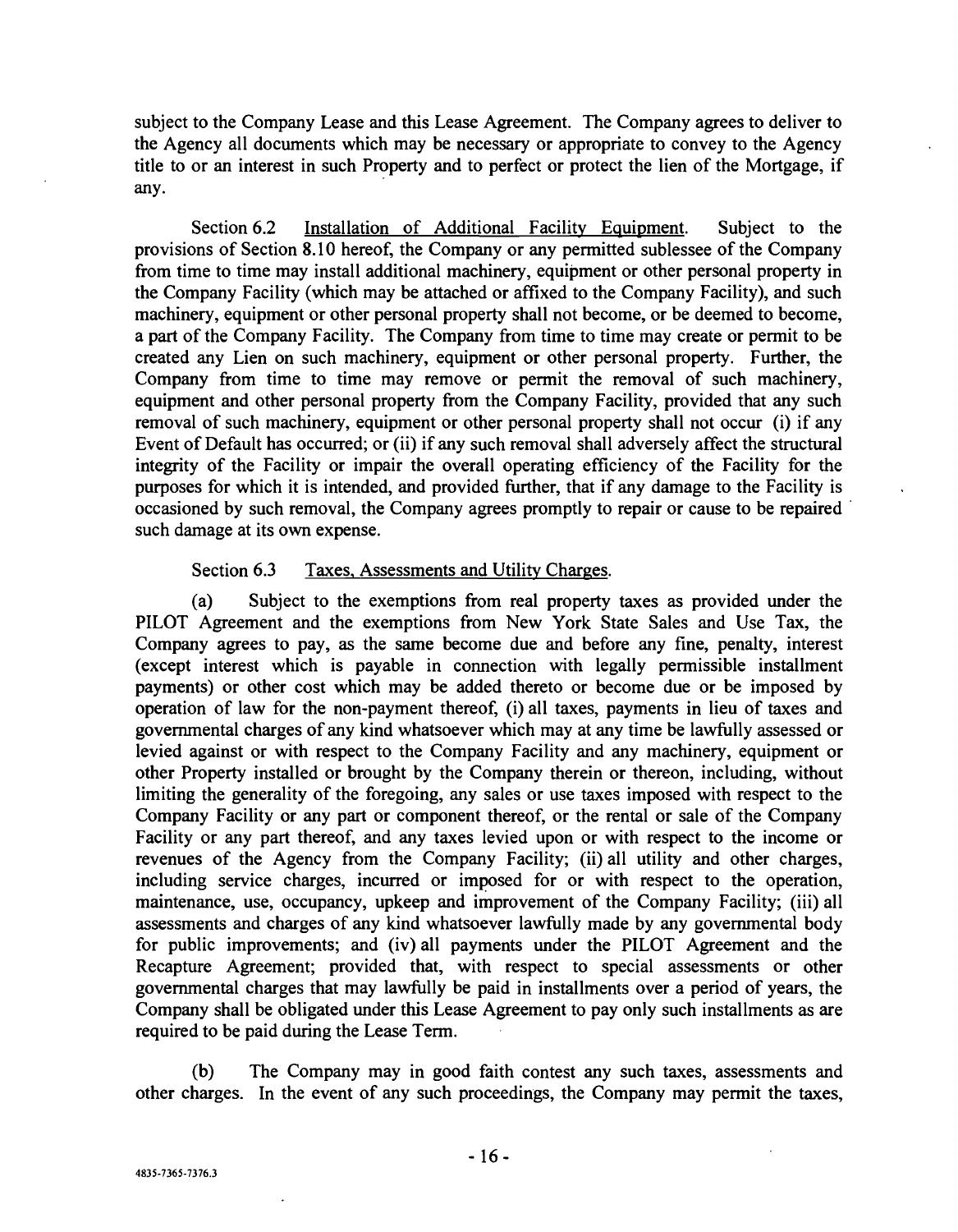assessments or other charges so contested to remain unpaid during the period of such proceedings and any appeal therefrom, provided, however, that (i) neither the Company Facility nor any part thereof or interest therein would be in any immediate danger of being sold, forfeited or lost by reason of such proceedings and (ii) the Company shall have set aside on its books adequate reserves with respect thereto and shall have furnished such security, if any, as may be required in such proceedings or requested by the Agency or any Lender.

(c) The Agency agrees that if it or the Company contests any taxes, assessments or other charges provided for in paragraph (b) hereof, all sums returned and received by the Agency, as a result thereof, will be promptly transmitted by the Agency to the Company and that the Company shall be entitled to retain all such amounts; which such obligation shall survive the expiration or termination of this Lease Agreement.

(d) Within thirty (30) days of receipt of written request therefor, the Company shall deliver to the Agency and the Lender, if any, official receipts of the appropriate taxing authorities or other proof reasonably satisfactory to the Agency and any such Lender evidencing payment of any tax.

Section 6.4 Insurance Required. At all times throughout the Lease Term, including, when indicated herein, during the Construction Period, if any, the Company shall, at its sole cost and expense, maintain or cause to be maintained insurance against such risks and for such amounts as are customarily insured against by facilities of like size and type and shall pay or cause to be paid, as the same become due and payable, all premiums with respect thereto, including, but not necessarily limited to:

(a) Insurance against loss or damage by fire, lightning and other casualties customarily insured against, with a uniform standard extended coverage endorsement, such insurance to be in an amount not less than the full replacement value of the completed Improvements, exclusive of footings and foundations, as determined by a recognized appraiser or insurer selected by the Company, but in no event less than the greater of \$1,000,000 or the amount as may be required by any Lender. During the Construction Period, such policy shall be written in the so-called "Builder's Risk Completed Value Non-Reporting Form" and shall contain a provision granting the insured permission to complete and/or occupy.

(b) Workers' compensation insurance, disability benefits insurance and each other form of insurance which the Company or any permitted sublessee is required by law to provide, covering loss resulting from injury, sickness, disability or death of employees of the Company or any permitted sublessee who are located at or assigned to the Facility. This coverage shall be in effect from and after the Completion Date or on such earlier date as any employees of the Company, any permitted sublessee, any contractor or subcontractor first occupy the Facility.

(c) Insurance protecting the Agency and the Company against loss or losses from liability imposed by law or assumed in any written contract (including the contractual liability assumed by the Company under Section 8.2 hereof) or arising from personal injury, including bodily injury or death, or damage to the property of others, caused by an accident or other occurrence, with a limit of liability of not less than \$1,000,000 (combined single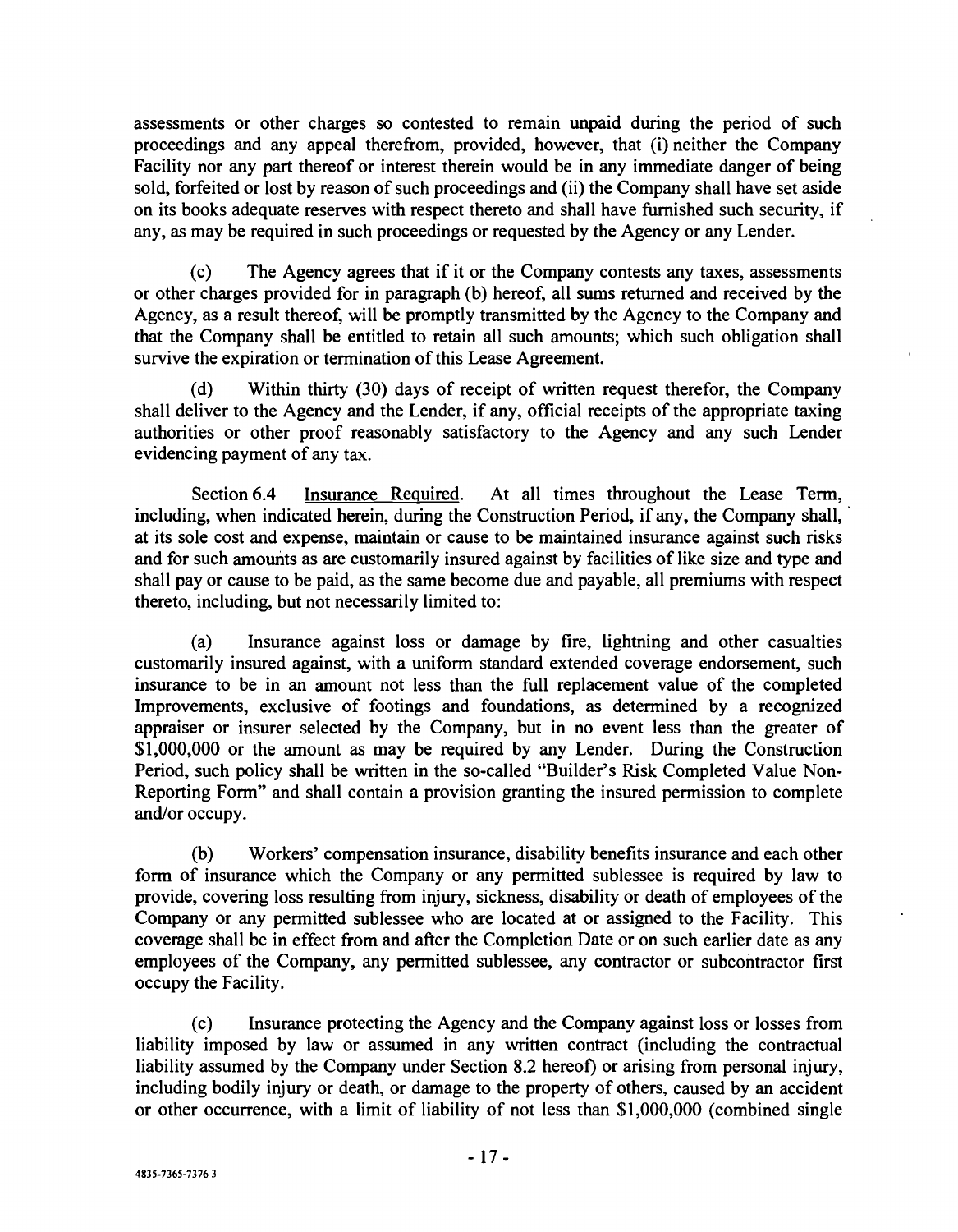limit or equivalent for personal injury, including bodily injury or death, and property damage); comprehensive automobile liability insurance covering all owned, non-owned and hired autos, with a limit of liability of not less than \$1,000,000 (combined single limit or equivalent protecting the Agency and the Company against any loss, liability or damage for personal injury, including bodily injury or death, and property damage); and blanket excess liability coverage, in an amount not less than \$5,000,000 combined single limit or equivalent, protecting the Agency and the Company against any loss or liability or damage for personal injury, including bodily injury or death, or property damage. This coverage shall also be in effect during the Construction Period.

(d) During the Construction Period, if any (and for at least one year thereafter in the case of Products and Completed Operations as set forth below), the Company shall cause the general contractor to carry liability insurance of the type and providing the minimum limits set forth below:

> i. Workers' compensation and employer's liability with limits in accordance with applicable law.

ii. Comprehensive general liability providing coverage for:

Premises and Operations Products and Completed Operations Owners Protective Contractors Protective Contractual Liability Personal Injury Liability Broad Form Property Damage (including completed operations) Explosion Hazard Collapse Hazard Underground Property Damage Hazard

Such insurance shall have a limit of liability of not less than \$1,000,000 (combined single limit for personal injury, including bodily injury or death, and property damage).

iii. Comprehensive auto liability, including all owned, non-owned and hired autos, with a limit of liability of not less than \$1,000,000 (combined single limit for personal injury, including bodily injury or death, and property damage).

iv. Excess "umbrella" liability providing liability insurance in excess of the coverages in (i), (ii) and (iii) above with a limit of not less than \$5,000,000.

(e) A policy or policies of flood insurance in an amount not less than the greater of \$1,000,000 or the amount that may be required by any Lender or the maximum amount of flood insurance available with respect to the Facility under the Flood Disaster Protection Act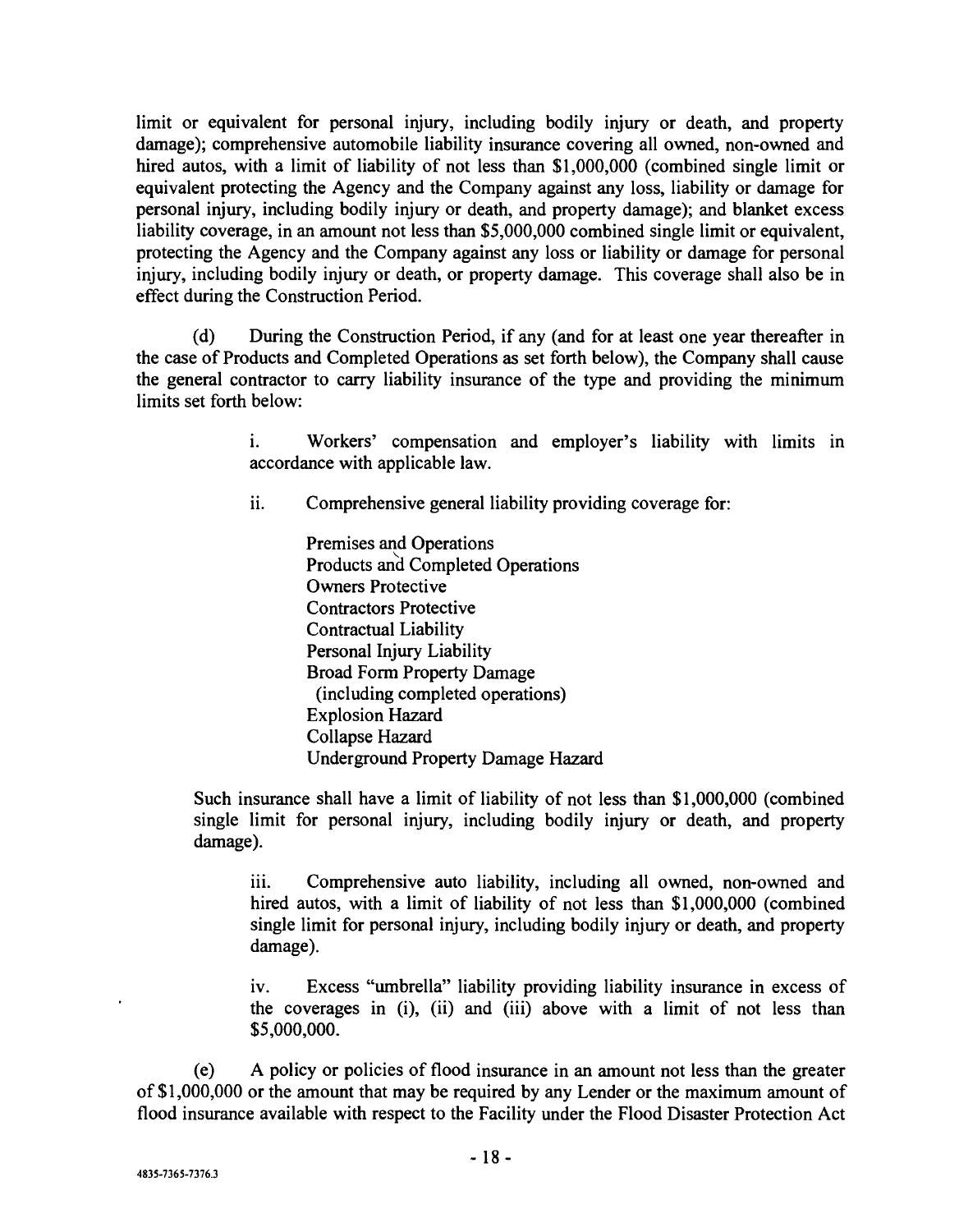of 1973, as amended, whichever is less. This requirement will be waived upon presentation of evidence satisfactory to the Agency and any Lender that no portion of the Land is located within an area identified by the U.S. Department of Housing and Urban Development as having special flood hazards.

# Section 6.5 Additional Provisions Respecting Insurance.

(a) All insurance required by Section 6.4 hereof shall be procured and maintained in financially sound and generally recognized responsible insurance companies authorized to write such insurance in the State and selected by the entity required to procure the same. The company issuing the policies required by Section 6.4(a) and (e) shall be rated "A" or better by A.M. Best Co., Inc. in Best's Key Rating Guide. Such insurance may be written with deductible amounts comparable to those on similar policies carried by other companies engaged in businesses similar in size, character and other respects to those in which the procuring entity is engaged. All policies evidencing the insurance required by Section 6.4 (a) and (e) hereof shall contain a standard New York non -contributory mortgagee clause showing the interest of any Lender and shall provide for payment to any Lender of the Net Proceeds of insurance resulting from any claim for loss or damage thereunder, and all policies of insurance required by Section 6.4 hereof shall provide for at least thirty (30) days' prior written notice to the Agency and any Lender of the restriction, cancellation or modification thereof. The policy evidencing the insurance required by Section 6.4(c) hereof shall name the Agency and any Lender as additional insureds. All policies evidencing the insurance required by Section 6.4(d)(ii), (iii) and (iv) shall name the Agency and the Company as additional insureds. The Company acknowledges that a mortgage and security interest in the policies of insurance required by Section 6.4(a) and the Net Proceeds thereof have been or may be granted by the Agency to any Lender pursuant to the Mortgage, and the Company consents thereto. Upon request of any Lender, the Company will assign and deliver (which assignment shall be deemed to be automatic and to have occurred upon the occurrence of an Event of Default under any Mortgage) to any Lender the policies of insurance required under Section 6.4(a), so and in such manner and form that any Lender shall at all times, upon such request and until the payment in full of any Loan, have and hold said policies and the Net Proceeds thereof as collateral and further security under any Mortgage for the payment of any Loan. The policies required under Section 6.4(a) shall contain appropriate waivers of subrogation. Nothing contained in this Lease Agreement is intended to limit or modify any insurance requirements set forth in any Mortgage.

(b) The policies (or certificates or binders) of insurance required by Section 6.4(a), (c) and (e) hereof shall be deposited with the Agency on or before the Closing Date. A copy of the policy (or certificates or binders) of insurance required by Section 6.4(d)(ii), (iii) and (iv) hereof shall be delivered to the Agency on or before the commencement of any Construction Period. The Company shall deliver to the Agency and any Lender before the first Business Day of each calendar year thereafter a certificate dated not earlier than the immediately preceding month reciting that there is in full force and effect, with a term covering at least the next succeeding calendar year, insurance of the types and in the amounts required by Section 6.4 hereof and complying with the additional requirements of Section 6.5(a) hereof. Prior to the expiration of each such policy or policies, the Company shall furnish to the Agency and any other appropriate Person a new policy or policies of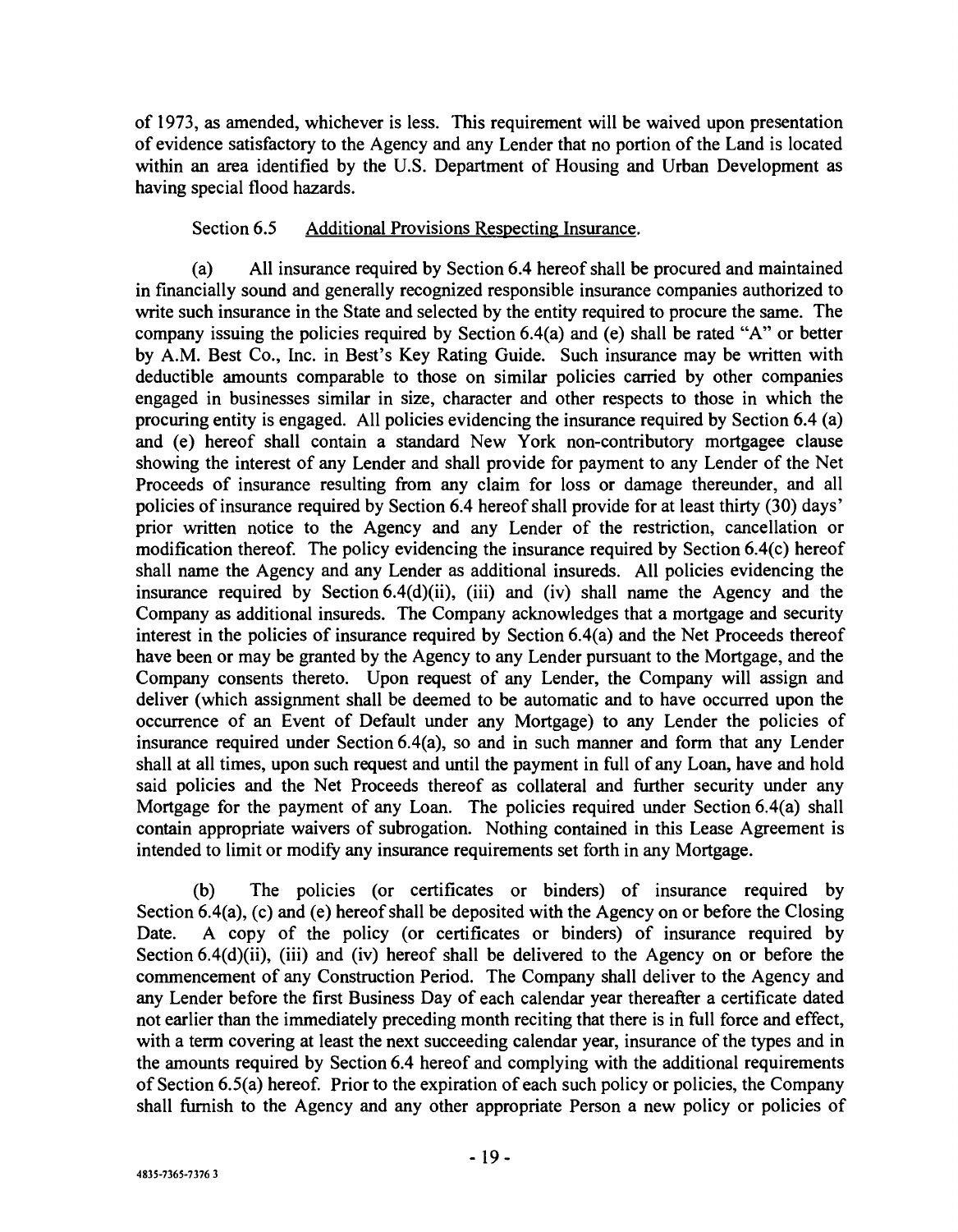insurance or evidence that such policy or policies have been renewed or replaced or are no longer required by this Lease Agreement. The Company shall provide such further information with respect to the insurance coverage required by this Lease Agreement as the Agency and any Lender may from time to time reasonably require.

Section 6.6 Application of Net Proceeds of Insurance. The Net Proceeds of the insurance carried pursuant to the provisions of Section 6.4 hereof shall be applied as follows: (i) the Net Proceeds of the insurance required by Section 6.4(a) and (e) hereof shall be applied as provided in Section 7.1 hereof, and (ii) the Net Proceeds of the insurance required by Section 6.4(b), (c) and (d) hereof shall be applied toward extinguishment or satisfaction of the liability with respect to which such insurance proceeds may be paid.

Section 6.7 Right of Lender or Agency to Pay Taxes, Insurance Premiums and Other Charges. If the Company fails, beyond the expiration of any applicable notice and cure periods, (i) to pay any tax, together with any fine, penalty, interest or cost which may have been added thereto or become due or been imposed by operation of law for nonpayment thereof, payments in lieu of taxes pursuant to the PILOT Agreement, assessment or other governmental charge required to be paid by Section 6.3 hereof, (ii) to maintain any insurance required to be maintained by Section 6.4 hereof, (iii) to pay any amount required to be paid by any law or ordinance relating to the use or occupancy of the Company Facility or by any requirement, order or notice of violation thereof issued by any governmental person, (iv) to pay any mechanic's Lien which is recorded or filed against the Company Facility or any part thereof (unless contested in accordance with the provisions of Section 8.9(b) hereof), or (v) to pay any other amount or perform any act required to be paid or performed by the Company hereunder, the Agency or Lender, if any, may pay or cause to be paid such tax, payments in lieu of taxes pursuant to the PILOT Agreement, assessment or other governmental charge, premium for such insurance or any such other payment, or may perform any such act. No such payment shall be made or act performed by the Agency or any Lender until at least ten (10) days shall have elapsed since notice shall have been given by any Lender to the Agency, with a copy of such notice being given to the Company (or by the Agency to any Lender and the Company), and in the case of any tax, assessment or governmental charge or the amounts specified in clauses (iii) and (iv) hereof, no such payment shall be made in any event if the Company is contesting the same in good faith to the extent and as permitted by this Lease Agreement, unless an Event of Default hereunder shall have occurred and be continuing. No such payment by the Agency or any Lender shall affect or impair any rights of the Agency hereunder or of the Lender, if any, under the Mortgage arising in consequence of such failure by the Company. The Company shall, on demand, reimburse the Agency or any Lender for any amount so paid or for expenses or costs incurred in the performance of any such act by the Agency or any Lender pursuant to this Section (which shall include all reasonable legal fees and disbursements), together with interest thereon at a rate equal to two percent  $(2%)$  plus the Prime Rate, but in no event higher than the maximum lawful prevailing rate, from the date of payment of such amount, expense or cost by the Agency or any Lender.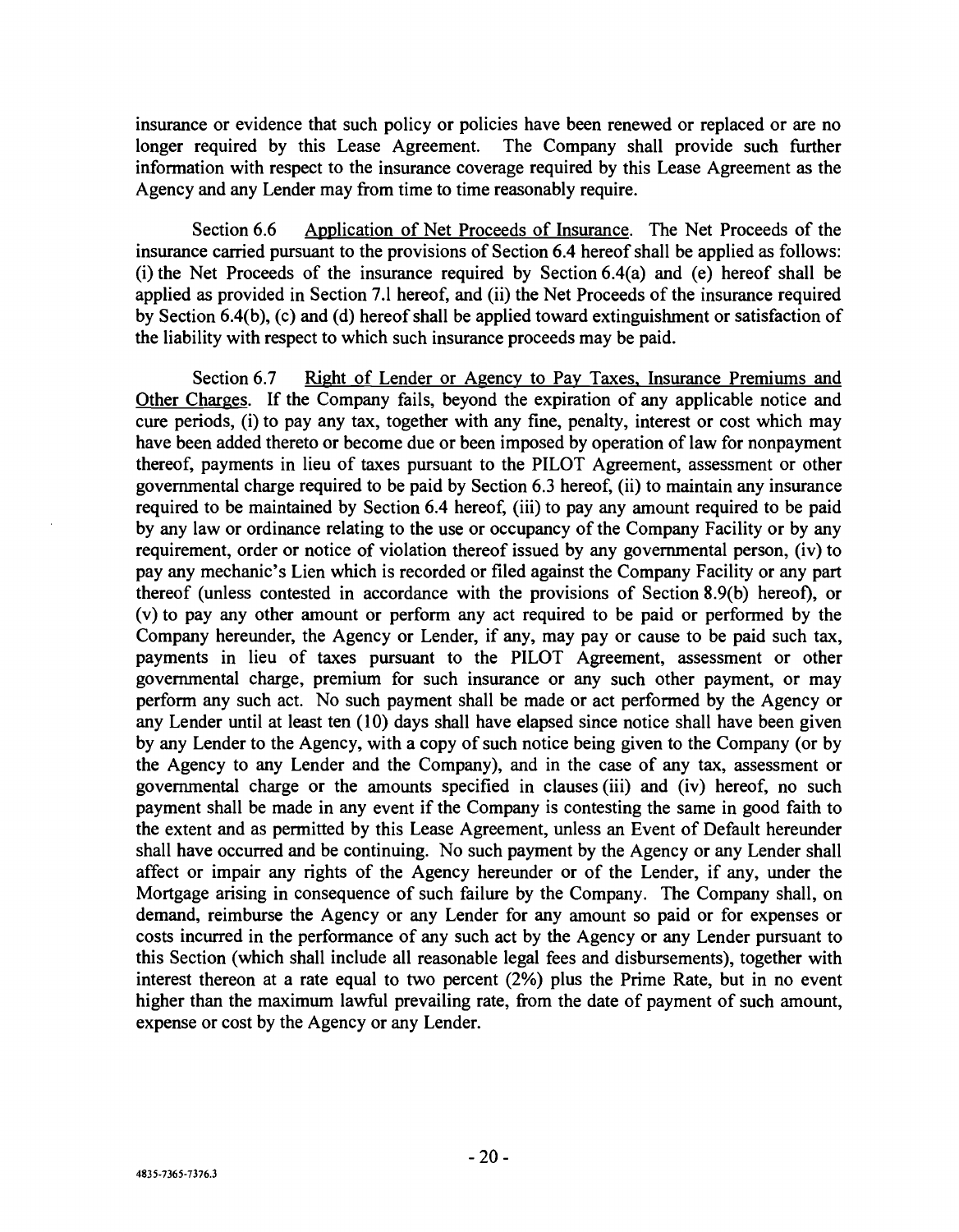# ARTICLE VII DAMAGE, DESTRUCTION AND CONDEMNATION

Section 7.1 Damage or Destruction of the Company Facility.

(a) If the Company Facility or any part or component thereof shall be damaged or destroyed (in whole or in part) at any time during the Lease Term:

> (i) the Agency shall have no obligation to replace, repair, rebuild, restore or relocate the Company Facility;

> (ii) there shall be no abatement or reduction in the amounts payable by the Company under this Lease Agreement or the PILOT Agreement (whether or not the Company Facility is replaced, repaired, rebuilt, restored or relocated);

> (iii) the Company shall promptly give written notice thereof to the Agency and any Lender;

> (iv) upon the occurrence of such damage or destruction, the Net Proceeds derived from the insurance shall be paid to the Company, or if there is a Mortgage or Mortgages in effect, to the applicable Lender or Lenders to the extent provided in the applicable Mortgage and except as otherwise provided in Section 11.1 and subsection (e) hereof, applied by such Lender or Lenders pursuant to the terms of the Mortgage or Mortgages;

> (v) if the Company Facility is not replaced, repaired, rebuilt, restored or relocated, as provided herein and in Section 7.1(b) hereof, this Lease Agreement shall be terminated at the option of the Agency, the Company Facility reconveyed subject to any Mortgage, and the provisions of Sections 11.2 and 11.3 hereof shall apply.

(b) Any replacements, repairs, rebuilding, restorations or relocations of the Company Facility by the Company after the occurrence of such damage or destruction shall be subject to the following conditions:

> (i) the Company Facility shall be in substantially the same condition and value as an operating entity as existed prior to the damage or destruction;

> (ii) the Company Facility shall continue to constitute a "project" as such term is defined in the Act;

> (iii) the Company Facility will be subject to no Liens, other than Permitted Encumbrances; and

(iv) any other conditions any Lender may reasonably impose.

(c) All such repair, replacement, rebuilding, restoration or relocation of the Company Facility shall be effected with due diligence in a good and workmanlike manner in compliance with all applicable legal requirements, shall be promptly and fully paid for by the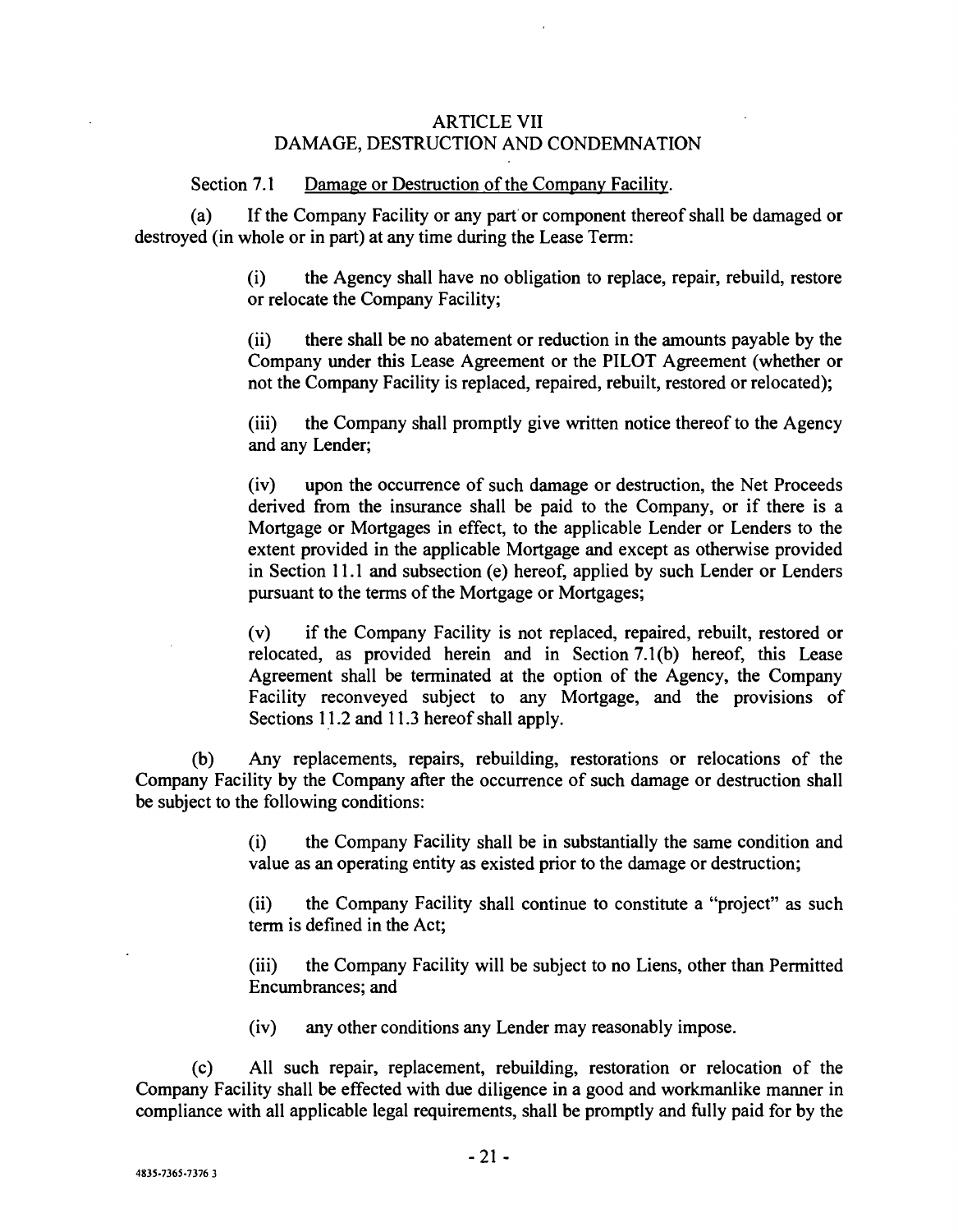Company in accordance with the terms of the applicable contracts and shall automatically become a part of the Facility as if the same were specifically provided herein.

(d) In the event such Net Proceeds are not sufficient to pay in full the costs of such replacement, repair, rebuilding, or restoration, the Company shall nonetheless complete the work, or cause the work to be completed, and pay from its own moneys, or cause to be paid by such other party as may be obligated for payment pursuant to the terms of the Lease Agreement that portion of the costs thereof in excess of such Net Proceeds. All such replacements, repairs, rebuilding, restoration or relocations made pursuant to this Section, whether or not requiring the expenditure of the Company's own money or moneys of any other person, shall automatically become a part of the Company Facility as if the same were specifically described herein.

(e) If the Company shall exercise its option to terminate this Lease Agreement pursuant to Section 11.1 hereof, any Net Proceeds derived from insurance shall be applied to the payment of the amounts required to be paid by Section 11.2 hereof and the balance shall be delivered to the Company. If an Event of Default hereunder shall have occurred and will be continuing and the Agency or any Lender shall have exercised their respective remedies under Section 10.2 hereof such Net Proceeds shall be applied to the payment of the amounts required to be paid by Section 10.2 and Section 10.4 hereof.

(f) If the entire amount of every outstanding Loan, if any, and interest thereon and all other amounts due and owing to the Agency hereunder has been fully paid, all such remaining Net Proceeds shall be paid to the Company.

Section 7.2 Condemnation.

(a) If title to or use of the Company Facility shall be taken by Condemnation (in whole or in part) at any time during the Lease Term:

> (i) the Agency shall have no obligation to replace, repair, rebuild, restore or relocate the Company Facility or to acquire, by construction or otherwise, facilities of substantially the same nature as the Company Facility ( "Substitute Facilities ");

> (ii) there shall be no abatement or reduction in the amounts payable by the Company under this Lease Agreement or the PILOT Agreement (whether or not the Company Facility is replaced, repaired, rebuilt, restored or relocated or Substitute Facilities are acquired);

> (iii) the Company shall promptly give written notice thereof to the Agency and each Lender;

> (iv) upon the occurrence of such Condemnation, the Net Proceeds derived therefrom shall be paid to the Company, or if there is a Mortgage or Mortgages in effect, to the applicable Lender or Lenders pursuant to the terms of the applicable Mortgage and except as otherwise provided in Section 11.1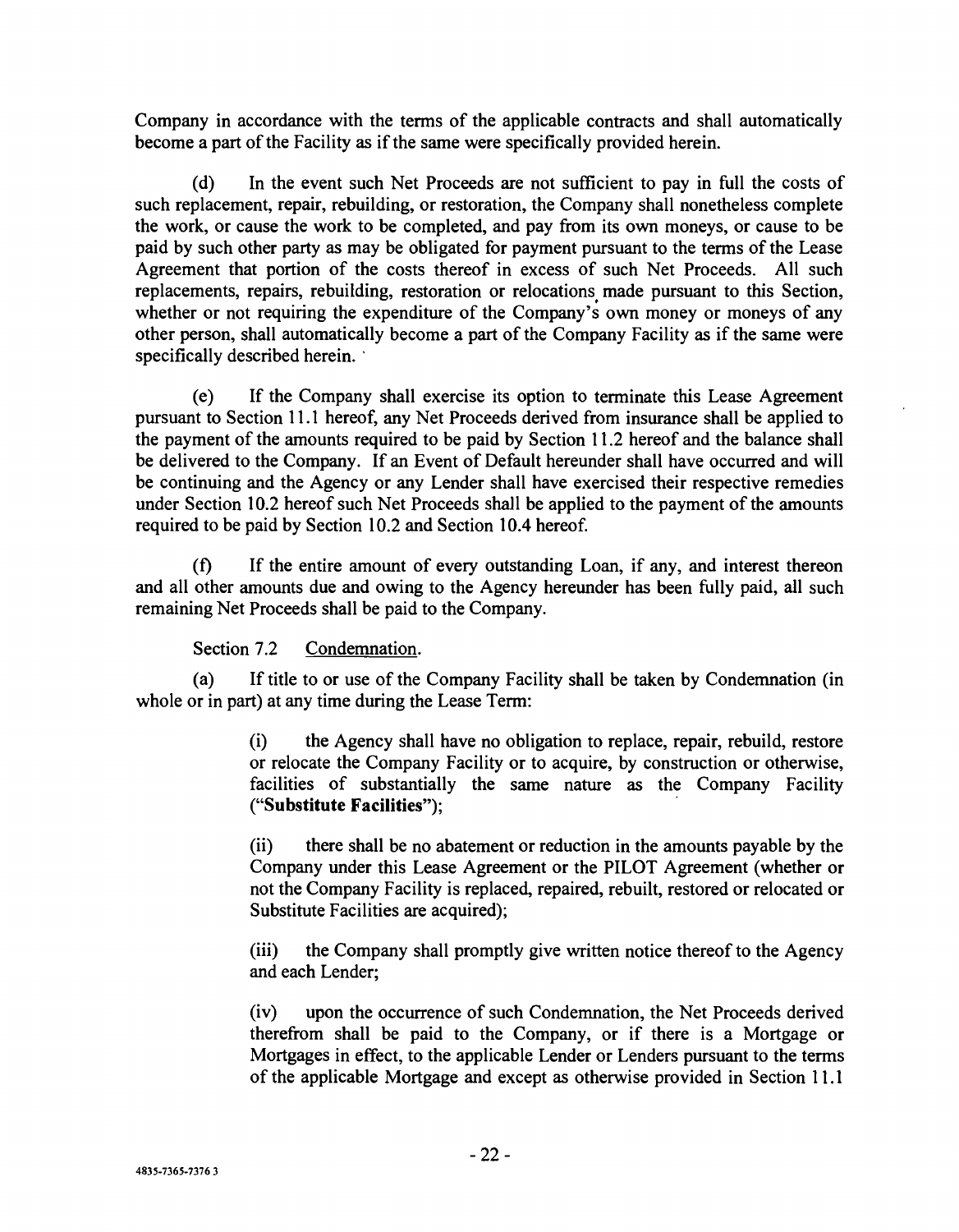and subsection (e) hereof, applied by such Lender or Lenders pursuant to the terms of the applicable Mortgage; and

(v) if the Company Facility is not replaced, repaired, rebuilt, restored or relocated, as provided herein and in Section 7.2(b) hereof, this Lease Agreement shall be terminated at the option of the Agency, the Company Facility reconveyed subject to any Mortgage, and the provisions of Sections 11.2 and 11.3 hereof shall apply.

(b) Any replacements, repairs, rebuilding, restorations, relocations of the Company Facility by the Company after the occurrence of such Condemnation or acquisitions by the Company of Substitute Facilities shall be subject to the following conditions:

> (i) the Company Facility or the Substitute Facilities shall be in substantially the same condition and value as an operating entity as existed prior to the Condemnation;

> (ii) the Company Facility or the Substitute Facilities shall continue to constitute a "project" as such term is defined in the Act;

> (iii) the Company Facility or the Substitute Facilities will be subject to no Liens, other than Permitted Encumbrances; and

> (iv) any other conditions the Agency or any Lender may reasonably impose pursuant to the applicable Mortgage.

(c) All such repair, replacement, rebuilding, restoration or relocation of the Company Facility shall be effected with due diligence in a good and workmanlike manner in compliance with all applicable legal requirements, shall be promptly and fully paid for by the Company in accordance with the terms of the applicable contracts and shall automatically become a part of the Company Facility as if the same were specifically described herein. Any Net Proceeds of a Condemnation not used to repair, replace, rebuild, restore, or relocate the Company Facility shall belong to the Company.

(d) In the event such Net Proceeds are not sufficient to pay in full the costs of such replacement, repair, rebuilding, restoration, relocation or acquisition of Substitute Facilities, the Company shall nonetheless complete, or cause to be completed, the work, or the acquisition and pay from its own moneys, or cause to be paid by such other party as may be obligated for payment pursuant to the terms of the Lease Agreement, that portion of the costs thereof in excess of such Net Proceeds. All such replacements, repairs, rebuilding, restoration, relocations and such acquisition of Substitute Facilities made pursuant to this Section, whether or not requiring the expenditure of the Company's own money or moneys of any other person, shall automatically become a part of the Company Facility as if the same were specifically described herein.

(e) If the Company shall exercise its option to terminate this Lease Agreement pursuant to Section 11.1 hereof, any Net Proceeds derived from the Condemnation shall be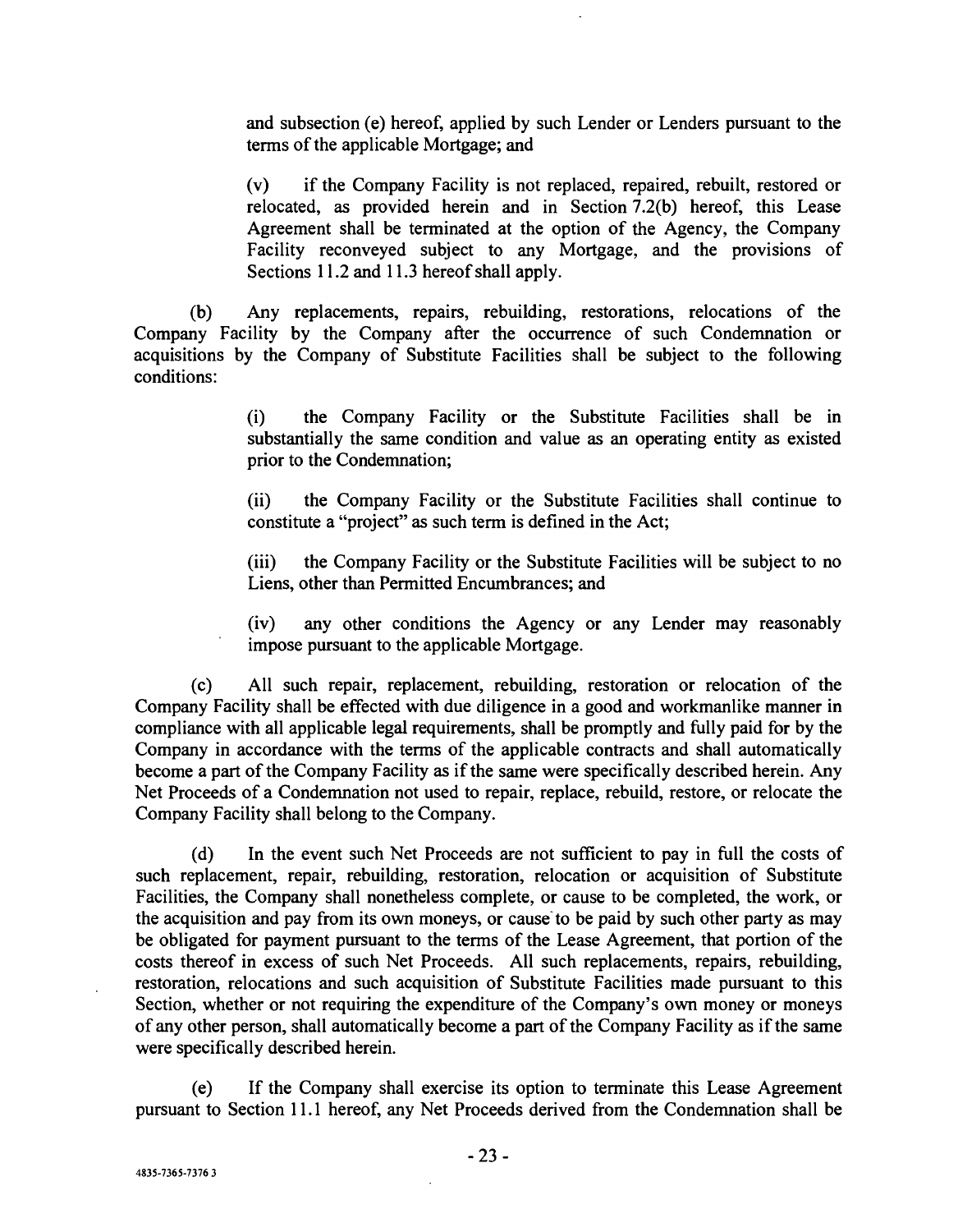applied to the payment of the amounts required to be paid by Section 11.2 hereof. If any Event of Default hereunder shall have occurred and the Agency or the Lender, if any, shall have exercised its remedies under Section 10.2 hereof, such Net Proceeds shall be applied to the payment of the amounts required to be paid by Section 10.2 and Section 10.4 hereof and any balance remaining thereafter shall belong to the Company.

(f) If the entire amount of every outstanding Loan, if any, and interest thereon and all other amounts due and owing to the Agency and any other Person hereunder has been fully paid, all such remaining Net Proceeds shall be paid to the Company.

(g) If the Company Facility has been substantially condemned and is not replaced, repaired, rebuilt, restored or relocated and a Substitute Facility is not acquired, renovated and equipped, the Company Facility may be reconveyed to the Company subject to any Mortgage.

(h) Except upon the occurrence of an Event of Default, the Company with the prior written consent of the Agency shall have the right to settle and adjust all claims under any Condemnation proceedings on behalf of the Agency and on its own behalf.

Section 7.3 Condemnation of Company -Owned Property. The Company shall be entitled to the Net Proceeds of any casualty, damage or destruction insurance proceeds or any Condemnation award or portion thereof made for damage to or taking of any Property which, at the time of such damage or taking, is not part of the Company Facility.

Section 7.4 Waiver of Real Property Law Section 227. The Company hereby waives the provisions of Section 227 of the Real Property Law of the State or any law of like import now or hereafter in effect.

# ARTICLE VIII SPECIAL COVENANTS

Section 8.1 No Warranty of Condition or Suitability by Agency. THE AGENCY HAS MADE AND MAKES NO REPRESENTATION OR WARRANTY WHATSOEVER, EITHER EXPRESS OR IMPLIED, WITH RESPECT TO THE MERCHANTABILITY, CONDITION, FITNESS, DESIGN, OPERATION OR WORKMANSHIP OF ANY PART OF THE COMPANY FACILITY, ITS FITNESS FOR ANY PARTICULAR PURPOSE, THE QUALITY OR CAPACITY OF THE MATERIALS IN THE COMPANY FACILITY, OR THE SUITABILITY OF THE COMPANY FACILITY FOR THE PURPOSES OR NEEDS OF THE COMPANY OR THE EXTENT TO WHICH FUNDS AVAILABLE TO THE COMPANY WILL BE SUFFICIENT TO PAY THE COST OF COMPLETION OF THE COMPANY FACILITY. THE COMPANY ACKNOWLEDGES THAT THE AGENCY IS NOT THE MANUFACTURER OF THE FACILITY EQUIPMENT NOR THE MANUFACTURER'S AGENT NOR A DEALER THEREIN. THE COMPANY, ON BEHALF OF ITSELF IS SATISFIED THAT THE COMPANY FACILITY IS SUITABLE AND FIT FOR PURPOSES OF THE COMPANY. THE AGENCY SHALL NOT BE LIABLE IN ANY MANNER WHATSOEVER TO THE COMPANY OR ANY OTHER PERSON FOR ANY LOSS, DAMAGE OR EXPENSE OF ANY KIND OR NATURE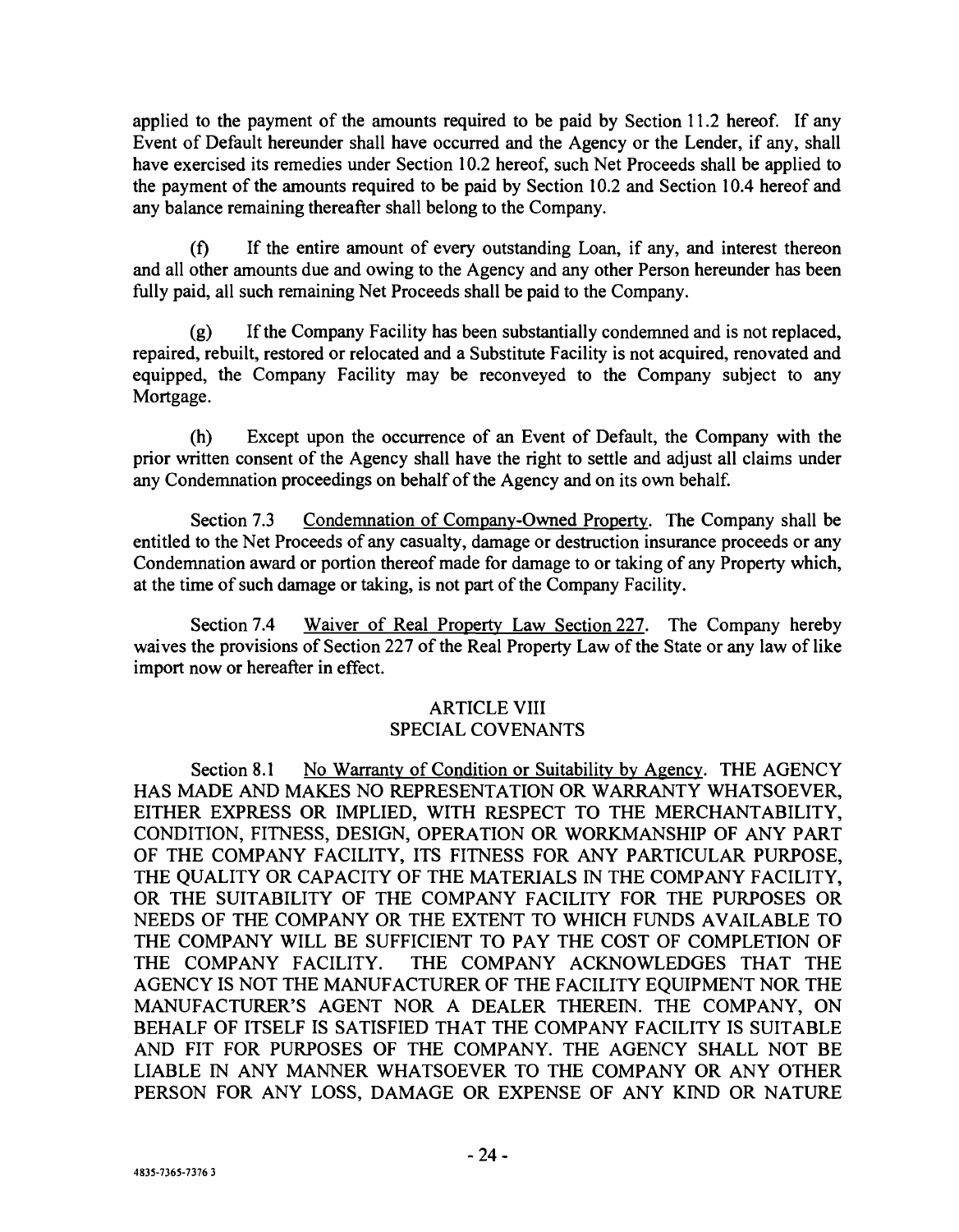CAUSED, DIRECTLY OR INDIRECTLY, BY THE PROPERTY OF THE FACILITY OR THE USE OR MAINTENANCE THEREOF OR THE FAILURE OF OPERATION THEREOF, OR THE REPAIR, SERVICE OR ADJUSTMENT THEREOF, OR BY ANY DELAY OR FAILURE TO PROVIDE ANY SUCH MAINTENANCE, REPAIRS, SERVICE OR ADJUSTMENT, OR BY ANY INTERRUPTION OF SERVICE OR LOSS OF USE THEREOF OR FOR ANY LOSS OF BUSINESS HOWSOEVER CAUSED.

#### Section 8.2 Hold Harmless Provisions.

(a) The Company agrees that the Agency, its directors, members, officers, agents (except the Company), and employees shall not be liable for and agrees to defend, indemnify, release and hold the Agency, its directors, members, officers, agents (except the Company), and employees harmless from and against any and all (i) liability for loss or damage to Property or injury to or death of any and all Persons that may be occasioned by, directly or indirectly, any cause whatsoever pertaining to the Company Facility or arising by reason of or in connection with the occupation or the use thereof or the presence of any Person or Property on, in or about the Company Facility or the Land, or (ii) liability arising from or expense incurred in connection with the Agency's acquisition, renovating, equipping, owning, leasing and subleasing of the Company Facility, including without limiting the generality of the foregoing all claims arising from the breach by the Company of any of its covenants contained herein, the exercise by the Company of the authority conferred upon it pursuant to Section 4.1(d) and Section 4.6 of this Lease Agreement, all claims arising from the breach of any of the Company's covenants contained in Section 8.8 hereof, and all causes of action and reasonable attorneys' fees (whether by reason of third party claims or by reason of the enforcement of any provision of this Lease Agreement (including without limitation this Section) or any of the other documents delivered on the Closing Date by the Agency) and any other expenses incurred in defending any claims, suits or actions which may arise as a result of any of the foregoing, provided that any such losses, damages, liabilities or expenses of the Agency are not incurred on account of and do not result from the gross negligence or intentional or willful wrongdoing of the Agency or any of its directors, members, officers, agents (except the Company) or employees. The foregoing indemnities shall apply notwithstanding the fault or negligence in part of the Agency, or any of its members, directors, officers, agents or employees, and irrespective of the breach of a statutory obligation or the application of any rule of comparative or apportioned liability. The foregoing indemnities are limited only to the extent of any prohibitions imposed by law, and upon the application of any such prohibition by the final judgment or decision of a competent court of law, the remaining provisions of these indemnities shall remain in full force and effect.

(b) Notwithstanding any other provisions of this Lease Agreement, the obligations of the Company pursuant to this Section 8.2 shall remain in full force and effect after the termination of this Lease Agreement until the expiration of the period stated in the applicable statute of limitations during which a claim, cause of action or prosecution relating to the matters herein described may be brought, the payment in full or the satisfaction of such claim, cause of action or prosecution relating to the matters herein described and the payment of all expenses and charges incurred by the Agency, or its members, directors, officers, agents and employees, relating to the enforcement of the provisions herein specified.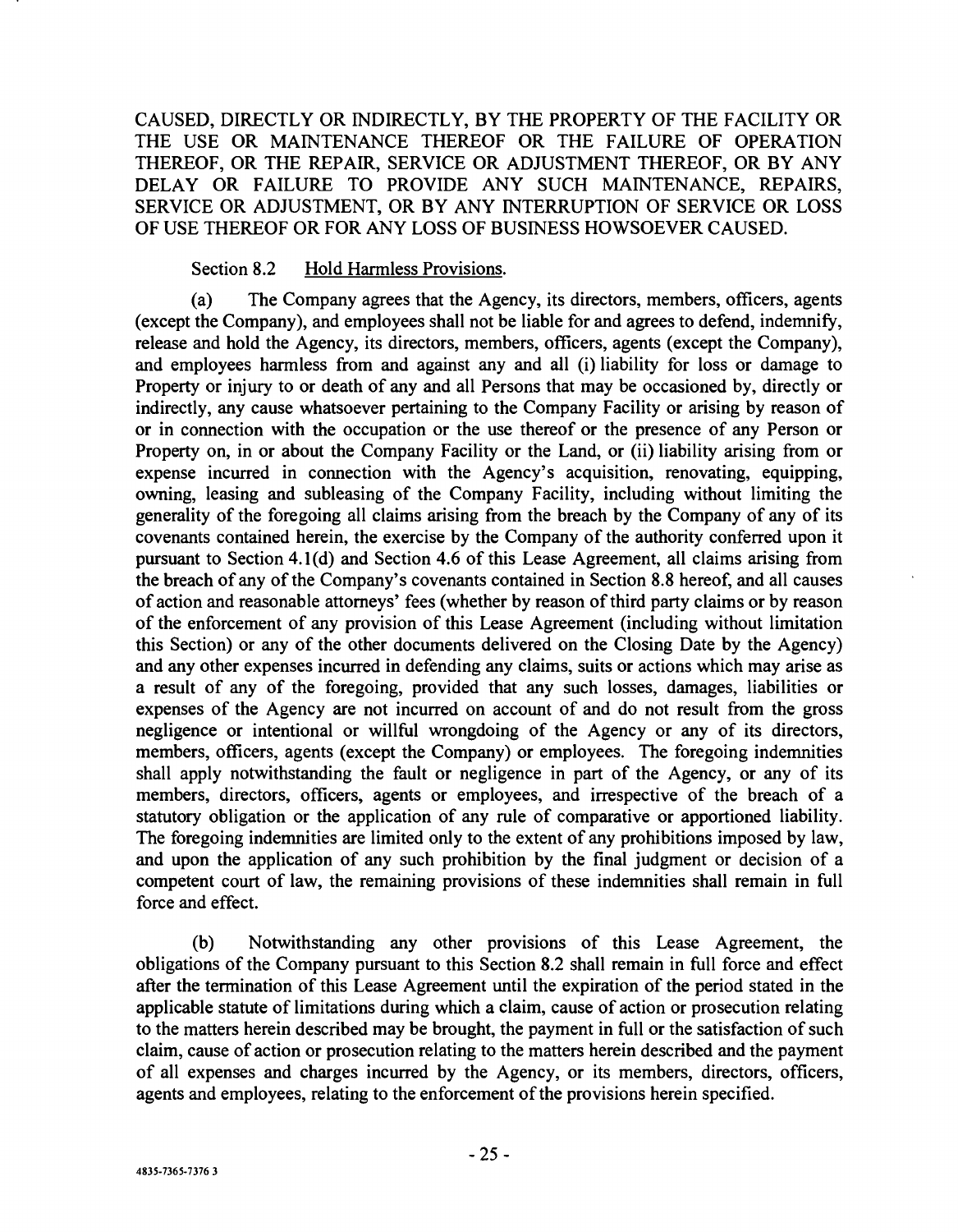(c) In the event of any claim against the Agency or its members, directors, officers, agents or employees by any employee or contractor of the Company or anyone directly or indirectly employed by any of them or anyone for whose acts any of them may be liable, the obligations of the Company hereunder shall not be limited in any way by any limitation on the amount or type of damages, compensation, disability benefits or other employee benefit acts.

Section 8.3 Right to Inspect Company Facility. The Agency and its duly authorized agents shall have the right at all reasonable times on reasonable notice to inspect the Company Facility.

Section 8.4 Company to Maintain Its Existence. The Company covenants and agrees that at all times during the Lease Term, it will (i) maintain its existence, (ii) continue to be an entity subject to service of process in the State and either organized under the laws of the State, or organized under the laws of any other state of the United States and duly qualified to do business as a foreign entity in the State, (iii) not liquidate, wind -up or dissolve or otherwise dispose of all or substantially all of its property, business or assets remaining after the execution and delivery of this Lease Agreement, and (iv) not consolidate with or merge into another corporation or permit one or more corporations to consolidate with or merge into it, except with consent of the Agency, which shall not be unreasonably withheld or delayed or conditioned.

Section 8.5 Qualification in State. The Company throughout the Lease Term shall continue to be duly authorized to do business in the State.

Section 8.6 Agreement to File Annual Statements and Provide Information. The Company shall file with the New York State Department of Taxation and Finance an annual statement of the value of all sales and use tax exemptions claimed in connection with the Facility in compliance with Sections 874(8) of the New York State General Municipal Law (the "GML"). The Company shall also provide the Agency with the information necessary for the Agency to comply with Section 874(9) of the GML. The Company shall submit a copy of such annual statement to the Agency at the time of filing with the Department of Taxation and Finance. The Company further agrees to provide and certify or cause to be provided and certified such information concerning the Company, its finances, its operations, its employment and its affairs necessary to enable the Agency to make any report required by law, governmental regulation, including, without limitation, any reports required by the Act or the Public Authorities Accountability Act of 2005 and the Public Authorities Reform Act of 2009, each as amended from time to time, or any other reports required by the New York State Authority Budget Office or the Office of the State Comptroller or any of the Agency Documents or Company Documents. Such information shall be provided within thirty (30) days following written request from the Agency.

Section 8.7 Books of Record and Account; Financial Statements. The Company at all times agrees to maintain proper accounts, records and books in which full and correct entries shall be made, in accordance with generally accepted accounting principles, of all transactions and events relating to the business and financial affairs of the Company.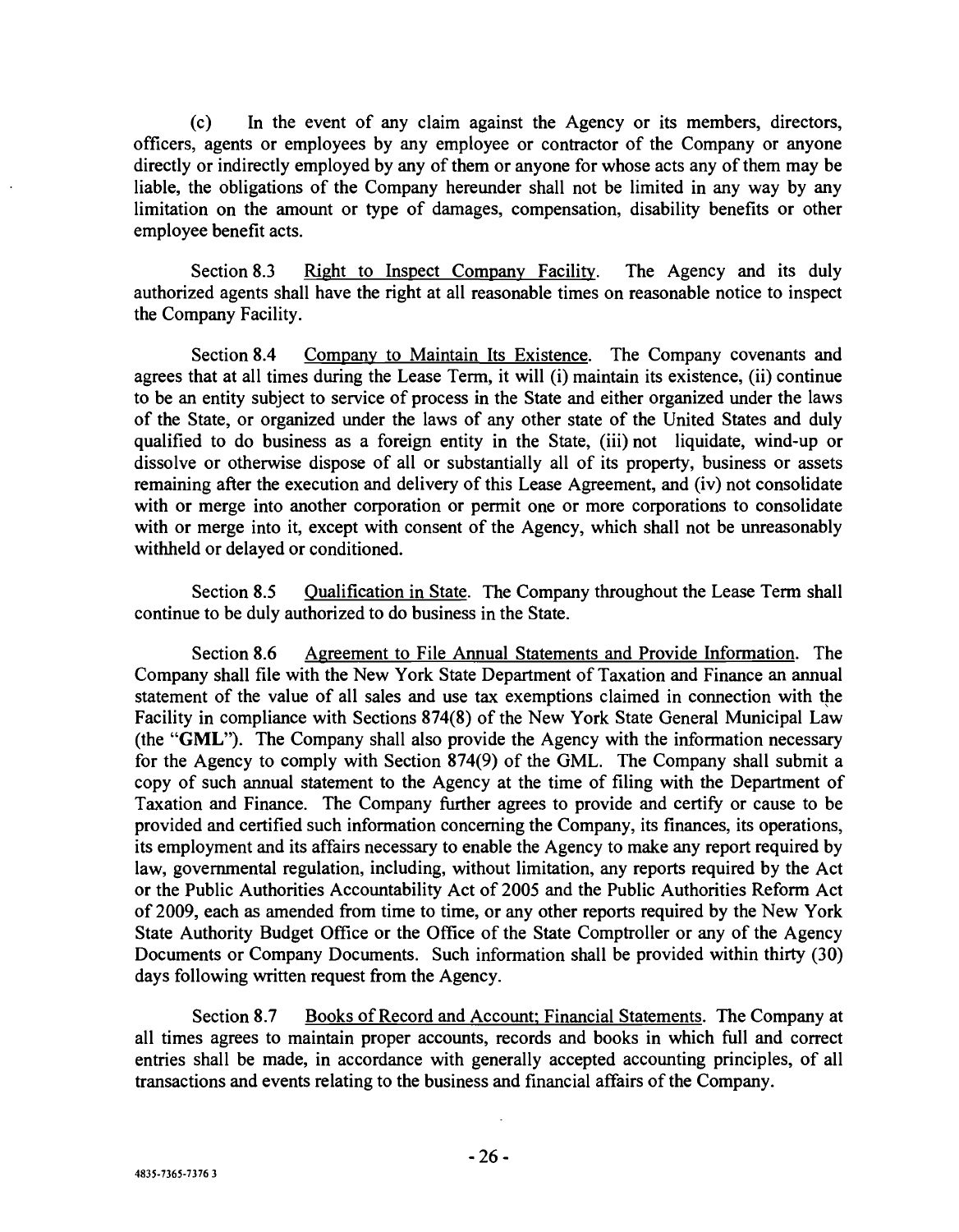#### Section 8.8 Compliance with Orders, Ordinances, Etc.

(a) The Company, throughout the Lease Term, agrees that it will promptly comply, and cause any sublessee, tenant or occupant of the Company Facility to comply, with all statutes, codes, laws, acts, ordinances, orders, judgments, decrees, injunctions, rules, regulations, permits, licenses, authorizations, directions and requirements, ordinary or extraordinary, which now or at any time hereafter may be applicable to the Company Facility or any part thereof, or to the acquisition, construction and equipping thereof, or to any use, manner of use or condition of the Company Facility or any part thereof, of all federal, state, county, municipal and other governments, departments, commissions, boards, courts, authorities, officials and officers having jurisdiction over the Company Facility or any part thereof, or of the acquisition, construction and equipping thereof, or of any use, manner of use or condition of the Company Facility or any part thereof or of any companies or associations insuring the premises.

(b) The Company shall keep or require the Company Facility to be kept free of Hazardous Substances, except in compliance with applicable law. Without limiting the foregoing, the Company shall not cause or permit the Company Facility to be used to generate, manufacture, refine, transport, treat, store, handle, dispose, transfer, produce or process Hazardous Substances, except in compliance with all applicable federal, state and local laws or regulations, nor shall the Company cause or permit, as a result of any intentional or unintentional act or omission on the part of the Company or any contractor, subcontractor, tenant or subtenant, a release of Hazardous Substances onto the Company Facility or onto any other property. The Company shall comply with and require compliance by all contractors, subcontractors, tenants and subtenants with all applicable federal, state and local laws, ordinances, rules and regulations, whenever and by whomever triggered, and shall obtain and comply with, and require that all contractors, subcontractors, tenants and subtenants obtain and comply with, any and all approvals, registrations or permits required thereunder. The Company shall (i) conduct and complete or cause to be conducted and completed all investigations, studies, sampling and testing, and all remedial, removal and other actions necessary to clean up and remove all Hazardous Substances on, from or affecting the Company Facility (A) in accordance with all applicable federal, state and local laws, ordinances, rules, regulations and policies, and (B) in accordance with the orders and directives of all federal, state and local governmental authorities; and (ii) defend, indemnify and hold harmless the Agency and any Lender, and their members, employees, agents, officers and directors from and against any claims, demands, penalties, fines, liabilities, settlements, damages, costs or expenses of whatever kind or nature, known or unknown, contingent or otherwise, arising out of, or in any way related to (A) the presence, disposal, release or threatened release of any Hazardous Substances at the Facility which are on, from or affecting the soil, water, vegetation, buildings, personal property, persons, animals or otherwise, (B) any bodily injury, personal injury (including wrongful death) or property damage (real or personal) arising out of or related to such Hazardous Substances, (C) any lawsuit brought or threatened, settlement reached or government order relating to such Hazardous Substances, and/or (D) any violation of laws, orders, regulations, requirements or demands of government authorities, or any policies or requirements of any Lender or the Agency, which are based upon or in any way related to such Hazardous Substances, including, without limitation, reasonable attorney and consultant fees, investigation and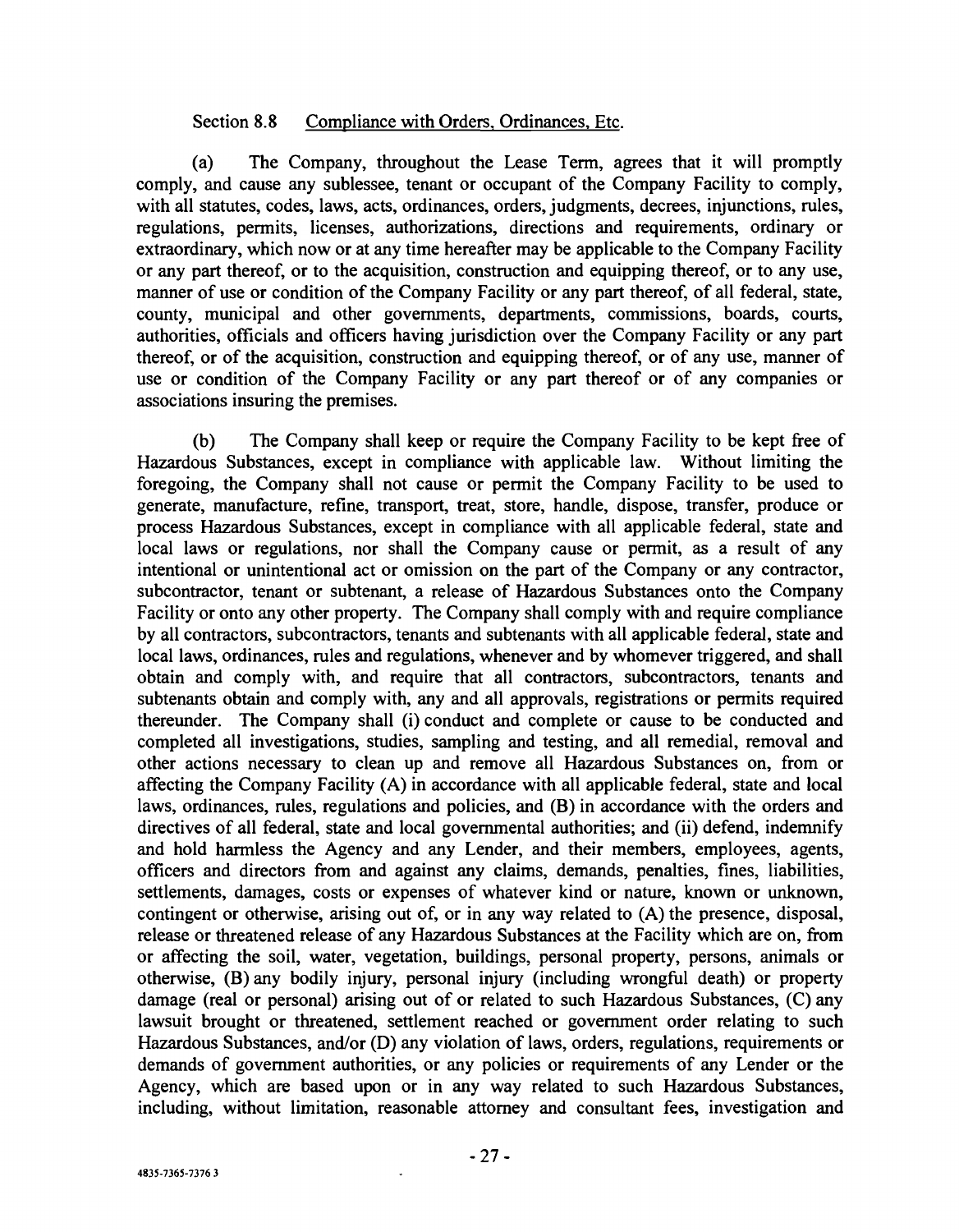laboratory fees, court costs and litigation expenses. In the event any Mortgage is foreclosed or the Company tenders a deed in lieu of foreclosure to any Lender, the Company shall deliver the Company Facility free of any and all Hazardous Substances so that the condition of the Company Facility shall conform with all applicable federal, state and local laws, ordinances, rules or regulations affecting the Company Facility. The provisions of this Section shall be in addition to any and all other obligations and liabilities the Company may have to the Agency or any Lender at common law, and shall survive the transactions contemplated herein.

(c) Notwithstanding the provisions of subsections (a) and (b) hereof, the Company may in good faith contest the validity or the applicability of any requirement of the nature referred to in such subsections (a) and (b) by appropriate legal proceedings conducted in good faith and with due diligence. In such event, the Company may fail to comply with the requirement or requirements so contested during the period of such contest and any appeal therefrom, unless the Agency or any Lender shall notify the Company that by failure to comply with such requirement or requirements, the lien of any Mortgage as to any part of the Company Facility may be materially endangered or the Company Facility or any part thereof may be subject to loss, penalty or forfeiture, in which event the Company shall promptly take such action with respect thereto or provide such security as shall be satisfactory to any such Lender or to the Agency. If at any time the then existing use or occupancy of the Company Facility shall, pursuant to any zoning or other law, ordinance or regulation, be permitted only so long as such use or occupancy shall continue, the Company shall use its best efforts not to cause or permit such use or occupancy to be discontinued without the prior written consent of the Agency.

(d) Notwithstanding the provisions of this Section 8.8, if, because of a breach or violation of the provisions of subsections (a) or (b) hereof (without giving effect to subsection (c) hereof), either the Agency, the Lender or any of their respective members, directors, officers, agents or employees shall be threatened with a fine, liability, expense or imprisonment, then, upon notice from the Agency or Lender, if any, the Company shall immediately provide legal protection and/or pay amounts necessary, in the opinion of the Agency or the Lender, as the case may be, and their respective members, directors, officers, agents and employees, to the extent permitted by applicable law, to remove the threat of such fine, liability, expense or imprisonment.

(e) Notwithstanding any provisions of this Section 8.8, the Agency and any Lender each retain the right to defend itself in any action or actions which are based upon or in any way related to such Hazardous Substances. In any such defense of themselves, the Agency and any Lender shall select their own counsel, and any and all costs of such defense, including, without limitation, reasonable attorney and consultant fees, investigation and laboratory fees, court costs and litigation expenses, shall be paid by the Company.

# Section 8.9 Discharge of Liens and Encumbrances.

(a) The Company, throughout the Lease Term, shall not permit or create or suffer to be permitted or created any Lien, except for Permitted Encumbrances, upon the Company Facility or any part thereof by reason of any labor, services or materials rendered or supplied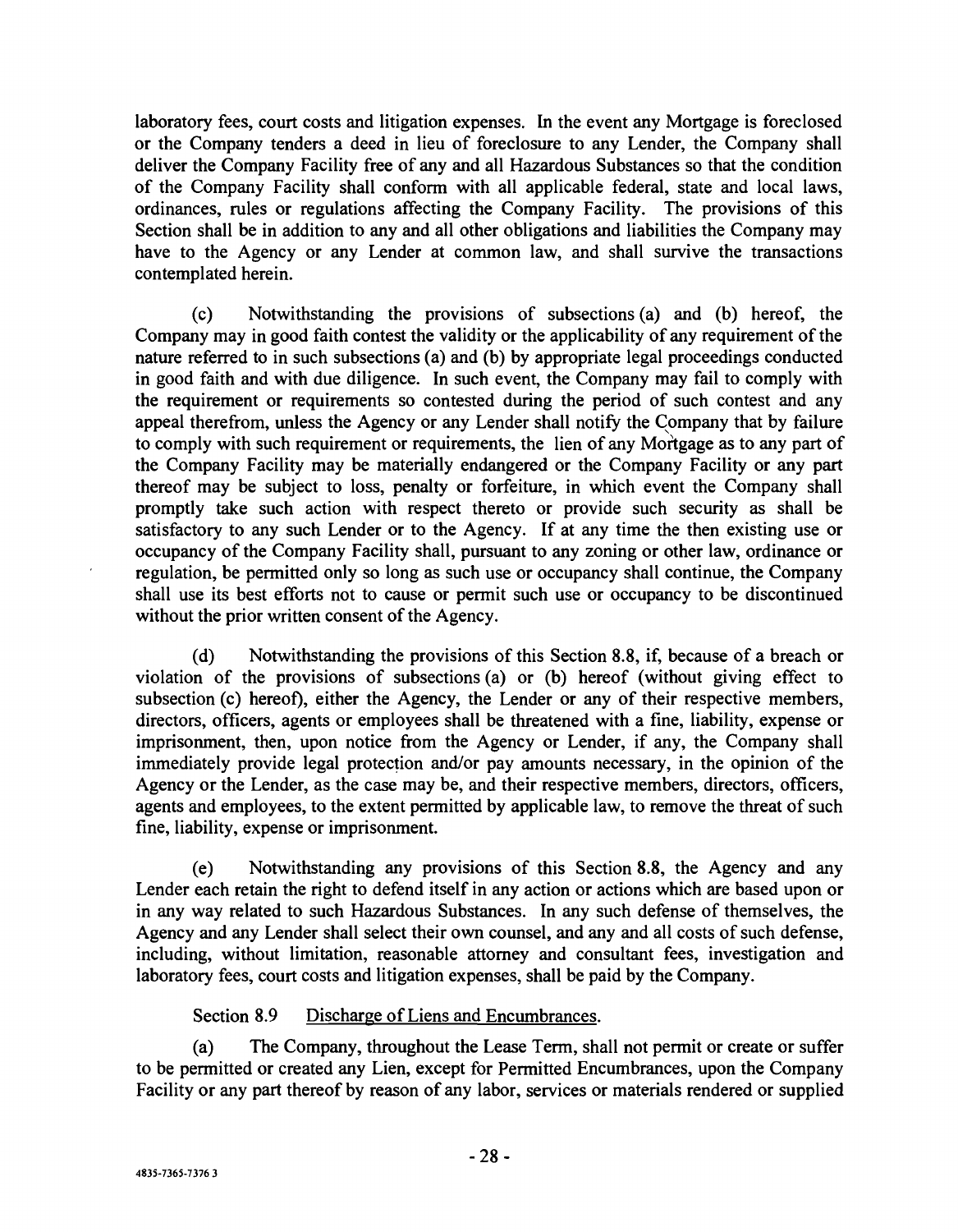or claimed to be rendered or supplied with respect to the Company Facility or any part thereof.

(b) Notwithstanding the provisions of subsection (a) hereof, the Company may in good faith contest any such Lien. In such event, the Company may permit the items so contested to remain undischarged and unsatisfied during the period of such contest and any appeal therefrom, unless the Agency or any Lender shall notify the Company in writing that by nonpayment of any such item or items, the lien of the applicable Mortgage may be materially endangered or the Company Facility or any part thereof may be subject to loss or forfeiture, in which event the Company shall promptly secure payment of all such unpaid items by filing a bond, in form and substance satisfactory to the Agency and any Lender, thereby causing such Lien to be removed, or by taking such other actions as may be satisfactory to the Agency and any Lender to protect their respective interests. Mechanics' Liens shall be discharged or bonded within thirty (30) days of the filing or perfection thereof.

Section 8.10 Identification of Facility Equipment. All Facility Equipment which is or may become the Property of the Agency pursuant to the provisions of this Lease Agreement shall be properly identified by the Company by such appropriate records, including computerized records, as may be approved by the Agency. All Facility Equipment and other Property of whatever nature affixed or attached to the Land or used or to be used by the Company in connection with the Land or the Improvements shall be deemed presumptively to be owned by the Agency, rather than the Company, unless the same were utilized for purposes of construction of the Company Facility or were installed by the Company and title thereto was retained by the Company as provided in Section 6.2 of this Lease Agreement and such Facility Equipment and other Property were properly identified by such appropriate records as were approved by the Agency.

Section 8.11 Depreciation Deductions and Investment Tax Credit. The parties agree that, as between them, the Company shall be entitled to all depreciation deductions with respect to any depreciable property comprising a part of the Company Facility and to any investment credit with respect to any part of the Company Facility.

Section 8.12 Employment Opportunities; Notice of Jobs. The Company covenants and agrees that, in consideration of the participation of the Agency in the transactions contemplated herein, it will, except as otherwise provided by collective bargaining contracts or agreements to which the Company is a party, cause any new employment opportunities created in connection with the Facility to be listed with the New York State Department of Labor, Community Services Division and with the administrative entity of the service delivery area created pursuant to the Job Training Partnership Act (PL 97-300) in which the Facility is located (collectively, the "Referral Agencies"). The Company also agrees, and shall cause any and all sublessees to agree, that they will, except as otherwise provided by collective bargaining contracts or agreements to which they are parties, first consider for such new employment opportunities persons eligible to participate in federal job training partnership programs who shall be referred by the Referral Agencies.

Section 8.13 Employment at the Facility. The Company hereby agrees to create and maintain or cause the Sublessee to create and maintain at the Facility forty -five (45) full time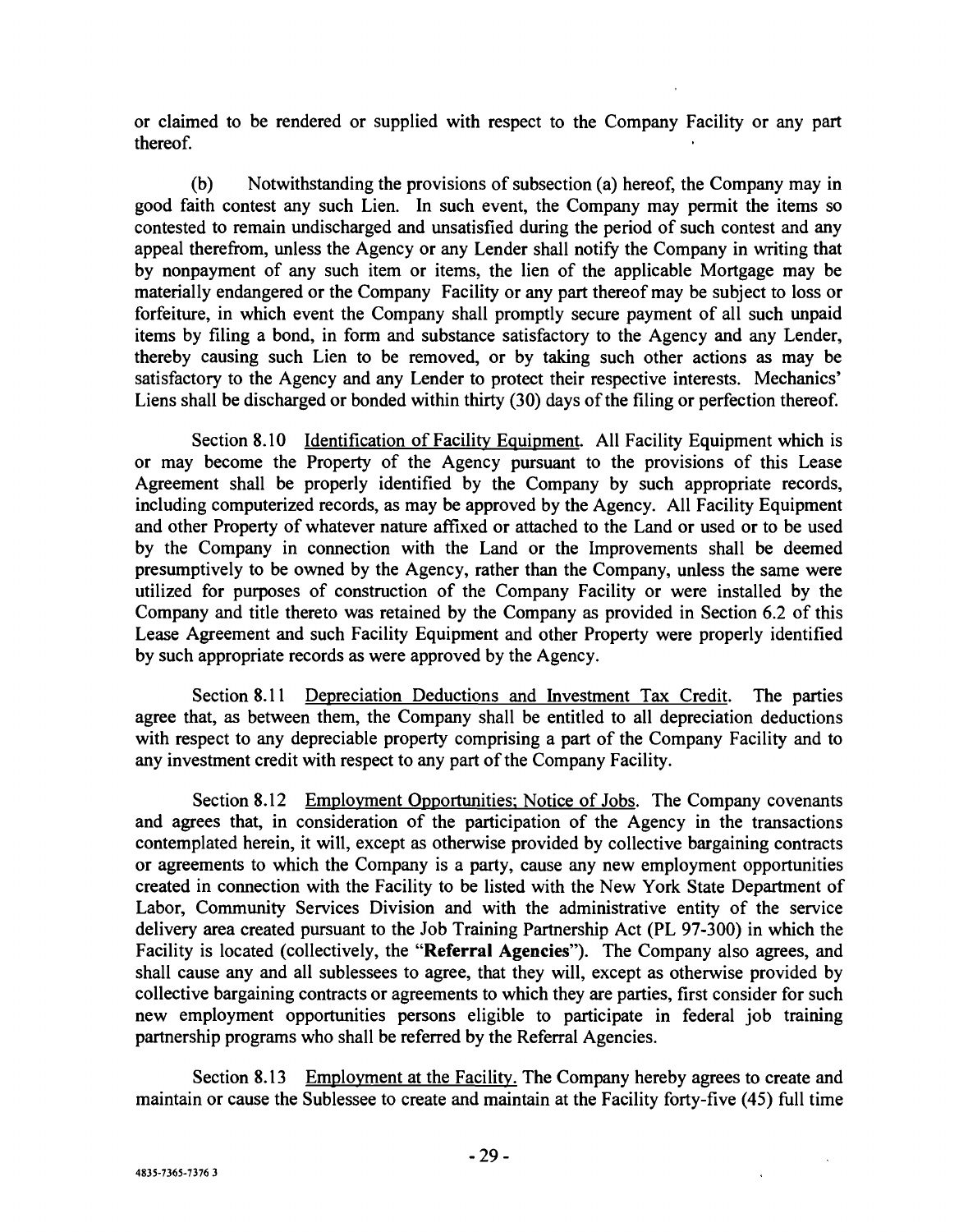equivalent ("FTE") jobs at the Facility based upon a 35 hour work week as of December 31, 2016 and create and maintain or cause the Sublessee to create and maintain at the Facility fifty -eight (58) FTE jobs at the Facility based upon a 35 hour work week as of December 31, 2017 (including the FTE of all tenants at the Facility) and continuing thereafter until the end of the Lease Term. FTE jobs created and maintained by the Sublessee at the Facility shall satisfy the obligations of the Company hereunder.

Section 8.14 Compliance with the Act. The Company hereby agrees to comply with New York General Municipal Law Section 875. The Company further agrees that the exemption of sales and use tax provided pursuant to the Act and the appointment of the Company as agent of the Agency pursuant to Section 4.1(d) and Section 4.6 hereof is subject to termination and recapture of benefits pursuant to Section 875 and the Recapture Agreement.

#### ARTICLE IX

# RELEASE OF CERTAIN LAND; ASSIGNMENTS AND SUBLEASING

### Section 9.1 Restriction on Sale of Company Facility; Release of Certain Land.

(a) Except as otherwise specifically provided in this Article IX and in Article X hereof, the Agency shall not sell, convey, transfer, encumber or otherwise dispose of the Company Facility or any part thereof, or any of its rights under this Lease Agreement, without the prior written consent of the Company and any Lender, if required by the Loan Documents.

(b) With the prior written consent of the Lender, if required by the Loan Documents, the Agency and the Company from time to time may release from the provisions of this Lease Agreement and the leasehold estate created hereby any part of, or interest in, the Land which is not necessary, desirable or useful for the Facility. In such event, the Agency, at the Company's sole cost and expense, shall execute and deliver any and all instruments necessary or appropriate so to release such part of, or interest in, the Land and convey such title thereto, or interest therein, to the Company or such other Person as the Company may designate. As a condition to such conveyance, the Agency shall be provided with a copy of the instrument transferring such title or interest in such Land, an instrument survey (if the Lender so requests) of the Land to be conveyed, together with a certificate of an Authorized Representative of the Company stating that there is then no Event of Default under this Lease Agreement and that such part of, or interest in, the Land is not necessary, desirable or useful for the Facility.

(c) No conveyance of any part of, or interest in, the Land effected under the provisions of this Section 9.1 shall entitle the Company to any abatement or diminution of the rents payable by it under this Lease Agreement or any abatement or diminution of the amounts payable by it under the PILOT Agreement.

Section 9.2 Removal of Facility Equipment.

(a) The Agency shall not be under any obligation to remove, repair or replace any inadequate, obsolete, worn out, unsuitable, undesirable or unnecessary item of Facility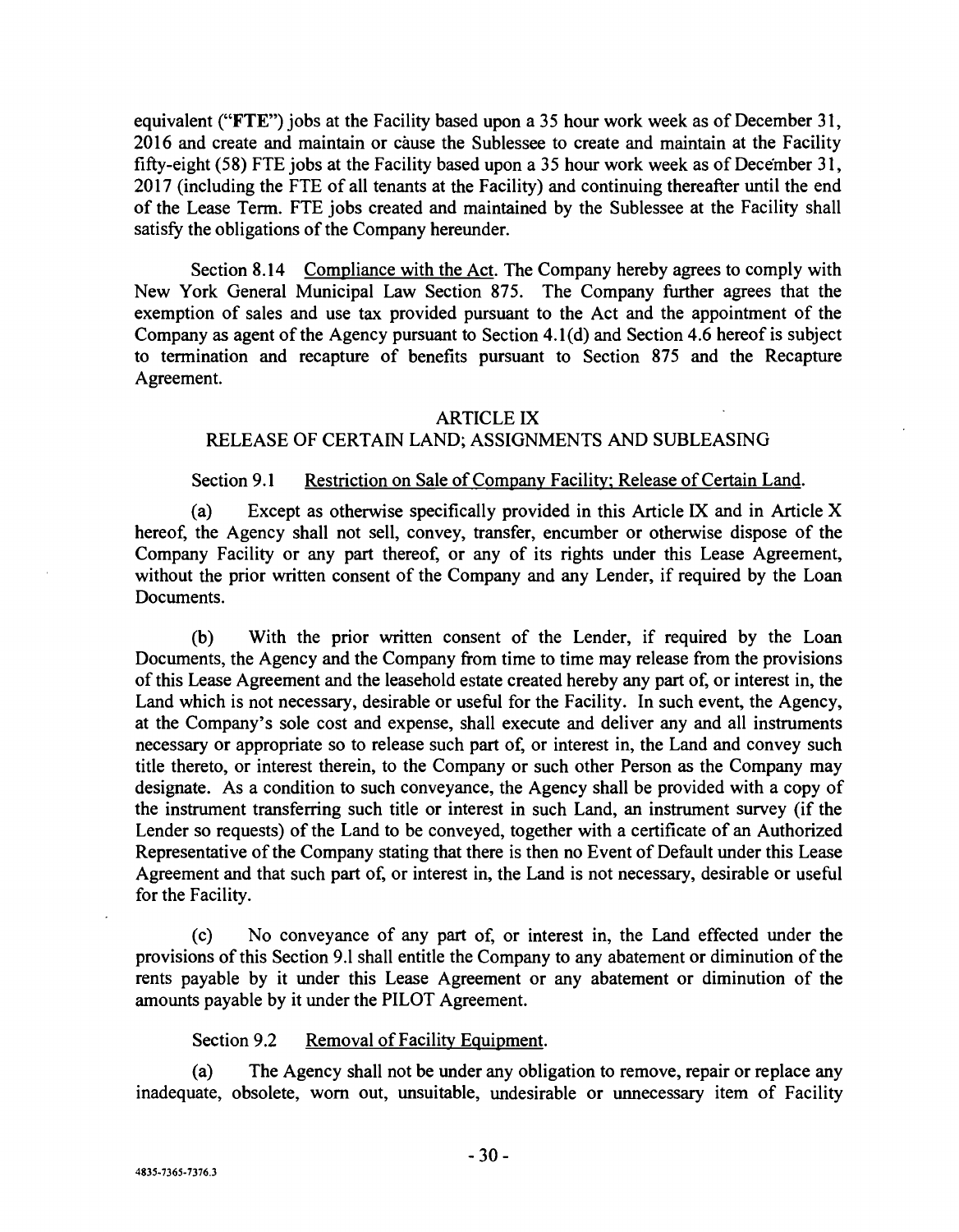Equipment. In any instance where the Company determines that any item of Facility Equipment has become inadequate, obsolete, worn out, unsuitable, undesirable or unnecessary, the Company, with the prior written consent of any Lender, if required by the Mortgage, if any, may remove such items from the Company Facility and may sell, trade -in, exchange or otherwise dispose of the same, as a whole or in part, free from the lien of the Mortgage, if any, provided that such removal will not materially impair the operation of the Company Facility for the purpose for which it is intended or change the nature of the Facility so that it does not constitute a "project" under the Act.

(b) Upon the request of the Company, the Agency shall execute and deliver to the Company all instruments necessary or appropriate to enable the Company to sell or otherwise dispose of any such item of Facility Equipment. The Company shall pay any costs (including counsel fees) incurred in transferring title to any item of Facility Equipment removed pursuant to this Section 9.2.

(c) The removal of any item of Facility Equipment pursuant to this Section shall not entitle the Company to any abatement or diminution of the rents payable by it under this Lease Agreement or any abatement or diminution of the amounts payable by it under the PILOT Agreement.

# Section 9.3 Assignment and Subleasing.

(a) Except pursuant to the Sublease Agreement, this Lease Agreement may not be assigned, in whole or in part, and the Company Facility may not be subleased, in whole or in part, without the prior written consent of the Agency and any Lender, if required by the Mortgage, if any, in each instance, which consent shall not unreasonably be withheld or delayed, but subject to the dates of the Agency's Board Meetings. Any assignment or sublease shall be on the following conditions, as of the time of such assignment or sublease:

> (i) no assignment or sublease shall relieve the Company from primary liability for any of its obligations hereunder;

> (ii) the assignee or sublessee (except in the case of a true sublessee in the ordinary course of business) shall assume the obligations of the Company hereunder to the extent of the interest assigned or subleased;

> (iii) the Company shall, within ten (10) days after the delivery thereof, furnish or cause to be furnished to the Agency a true and complete copy of such assignment or sublease and the instrument of assumption;

> (iv) neither the validity nor the enforceability of the Lease Agreement or any Mortgage shall be adversely affected thereby;

> (v) the Facility shall continue to constitute a "project" as such quoted term is defined in the Act, and, without limiting the generality of the foregoing, no assignment or sublease shall cause the Facility to be used in violation of Section 862(2)(a) of the Act and no assignment or sublease shall cause the

 $\alpha$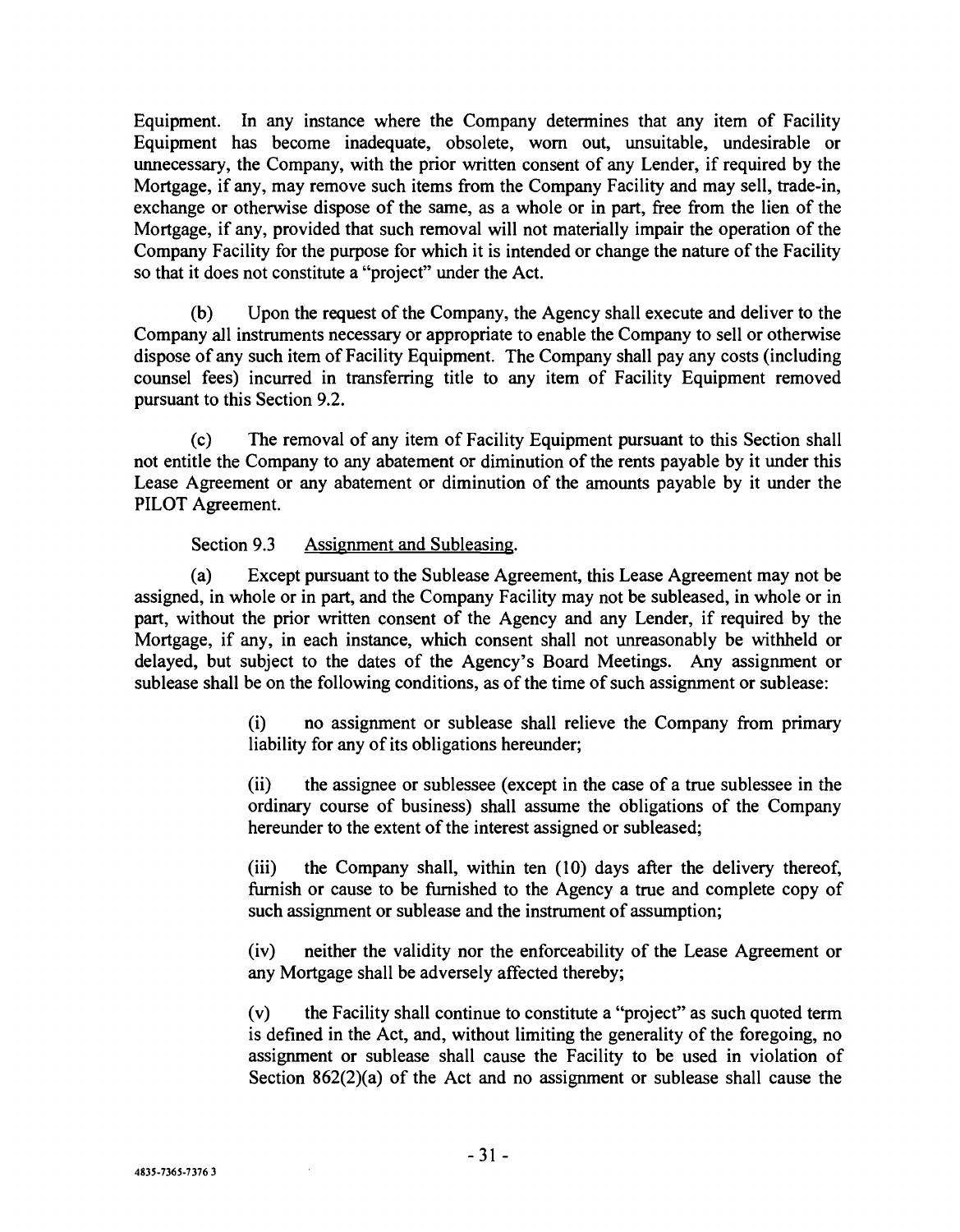Facility to be occupied by a sublessee in violation of Section 862(1) of the Act; and

(vi) any sublessee will execute and deliver an agency compliance agreement, in form and substance satisfactory to the Agency.

(b) If any Lender or the Agency shall so request, as of the purported effective date of any assignment or sublease pursuant to subsection (a) of this Section 9.3, the Company at its sole cost and expense shall furnish any Lender and the Agency with opinions, in form and substance satisfactory to any Lender and the Agency, (i) of Transaction Counsel as to item (v) above, and (ii) of Independent Counsel as to items (i), (ii), and (iv) above.

(c) In accordance with Section 862(1) of the Act, the Company Facility shall not be occupied by a sublessee whose tenancy would result in the removal of a facility or plant of the proposed sublessee from one area of the State to another area of the State or in the abandonment of one or more plants or facilities of such sublessee located within the State; provided, however, that neither restriction shall apply if the Agency shall determine:

- (i) that such occupation of the Company Facility is reasonably necessary to discourage the proposed sublessee from removing such other plant or facility to a location outside the State, or
- (ii) that such occupation of the Company Facility is reasonably necessary to preserve the competitive position of the proposed sublessee in its respective industry.

Section 9.4 Mortgage and Pledge of Agency's Interests to Lender. The Agency shall at the request of and at the sole cost and expense of the Company (i) mortgage its interest in the Company Facility, and (ii) pledge and assign its rights to and interest in this Lease Agreement and in all amounts payable by the Company pursuant to Section 5.3 hereof and all other provisions of this Lease Agreement (other than Unassigned Rights), to the Lender as security for the payment of the principal of and interest on the Loan in each case in accordance with the provisions of Section 12.11 hereof. The Company hereby acknowledges and consents to such mortgage, pledge and assignment by the Agency. Notwithstanding the foregoing, all indemnities herein contained shall, subsequent to such mortgage, pledge and assignment, continue to run to the Agency for its benefit.

Section 9.5 Pledge of Company's Interest tó Lender. The Company shall have the right to pledge and assign its rights to and interest in this Lease Agreement and the Plans and Specifications to any Lender as security for the payment of the principal of and interest on the Loan. The Agency hereby acknowledges and consents to any such pledge and assignment by the Company.

Section 9.6 Merger of Agency.

(a) Nothing contained in this Lease Agreement shall prevent the consolidation of the Agency with, or merger of the Agency into, or transfer of title to the entire Company Facility to, any other public benefit corporation or political subdivision which has the legal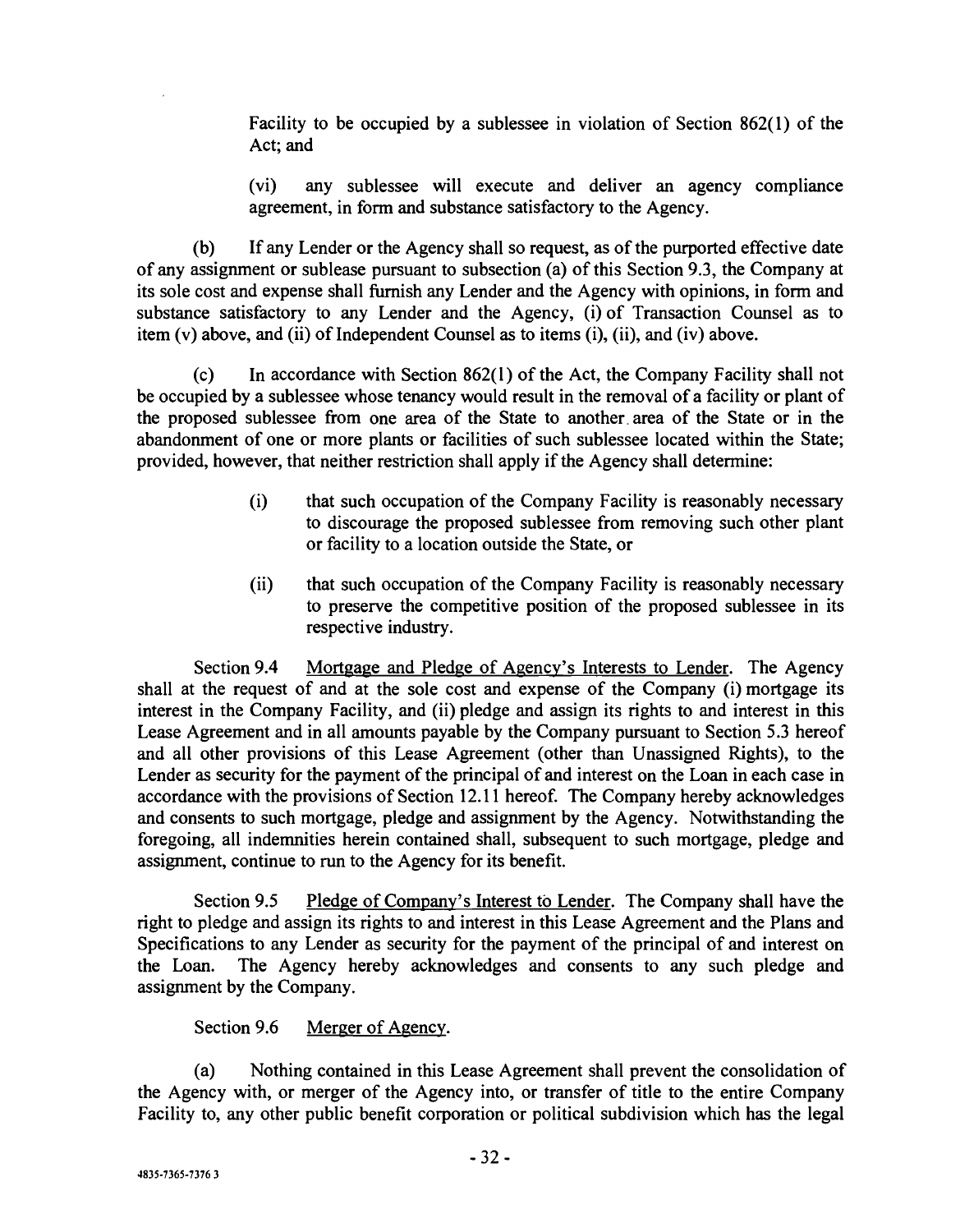authority to own and lease the Company Facility and to continue the tax benefits contemplated by the Transaction Documents, provided that upon any such consolidation, merger or transfer, the due and punctual performance and observance of all the agreements and conditions of this Lease Agreement to be kept and performed by the Agency shall be expressly assumed in writing by the public benefit corporation or political subdivision resulting from such consolidation or surviving such merger or to which the Company Facility shall be transferred.

(b) Within thirty (30) days after the consummation of any such consolidation, merger or transfer of title, the Agency shall give notice thereof in reasonable detail to the Company and any Lender and shall, upon request, furnish to the Company and any Lender, at the sole cost and expense of the Company, a favorable opinion of Independent Counsel as to compliance with the provisions of Section 9.6(a) hereof. The Agency promptly shall furnish such additional information with respect to any such transaction as the Company or any Lender may reasonably request.

#### ARTICLE X

# EVENTS OF DEFAULT AND REMEDIES

Section 10.1 Events of Default Defined.

(a) The following shall be "Events of Default" under this Lease Agreement:

(i) the failure by the Company to pay or cause to be paid, on the date due, the amount specified to be paid pursuant to Section 5.3(a) and (b) hereof;

(ii) the failure by the Company to observe and perform any covenant contained in Sections 2.2(f) or (h), 4.6, 6.3, 6.4, 6.5, 8.2, 8.4, 8.6, 8.8, 8.13, 8.14, 9.3 and 10.6 hereof;

(iii) the failure by the Company to pay or cause to be paid, on the dates due, the amounts specified to be paid pursuant to the PILOT Agreement;

(iv) the invalidity, illegality or unenforceability of the PILOT Agreement, or the failure of the Company to observe and perform any material covenant contained in the PILOT Agreement;

(v) any representation or warranty of the Company herein or in any of the Company Documents shall prove to have been false or misleading in any material respect;

(vi) the failure by the Company to observe and perform any covenant, condition or agreement hereunder on its part to be observed or performed (except obligations referred to in  $10.1(a)(i)$ , (ii) and (vii)) for a period of thirty (30) days after written notice, specifying such failure and requesting that it be remedied, has been given to the Company by the Agency or any Lender;

(vii) the dissolution or liquidation of the Company; or the failure by the Company to release, stay, discharge, lift or bond within thirty (30) days after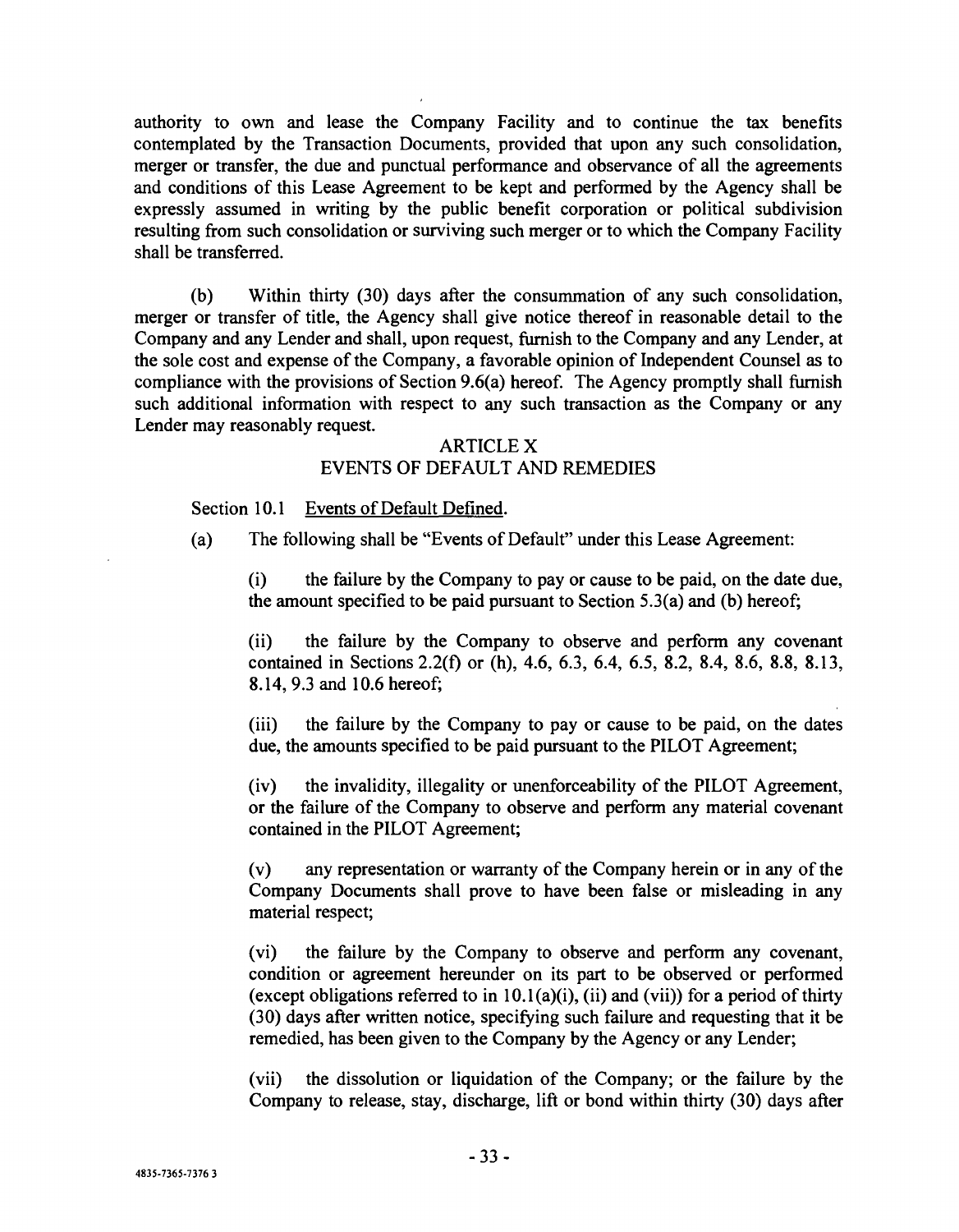notice to the Company any execution, garnishment, judgment or attachment of such consequence as may impair its ability to carry on its operations; or the failure by the Company generally to pay its debts as they become due; or an assignment by the Company for the benefit of creditors; or the commencement by the Company (as the debtor) of a case in Bankruptcy or any proceeding under any other insolvency law; or the commencement of a case in Bankruptcy or any proceeding under any other insolvency law against the Company (as the debtor), wherein a court having jurisdiction in the premises enters a decree or order for relief against the Company as the debtor, or such case or proceeding is consented to by the Company or remains undismissed for forty (40) days, or the Company consents to or admits the material allegations against it in any such case or proceeding; or a trustee, receiver or agent (however named) is appointed or authorized to take charge of substantially all of the property of the Company for the purpose of enforcing a lien against such Property or for the purpose of general administration of such Property for the benefit of creditors;

(viii) an Event of Default under the Mortgage, if any, shall have occurred and be continuing;

(ix) an Event of Default under any other documents executed and delivered in connection with any Mortgage shall have occurred and be continuing;

(x) the invalidity, illegality or unenforceability of any Mortgage or any other documents executed and delivered in connection with such Mortgage;

(xi) an Event of Default under the Environmental Compliance and Indemnification Agreement or the Agency Compliance Agreement, if any, shall have occurred and be continuing; or

(xii) the occurrence and continuation of a Recapture Event under the Recapture Agreement.

(b) Notwithstanding the provisions of Section 10.1(a), if by reason of force majeure any party hereto shall be unable in whole or in part to carry out its obligations under Sections 4.1, 6.1 and 8.13 of this Lease Agreement, and if such party shall give notice and full particulars of such force majeure in writing to the other party, within a reasonable time after the occurrence of the event or cause relied upon, such obligations under this Lease Agreement of the party giving such notice (and only such obligations), so far as they are affected by such force majeure, shall be suspended during continuation of the inability, which shall include a reasonable time for the removal of the effect thereof. The term "force majeure" as used herein shall include, without limitation, acts of God, strikes, lockouts or other industrial disturbances, acts of public enemies, acts, priorities or orders of any kind of the government of the United States of America or of the State or any of their departments, agencies, governmental subdivisions or officials or any civil or military authority, insurrections, riots, epidemics, landslides, lightning, earthquakes, fire, hurricanes, storms, floods, washouts, droughts, arrests, restraint of government and people, civil disturbances,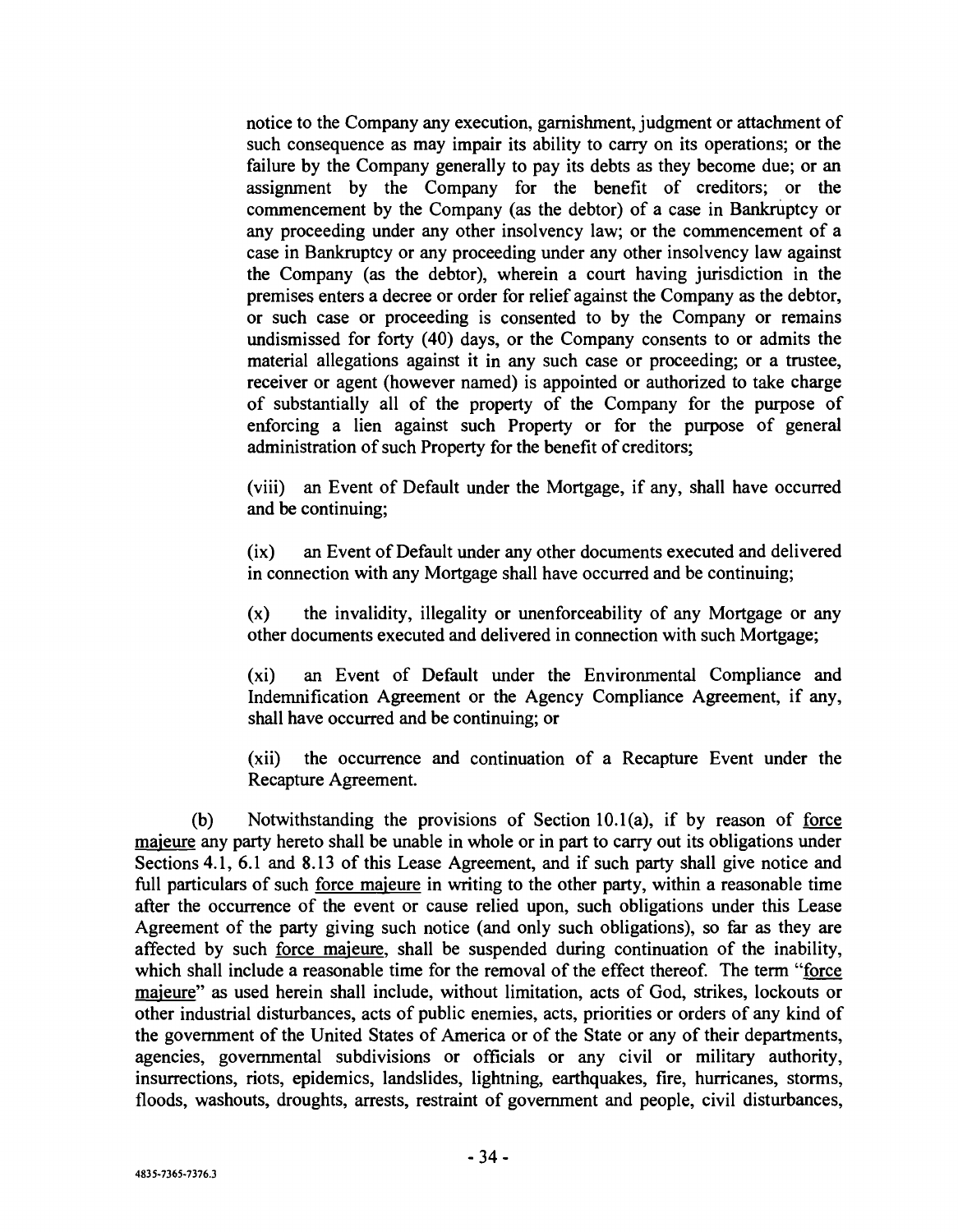explosions, breakage or accident to machinery, transmission pipes or canals, shortages of labor or materials or delays of carriers, partial or entire failure of utilities, shortage of energy or any other cause or event not reasonably within the control of the party claiming such inability and not due to its fault. The party claiming such inability shall remove the cause for the same with all reasonable promptness. It is agreed that the settlement of strikes, lockouts and other industrial disturbances shall be entirely within the discretion of the party having difficulty, and the party having difficulty shall not be required to settle any strike, lockout and other industrial disturbances by acceding to the demands of the opposing party or parties.

#### Section 10.2 Remedies on Default.

(a) Whenever any Event of Default shall have occurred and be continuing, the Agency or any Lender may take, to the extent permitted by law, any one or more of the following remedial steps:

> (i) declare, by written notice to the Company, to be immediately due and payable, whereupon the same shall become immediately due and payable: (A) all unpaid installments of rent payable pursuant to Section 5.3(a) and (b) hereof, (B) all unpaid and past due payments in lieu of taxes pursuant to the PILOT Agreement, (C) all amounts due and owing under the Recapture Agreement, and (D) all other payments due under this Lease Agreement; provided, however, that if an Event of Default specified in Section 10.1(a)(vii) hereof shall have occurred and be continuing, such installments of rent and other payments due under this Lease Agreement shall become immediately due and payable without notice to the Company or the taking of any other action by the Agency or any Lender;

> (ii) after written notice to the Company, terminate this Lease Agreement and the Company Lease, reconvey the Facility Equipment to the Company and terminate the PILOT Agreement and the Sales Tax Exemption authorization. The Agency shall have the right to execute appropriate lease termination documents with respect to the Company Facility and to place the same on record in the Suffolk County Clerk's office, at the sole cost and expense of the Company and in such event the Company waives delivery and acceptance of such lease termination documents and the Company hereby appoints the Agency its true and lawful agent and attorney -in -fact (which appointment shall be deemed to be an agency coupled with an interest), with full power of substitution to file on its behalf all affidavits, questionnaires and other documentation necessary to accomplish the recording of such lease termination documents; or

> (iii) take any other action at law or in equity which may appear necessary or desirable to collect the payments then due or thereafter to become due hereunder and under the PILOT Agreement and the Recapture Agreement, and to enforce the obligations, agreements and covenants of the Company under this Lease Agreement and under the PILOT Agreement and the Recapture Agreement.

ð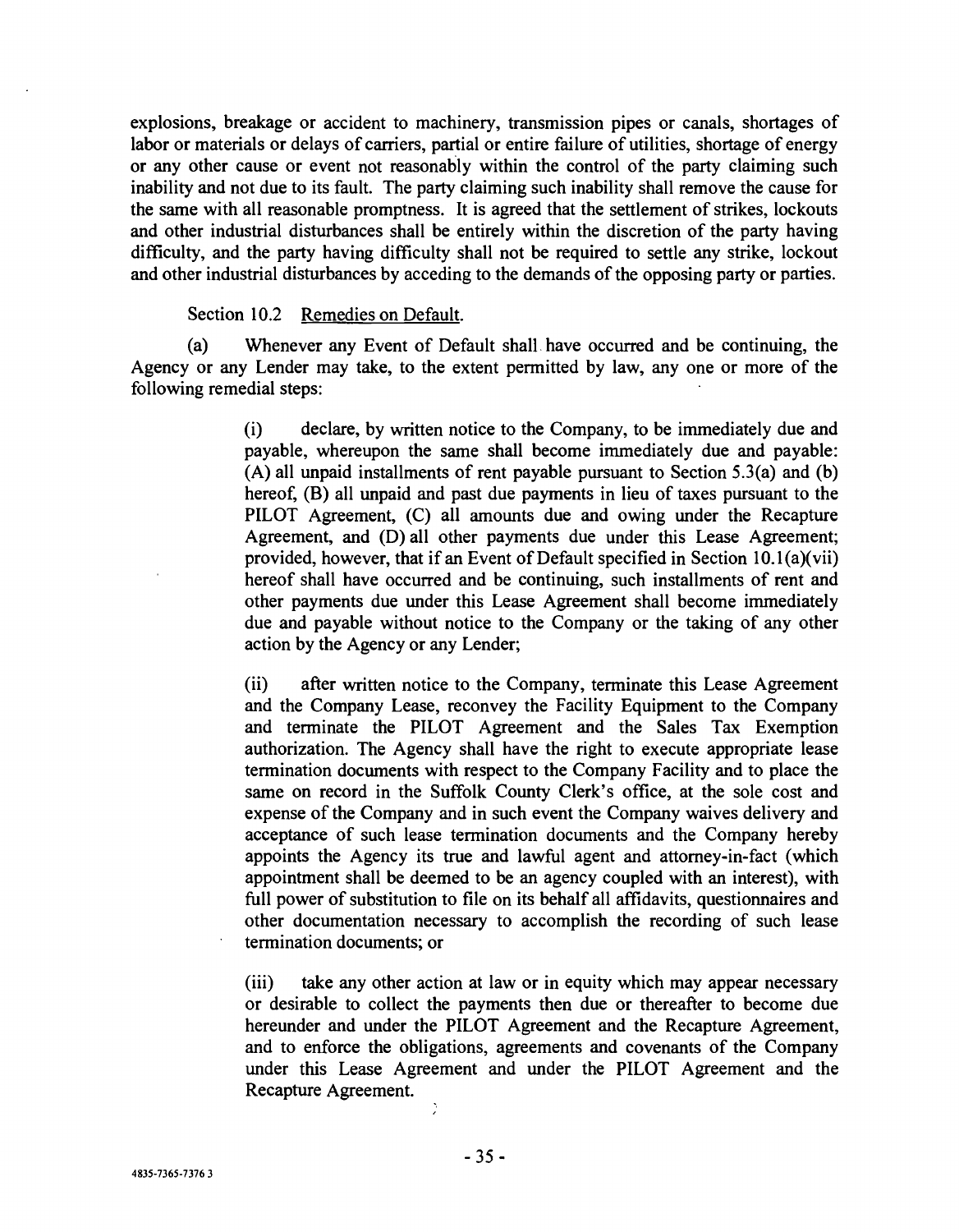(b) Any sums payable to the Agency as a consequence of any action taken pursuant to this Section 10.2 (other than those sums attributable to Unassigned Rights) shall be paid to any Lender and applied to the payment of any Loan.

(c) No action taken pursuant to this Section 10.2 shall relieve the Company from its obligation to make all payments required by Section 5.3 hereof or under the PILOT Agreement, except that upon reconveyance of the Company Facility to the Company pursuant to Section 10.2(a)(ii), the PILOT Agreement shall terminate.

(d) After an Event of Default shall have occurred, the Company shall have the right upon notice to the Agency and to any Lender to enter the Company Facility with agents or representatives of the Agency and any Lender to remove any equipment or other personalty owned by the Company if such equipment or personalty is not part of the Company Facility.

Section 10.3 Remedies Cumulative. No remedy herein conferred upon or reserved to the Agency or any Lender is intended to be exclusive of any other available remedy, but each and every such remedy shall be cumulative and in addition to every other remedy given under this Lease Agreement or now or hereafter existing at law or in equity. No delay or omission to exercise any right or power accruing upon any default shall impair any such right and power or shall be construed to be a waiver thereof, but any such right or power may be exercised from time to time and as often as may be deemed expedient. In order to entitle the Agency and any Lender, as appropriate, to exercise any remedy reserved to it in this Article X, it shall not be necessary to give any notice, other than such notice as may be herein expressly required in this Lease Agreement.

Section 10.4 Agreement to Pay Attorneys' Fees and Expenses. In the event the Company should default under any of the provisions of this Lease Agreement and the Agency should employ attorneys or incur other expenses for the collection of amounts payable hereunder or the enforcement of performance or observance of any obligations or agreements on the part of the Company herein contained, the Company shall, on demand therefor, pay to the Agency the reasonable fees of such attorneys and such other expenses so incurred.

Section 10.5 No Additional Waiver Implied by One Waiver. In the event any agreement contained herein should be breached by any party and thereafter waived by any other.party, such waiver shall be limited to the particular breach so waived and shall not be deemed to waive any other breach hereunder.

Section 10.6 Certificate of No Default. The Company shall deliver to the Agency each year within thirty (30) days after delivery of a written request therefor from the Agency, a certificate signed by an Authorized Representative of the Company stating that the Company is not in default under this Lease Agreement and no Event of Default exists under this Lease Agreement, the PILOT Agreement or any other Company Document. Such certificate shall also contain all information required under Section 8.6 hereof to the extent such information is not otherwise deliverable on a different date.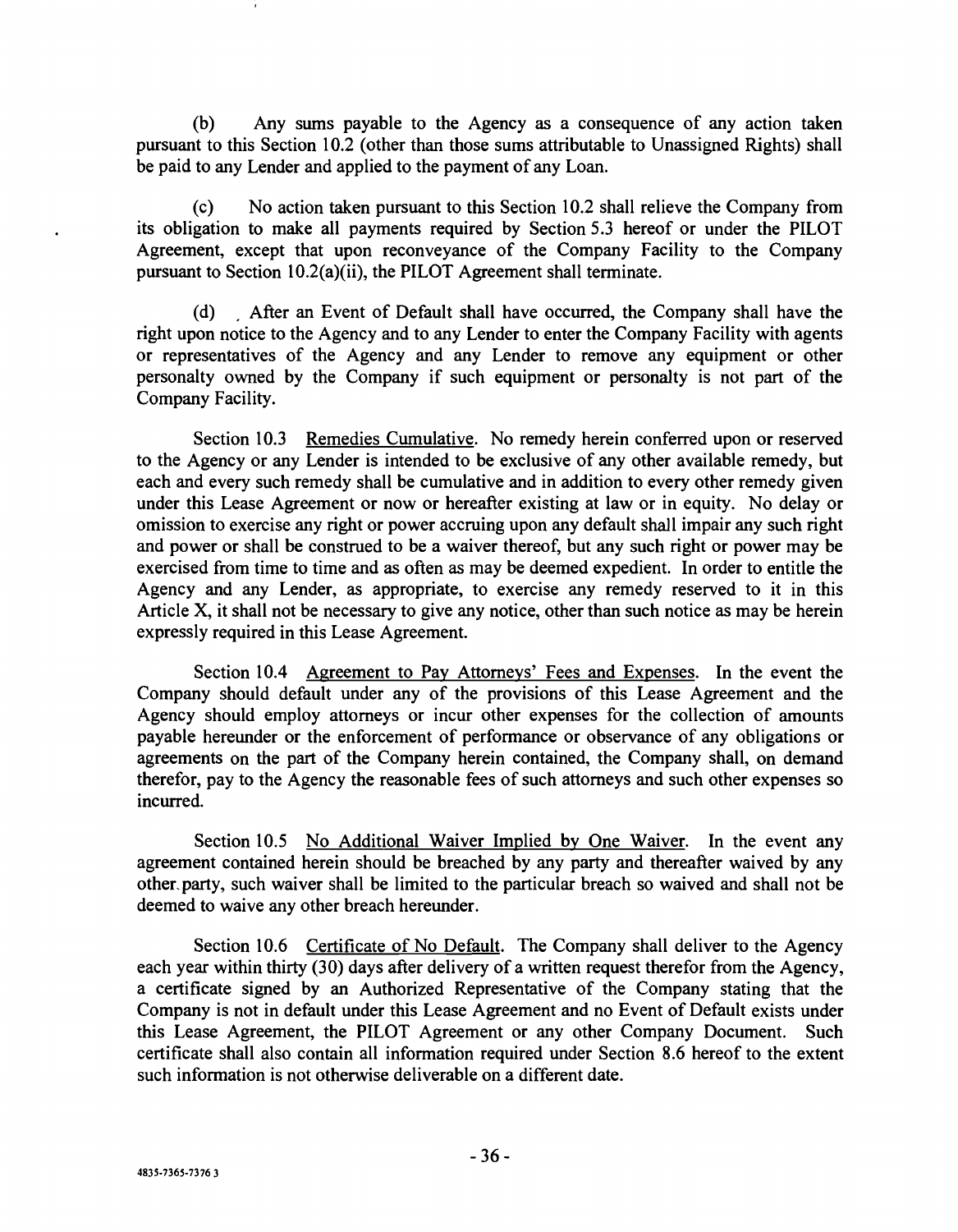# ARTICLE XI EARLY TERMINATION OF LEASE AGREEMENT OPTION IN FAVOR OF COMPANY

Section 11.1 Early Termination of Lease Agreement. The Company shall have the option to terminate this Lease Agreement at any time upon filing with the Agency a certificate signed by an Authorized Representative of the Company stating the Company's intention to do so pursuant to this Section and stating the date upon which such payments required by Section 11.2 hereof shall be made (which date shall not be less than 45 nor more than 90 days from the date such certificate is filed), and upon compliance with the requirements set forth in Section 11.2 hereof.

Section 11.2 Conditions to Termination of Lease Agreement. In the event of the termination or expiration of this Lease Agreement in accordance with the provisions of Sections 5.2, 10.2 or 11.1 hereof, the Company shall make or cause to be made the following payments:

(a) To the Agency or the Taxing Authorities (as such term is defined in the PILOT Agreement), as appropriate pursuant to the PILOT Agreement: all amounts due and payable under the PILOT Agreement as of the date of the conveyance described in Section 11.3 hereof.

(b) To the Agency: an amount certified by the Agency to be sufficient to pay all unpaid fees and expenses of the Agency incurred under the Agency Documents.

(c) To the appropriate Person: an amount sufficient to pay all other fees, expenses or charges, if any, due and payable or to become due and payable under the Company Documents.

Section 11.3 Conveyance on Termination. At the closing of any termination of the Lease Agreement pursuant to Section 11.1 hereof, the Agency shall, upon receipt of the amounts payable pursuant to Section 11.2 hereof, deliver and request the Lender, if any, to deliver to the Company all necessary documents (i) to terminate this Lease Agreement and the Company Lease and to convey the Facility Equipment to the Company, subject in each case only to the following: (A) any Liens to which leasehold estate or title to such Property was subject when conveyed to the Agency, (B) any Liens created at the request of the Company, to the creation of which the Company consented or in the creation of which the Company acquiesced, (C) any Permitted Encumbrances, and (D) any Liens resulting from the failure of the Company to perform or observe any of the agreements on its part contained in this Lease Agreement or arising out of an Event of Default hereunder, (ii) to release and convey to the Company all of the Agency's rights and interest in and to any rights of action or any Net Proceeds of insurance or Condemnation awards with respect to the Company Facility (but not including any Unassigned Rights); and (iii) (A) to release the Agency from any Mortgage and any other Loan Documents to which it is a party, or (B) if applicable, to discharge and release the Mortgage and any other security interest held by such Lender. Upon the termination of the Lease Agreement and the Company Lease pursuant to this Article XI, the PILOT Agreement shall terminate.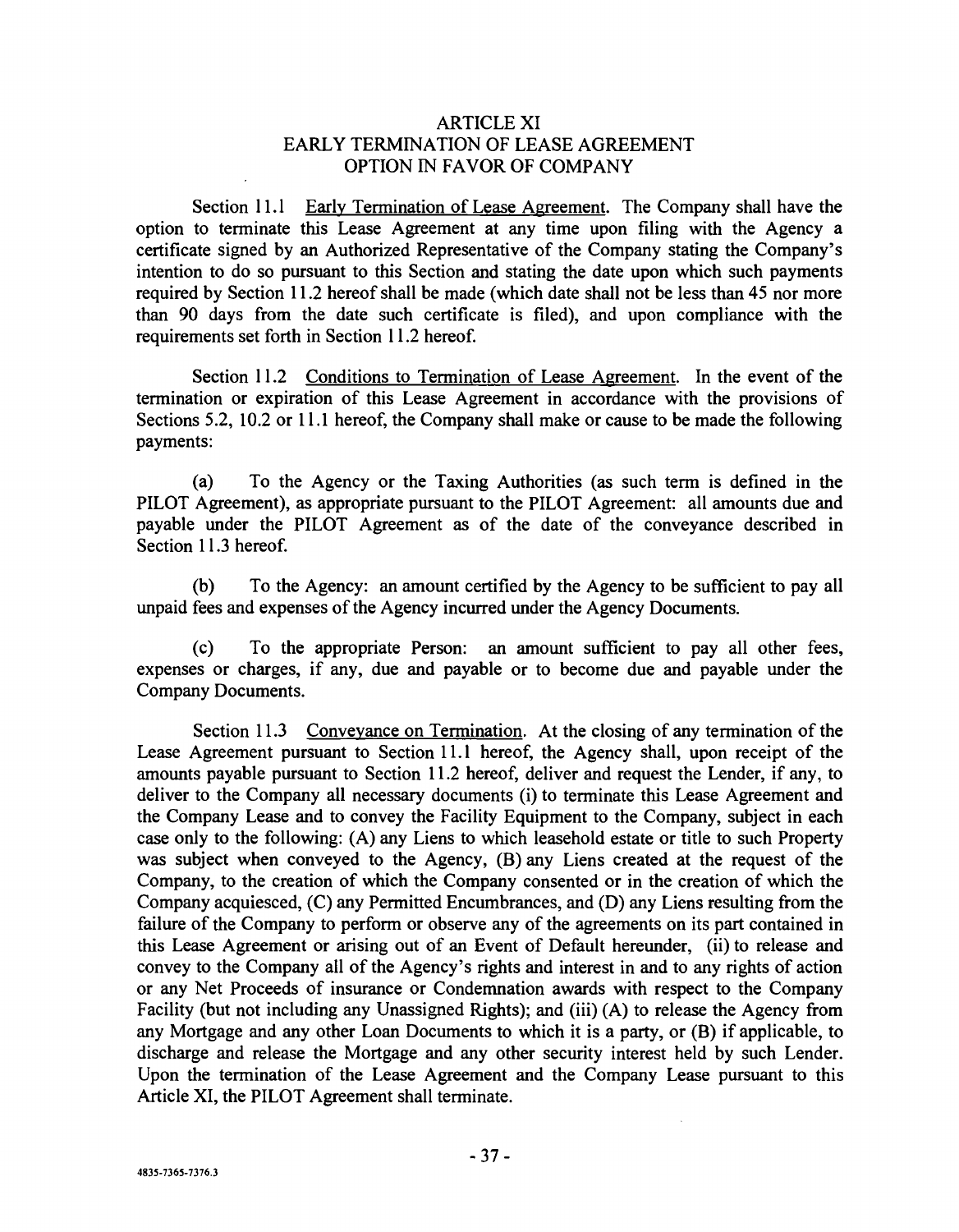### ARTICLE XII MISCELLANEOUS

Section 12.1 Notices. All notices, certificates and other communications hereunder shall be in writing and shall be either delivered personally or sent by certified mail, return receipt requested, or delivered by any national overnight express delivery service (in each case, postage or delivery charges paid by the party giving such communication) addressed as follows or to such other address as any party may specify in writing to the other:

#### To the Agency:

Town of Brookhaven Industrial Development Agency 1 Independence Hill,  $3<sup>rd</sup>$  Floor Farmingville, New York 11738 Attention: Chief Executive Officer

#### With a copy to:

Brookhaven Town Attorney's Office 1 Independence Hill,  $2<sup>nd</sup>$  Floor Farmingville, New York 11738 Attention: Town Attorney

To the Company and Sublessee:

Sayville Browning Properties, Inc. Browning Extended Stay, LLC 5000 Express Drive South Ronkonkoma, New York 11779 Attention: Lee Browning Sr., President

With a copy to:

Certilman Balin Adler & Hyman LLP 90 Merrick Avenue, 9th Floor East Meadow, New York 11554 Attention: Brendan J. DeRiggi, Esq.

Copies of all notices given either to the Agency or to the Company shall also be sent to any Lender, if such Lender shall have delivered written instructions to the Agency and the Company with the address of such Lender.

Section 12.2 Binding Effect. This Lease Agreement shall inure to the benefit of and shall be binding upon the parties and their respective successors and assigns.

Section 12.3 Severability. In the event any provision of this Lease Agreement shall be held illegal, invalid or unenforceable by any court of competent jurisdiction, such holding shall not invalidate or render unenforceable any other provision hereof.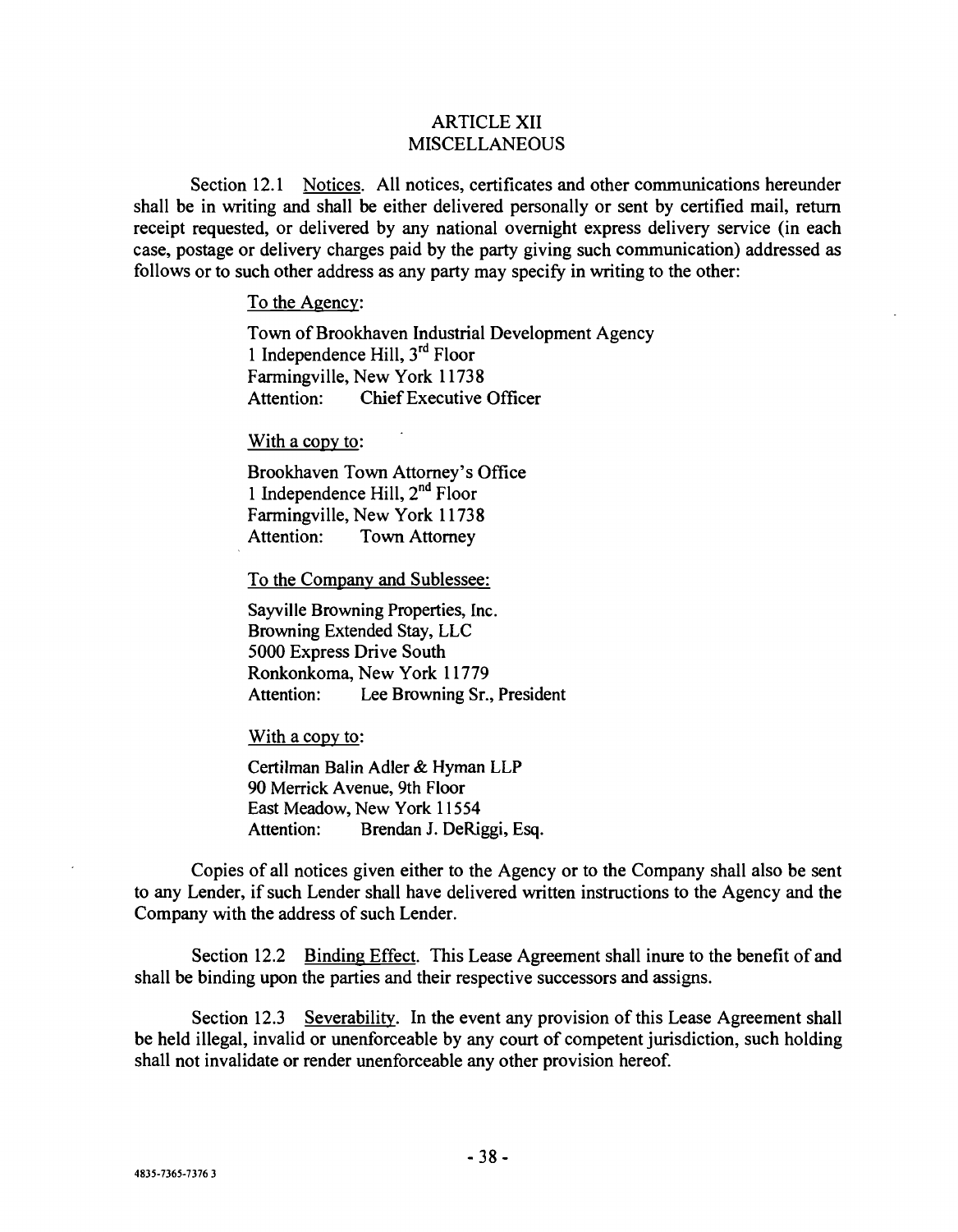Section 12.4 Amendments, Changes and Modifications. This Lease Agreement may not be amended, changed, modified, altered or terminated except in a writing executed by the parties hereto and consented thereto by any Lender.

Section 12.5 Execution of Counterparts. This Lease Agreement may be executed in several counterparts, each of which shall be an original and all of which shall constitute but one and the same instrument.

Section 12.6 Applicable Law. This Lease Agreement shall be governed exclusively by the applicable laws of the State without regard or reference to its conflict of laws principles.

# Section 12.7 List of Additional Facility Equipment; Further Assurances.

(a) Upon the Completion Date with respect to the Company Facility and the installation of all of the Facility Equipment therein, the Company shall prepare and deliver to the Agency, a schedule listing all of the Facility Equipment not previously described in this Lease Agreement. If requested by the Agency, the Company shall thereafter furnish to the Agency, within sixty (60) days after the end of each calendar year, a schedule listing all of the Facility Equipment not theretofore previously described herein or in the aforesaid schedule.

(b) The Agency and the Company shall execute and deliver all instruments and shall furnish all information necessary or appropriate to perfect or protect any security interest created or contemplated by any Mortgage.

Section 12.8 Survival of Obligations. This Lease Agreement shall survive the performance of the obligations of the Company to make the payments required by Section 5.3, and all indemnities shall survive the foregoing and any termination or expiration of this Lease Agreement.

Section 12.9 References to Lender, Loan, Note, or Mortgage. All references herein to Lender, Loan, Note or Mortgage or other similar words, whether in the singular or the plural, are in anticipation of future Loans to be made by future Lenders. Such references shall only be effective if such Loans have been made and are still outstanding. If such Loans are never made or have been repaid, such references shall not be of any force or effect.

Section 12.10 Table of Contents and Section Headings Not Controlling. The Table of Contents and the headings of the several Sections in this Lease Agreement have been prepared for convenience of reference only and shall not control or affect the meaning of or be taken as an interpretation of any provision of this Lease Agreement.

Section 12.11 Mortgage Financing. In order to finance or refinance certain costs of the acquisition, construction and equipping of the Facility, the Company may decide to utilize a lender or lenders, as may be determined, to finance or refinance an amount as determined by the Company on the date of delivery of this Lease Agreement and/or upon completion of the Facility after the Closing Date (the "Loan"). The Agency agrees to cooperate with the Company in connection with such financing or refinancing, including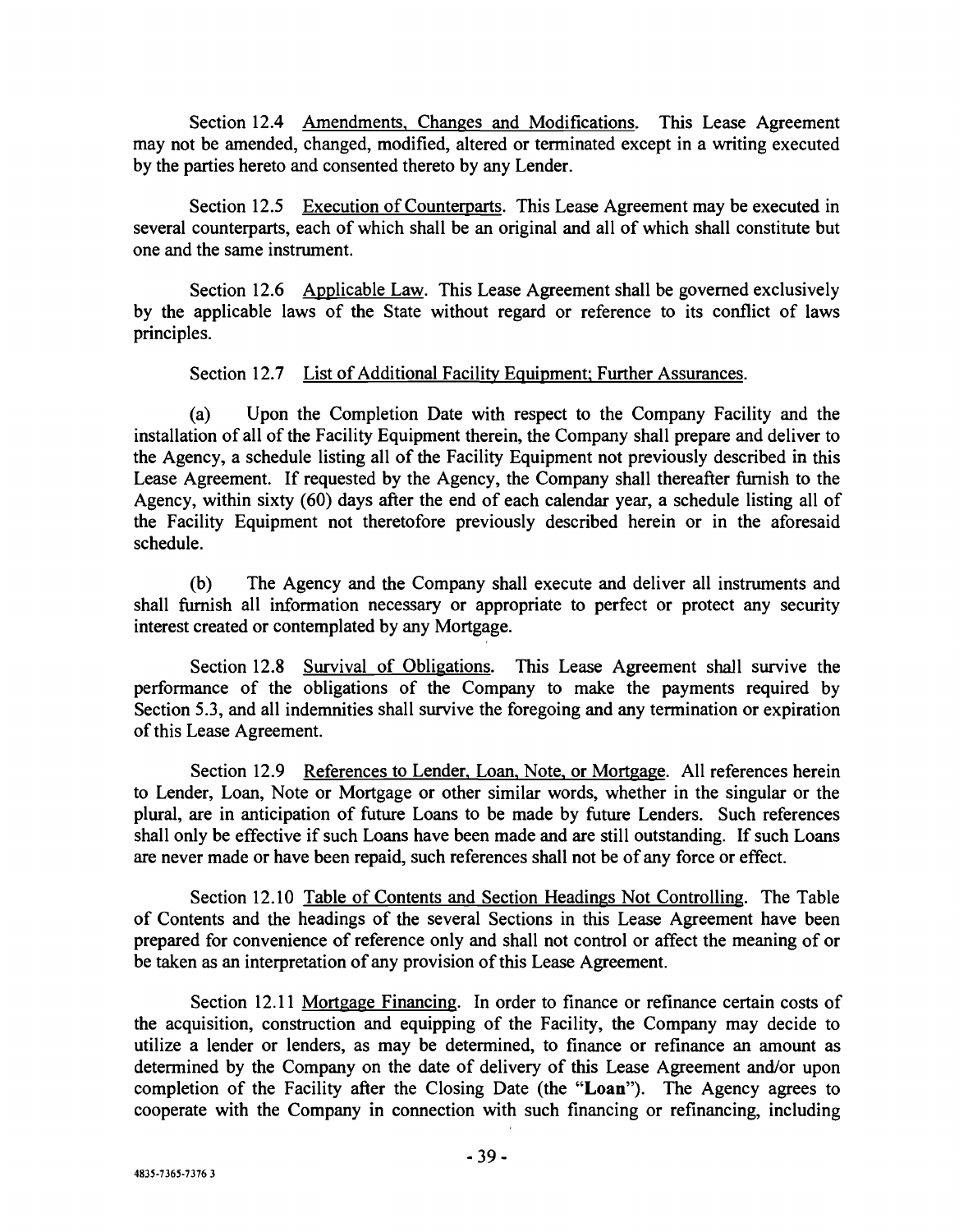without limitation granting one or more mortgages on the Facility, executing such other documents required by the Company's lender(s) and complying with the terms and provisions of such mortgage(s) and other documents, provided that such mortgage and other documents shall meet all the requirements set forth on Exhibit D attached hereto and made a part hereof and shall be in a principal amount not greater than \$13,200,000. The Agency and the Company agree that this Lease Agreement shall be subject and subordinate to the Loan and the term and provisions of all documents evidencing and securing the Loan (collectively, the "Loan Documents"). The Company shall perform or cause to be performed, for and on behalf of the Agency, each and every obligation of the Agency under and pursuant to the Loan Documents.

Section 12.12 Waiver of Trial by Jury. The parties do hereby expressly waive all rights to trial by jury on any cause of action directly or indirectly involving the terms, covenants or conditions of this Lease Agreement or the Facility or any matters whatsoever arising out of or in any way connected with this Lease Agreement.

(Remainder of Page Intentionally left Blank -Signature Pages Follow)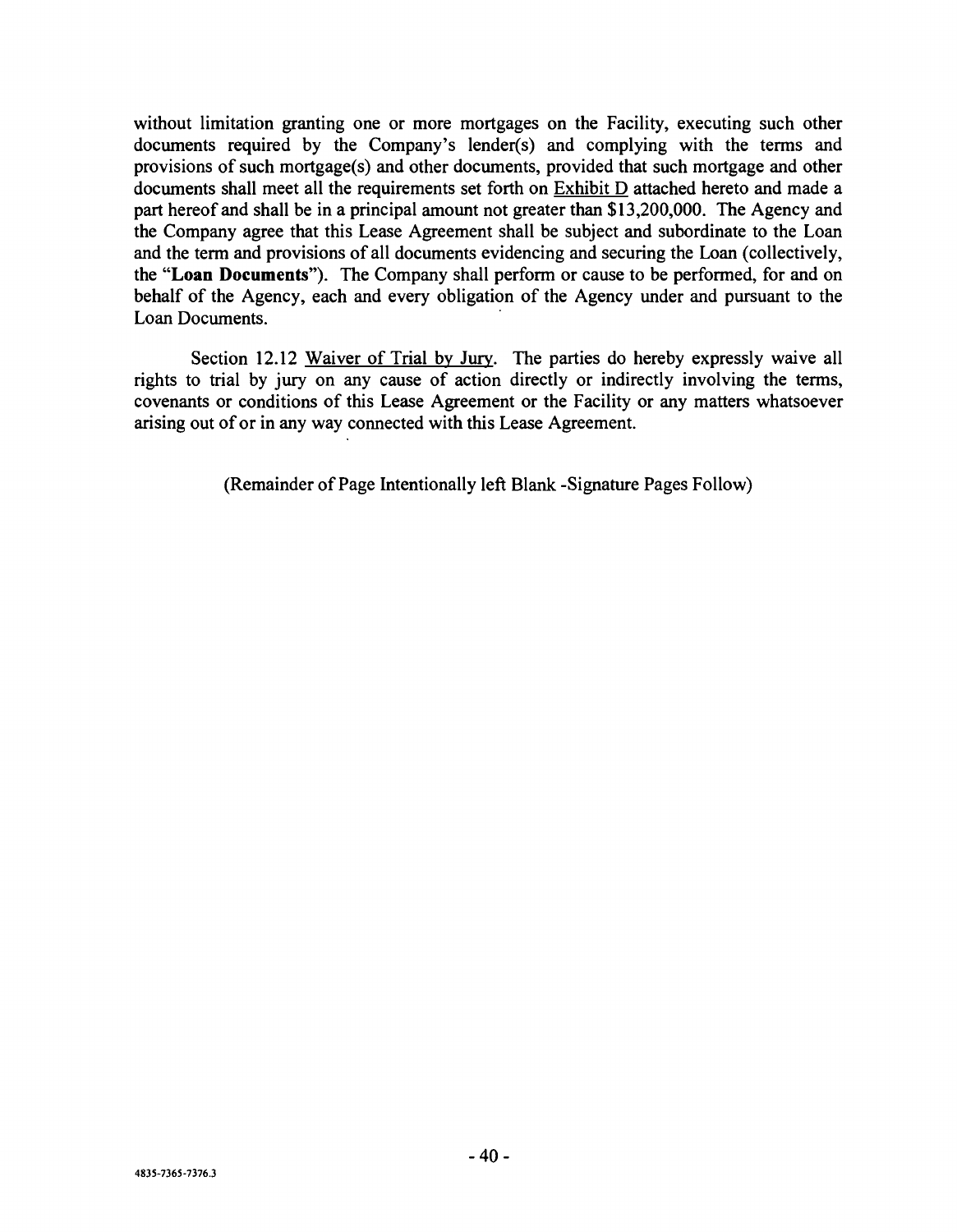IN WITNESS WHEREOF, the Agency and the Company have caused this Lease Agreement to be executed in their respective names by their duly authorized representatives, all as of November 1, 2014.

# TOWN OF BROOKHAVEN INDUSTRIAL DEVELOPMENT AGENCY

By:

Name: Lisa MG/Mulligan Title: Chief Executive Officer

STATE OF NEW YORK COUNTY OF SUFFOLK ) : SS.: )

On the  $19<sup>th</sup>$  day of November in the year 2014, before me, the undersigned, personally appeared Lisa MG Mulligan, personally known to me or proved to me on the basis of satisfactory evidence to be the individual whose name is subscribed to the within instrument, and acknowledged to me that she executed the same in her capacity, and that by her signature on the instrument, the individual, or the person or entity on behalf of which the individual acted, executed the instrument.

Notary Public

WILLIAM F. WEIN<br>Notary Public, State of New York<br>Registration #02WE4991594<br>Qualified in Monroe County Qualified in Monroe County<br>Certificate Filed in Monroe County<br>Commission Expires: 02/03/18 02103/18

Signature Page to Lease Agreement Page 1 of 2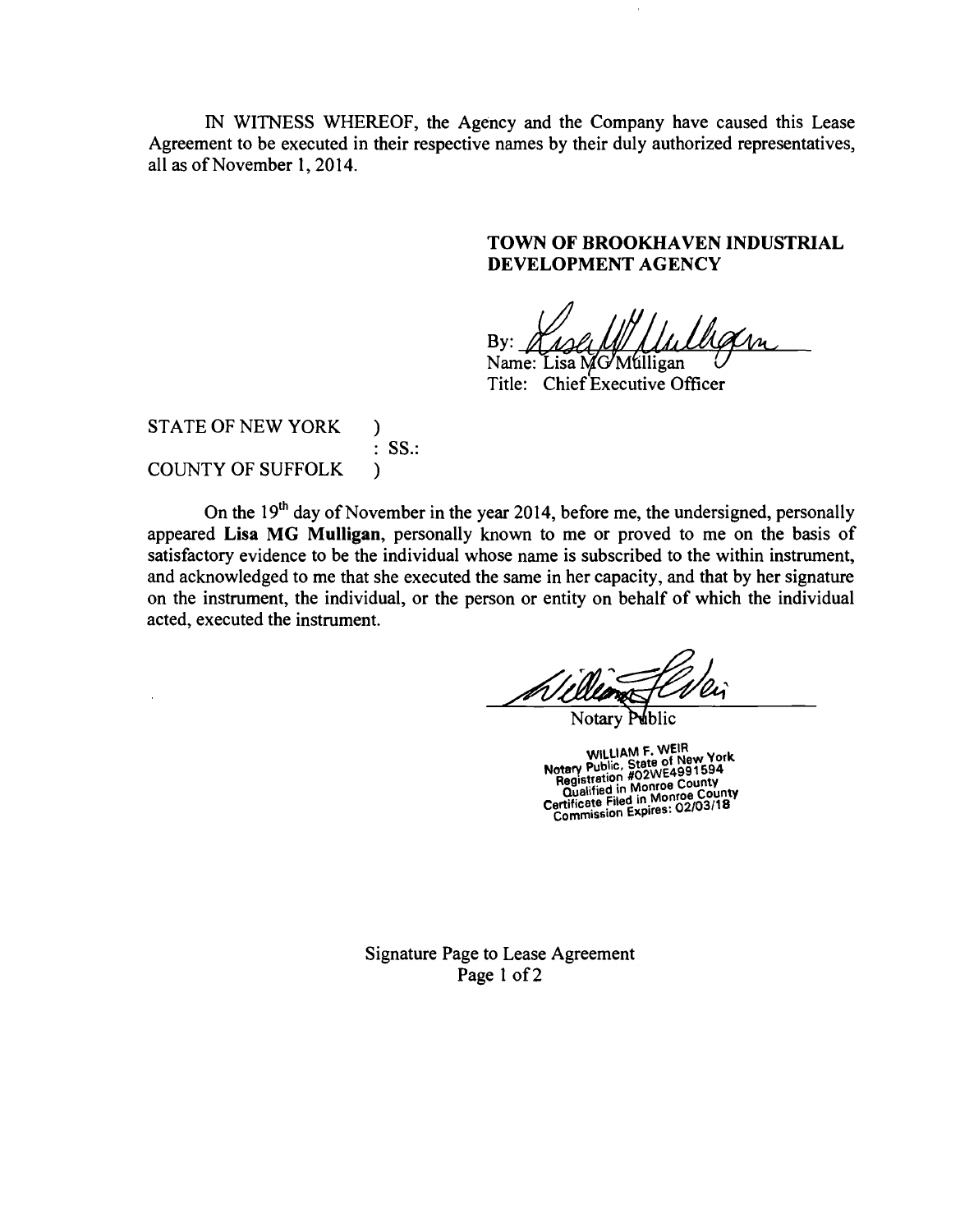# SAYVILLE BROWNING PROPERTIES, INC.

By: Name: Lee Browning, Sr.<br>Title: President President

# STATE OF NEW YORK ) : SS.: COUNTY OF SUFFOLK )

On the  $19<sup>th</sup>$  day of November in the year 2014, before me, the undersigned, personally appeared Lee Browning Sr., personally known to me or proved to me on the basis of satisfactory evidence to be the individual whose name is subscribed to the within instrument, and acknowledged to me that he executed the same in his capacity, and that by his signature on the instrument, the individual, or the person or entity on behalf of which the individual acted, executed the instrument.

Notary Public WILLIAM F. WEIH<br>
Notary Public, State of New York<br>
Registration #02WE4991594<br>
Qualified in Monroe County<br>
Qualified in Monroe County

Certificate Filed in Womes: 02/03/18

Signature Page to Lease Agreement Page 2 of 2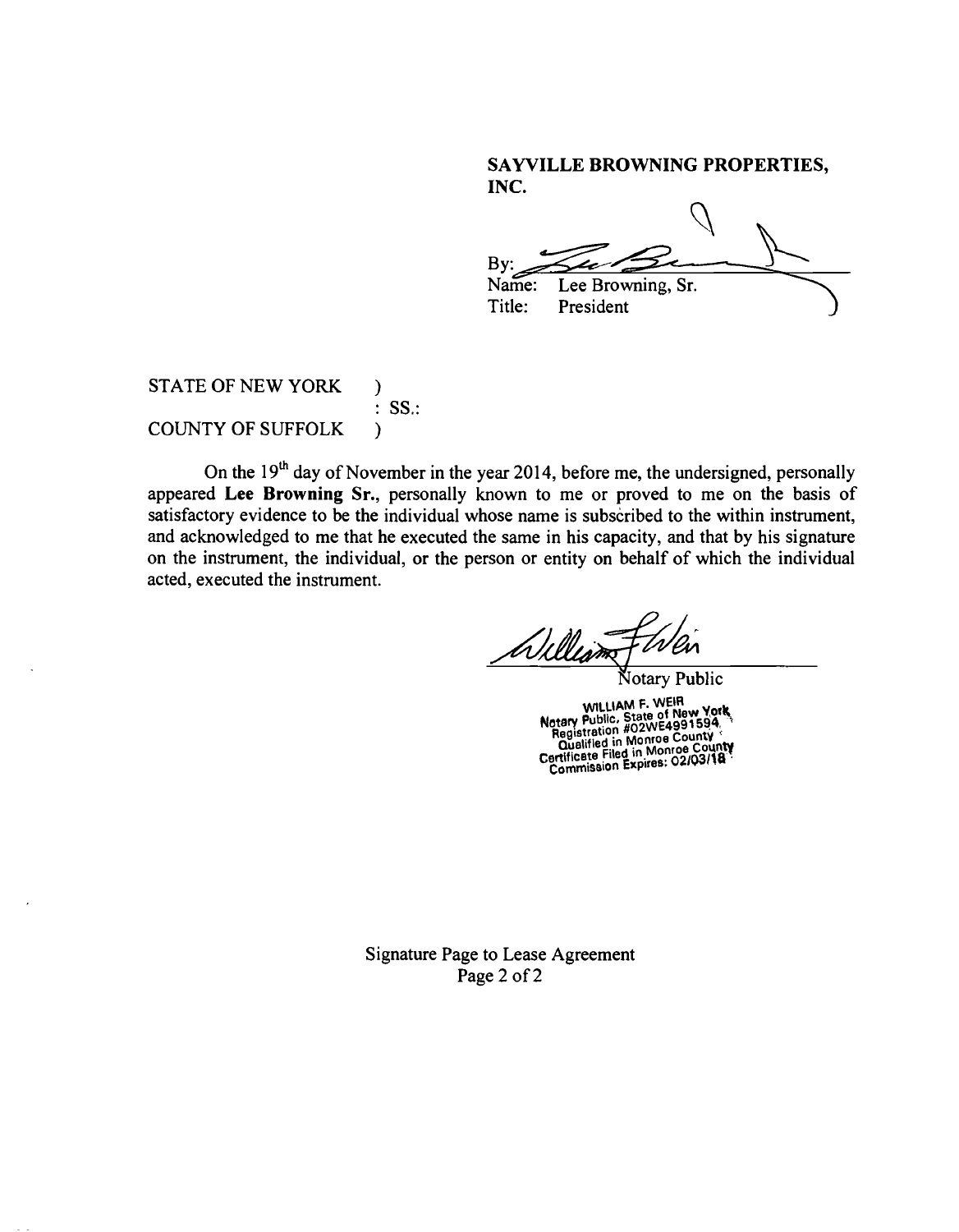# EXHIBIT A Legal Description of Real Property

 $\omega_{\rm{max}}$  ,  $\omega_{\rm{max}}$ 

 $\bar{\infty}$ 

 $\hat{\chi}$ 

 $\bar{\mathbf{r}}$ 

 $\sim 10^{-10}$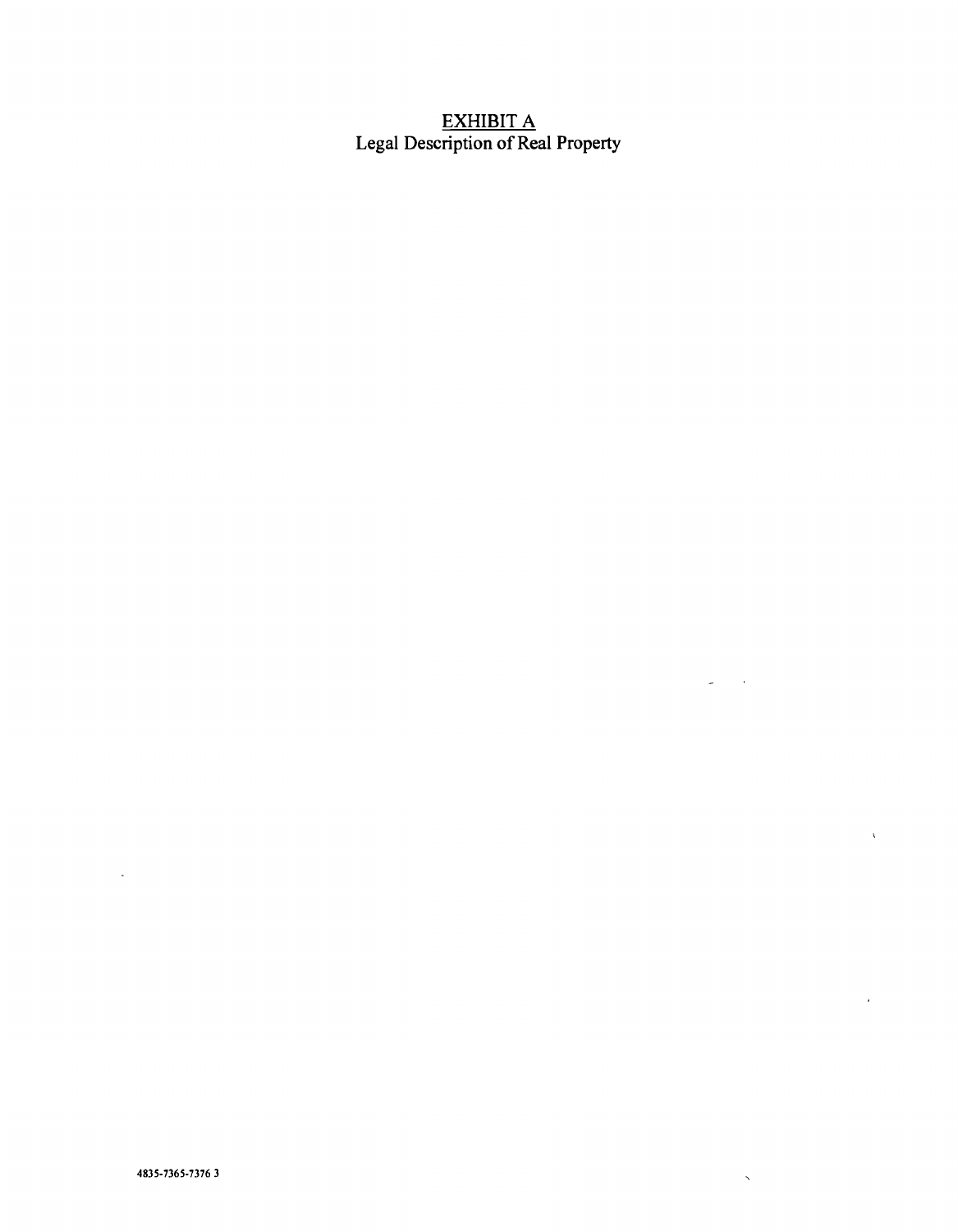**IMGBADIU** 

ALL that certain plot, piece or parcel of land, situate, lying and being in Ronkonkoma, Town of Brookhaven, County of Suffolk and State of New York, being bounded and described as follows:

BEGINNING at the intersection of the Northerly line of Union Avenue and the Northwesterly line of Mill Road, as widened;

RUNNING THENCE along the Northerly line of Union Avenue, North 86 degrees 31 minutes 50 seconds West, 314.14 feet to land now or formerly of Charles Beck, Jr.;

THENCE along said lands of Charles Beck, Jr., North 02 degrees 15 'minutes 45 seconds East, 265.00 feet to land now or formerly of Town of Brookhaven Industrial Development Agency;

THENCE along said lands of Town of Brookhaven Industrial Development Agency, South 86 degrees 31 minutes 50 seconds East, 496.43 feet to the Northwesterly line of Mill Road, as widened;

THENCE along the Northwesterly line of Mill Road, as widened, the following two (2) courses and distances:

1. South 41 degrees 17 minutes 40 seconds West, 208.94 feet;

2. South 29 degrees 23 minutes 45 seconds West, 111.08 feet to the Northerly side of Union Avenue, at the point or place of BEGINNING.

TOGETHER with all the right, title and interest of the party of the first part, of, in and to the land lying in the<br>street in front of and adjoining said premises.

<sup>&</sup>quot;1 he policy to he issued under Ihis'report will insure the title to such buildings and improvements erected on the premises which by law constitute real property.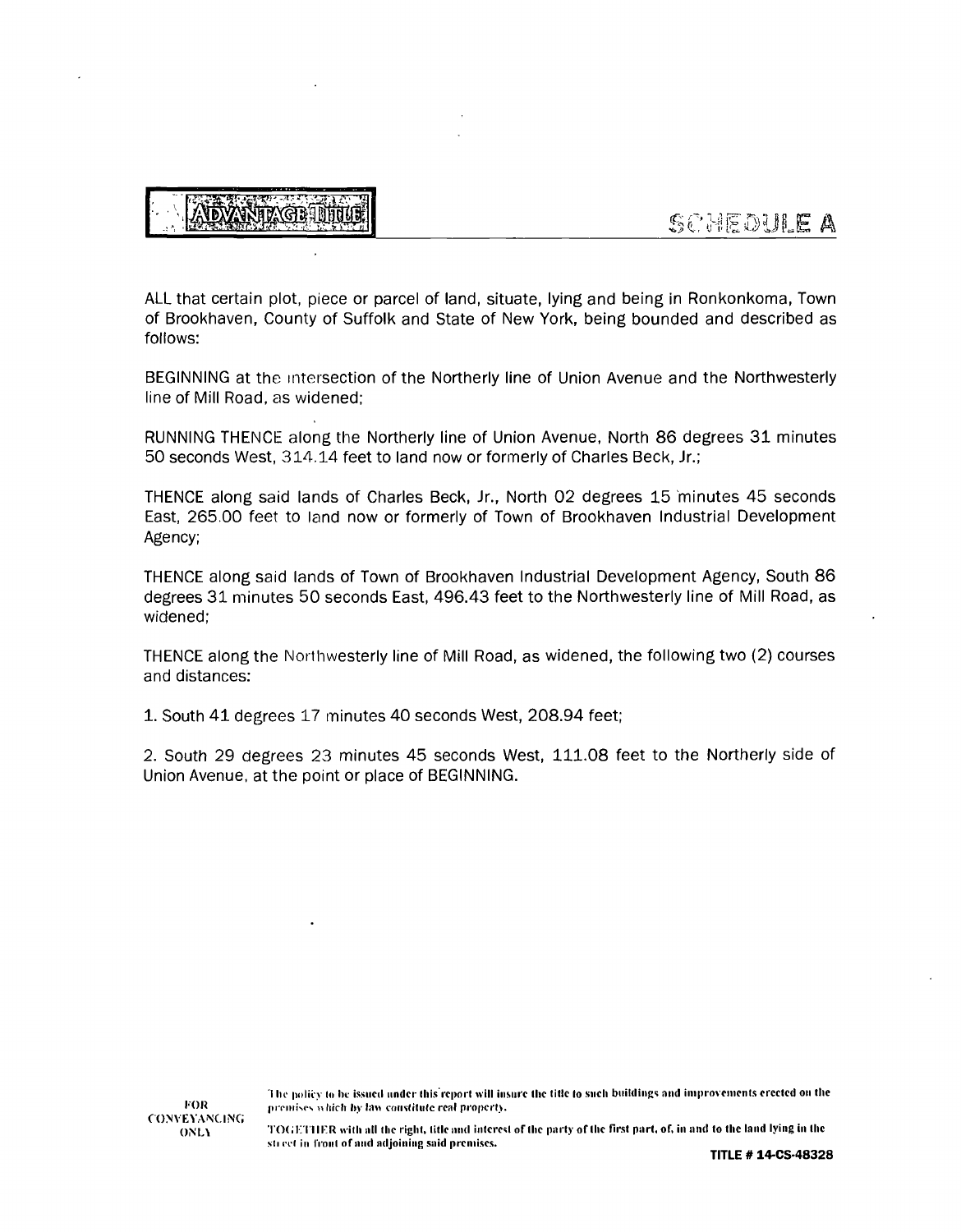# EXHIBIT B

#### Facility Equipment

All Eligible Items (i) attached to the Land or (ii) not part of the Equipment described in Exhibit  $\overline{A}$  to the Equipment Lease Agreement, in connection with the completion of the Town of Brookhaven Industrial Development Agency's Sayville Browning Properties, Inc./Browning Extended Stay, LLC 2014 Facility located 65 Union Avenue, Ronkonkoma, Town of Brookhaven, Suffolk County, New York.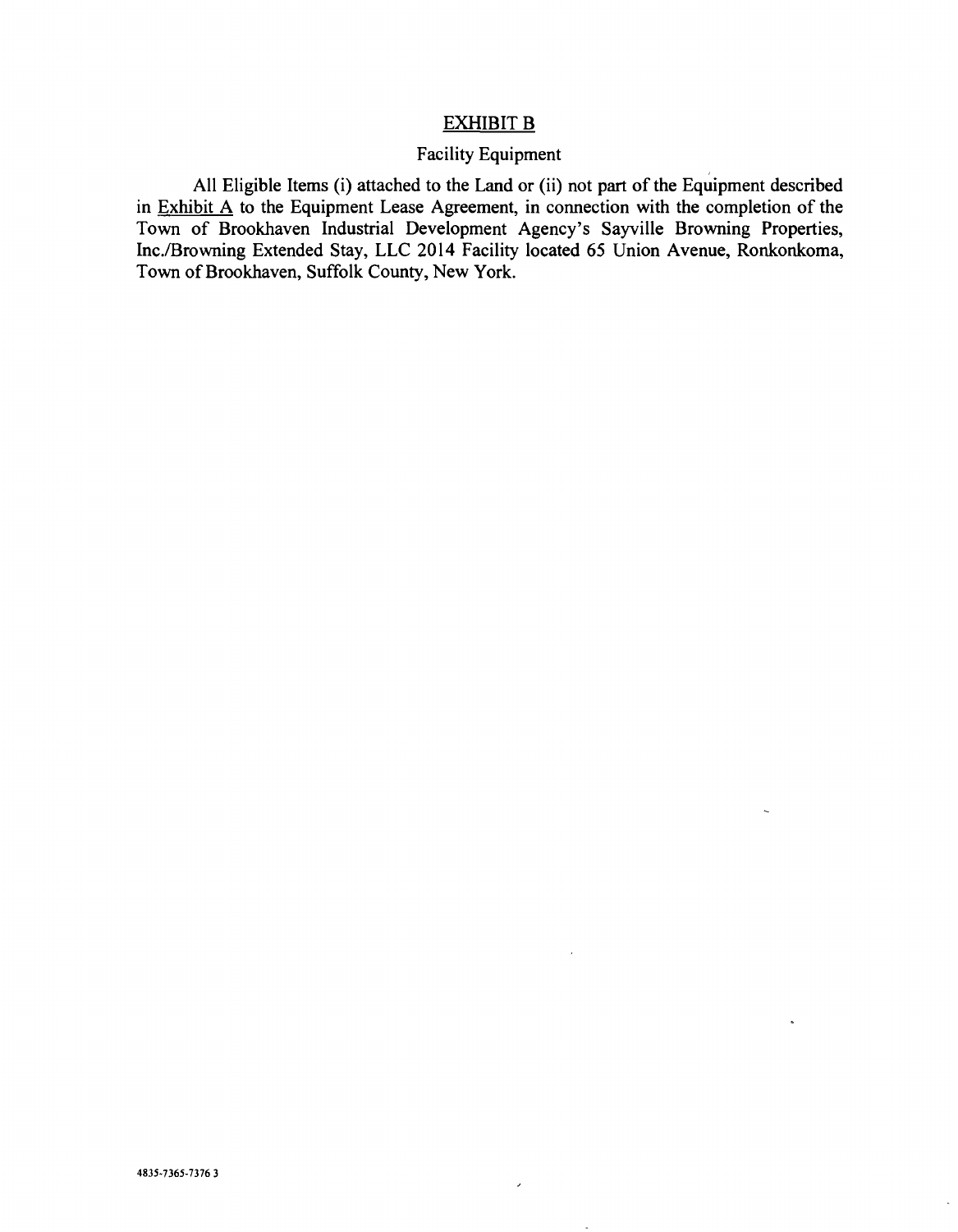### EXHIBIT C

### Compliance with Labor Law, Executive Law and Civil Rights Law

The purpose of the Town of Brookhaven Industrial Development Agency (the "Agency") is to provide benefits that reduce costs and financial barriers to the creation and to the expansion of business and enhance the number of jobs in Suffolk County.

The Agency has consistently sought to ensure that skilled and fair paying construction jobs be encouraged in straight -lease transactions with the Agency.

Now therefor, the parties to the attached Lease Agreement (the "Agreement") further agree to be bound by the following, which are hereby made a part of the Agreement.

I. The Company agrees that:

(a) no laborer, workman or mechanic, in the employ of the Company or any contractor, subcontractor or other person doing or contracting to construct, demolish, and equip the Company Facility shall be permitted or required to work more than eight hours in any one calendar day or more than five days in any one week, except in compliance with the Labor Law; and

(b) to the extent applicable and required by law, the Company shall comply with the provisions of the Labor Law of the State of New York (the "Labor Law"), including Section 220 thereof. While such Labor Law does not presently require or obligate the Company to pay the prevailing rate of wages as such term is defined in Section 220-d thereof, the Company acknowledges that it has been advised that it is the policy of the Agency to encourage the Company to voluntarily comply with such provisions.

II. To the extent required by law, the Company agrees that each contract or subcontract for the demolition, construction and equipping of the Company Facility shall provide:

(a) in the hiring of employees for the performance of work in acquiring, demolishing, constructing and equipping the Company Facility, or for the manufacture, sale or distribution of materials, equipment or supplies in connection with the acquisition, demolition, construction and equipping of the Company Facility, neither the Company nor any contractor, subcontractor nor any person acting on behalf of the Company shall by reason of race, creed, color, disability, sex, or national origin, marital status or Vietnam veteran era status discriminate against any citizen of the State of New York who is qualified and available to perform the work to which the employment relates;

(b) neither the Company nor any contractor, subcontractor, nor any person on their behalf shall, in connection with the acquisition, demolition, construction and equipping of the Company Facility, discriminate against or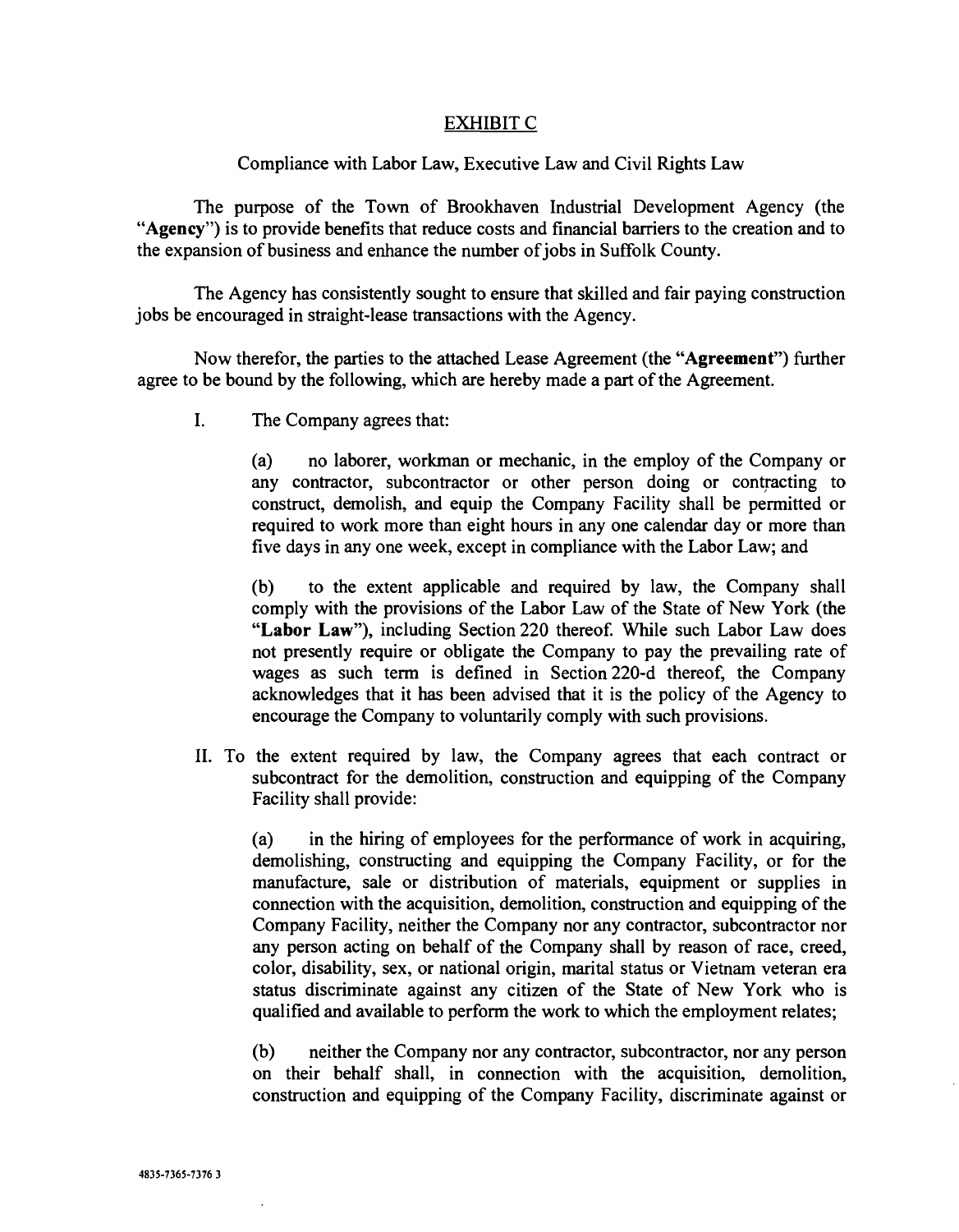intimidate any employee hired for the performance of work involved in acquiring, constructing, renovating and equipping the Company Facility on account of race, creed, color, disability, sex, national origin, marital status or Vietnam era veteran status; and

(c) the aforesaid provisions of this section covering every contract for the manufacture, sale or distribution of materials, equipment or supplies in connection with the acquisition, demolition, construction and equipping of the Company Facility shall be limited to operations performed within the territorial limits of the State of New York.

III. To the extent required by law, the Company will comply with the applicable provisions of Sections 291 -299 of the Executive Law, and with the Civil Rights Law, will furnish all information and reports deemed necessary by the State Division of Human Rights, and will provide access, as required by law, to its books, records and accounts to the State Division of Human Rights, the Attorney General and the Industrial Commissioner for the purposes of investigation to ascertain compliance with the non -discrimination clauses, the Executive Law and the Civil Rights Law.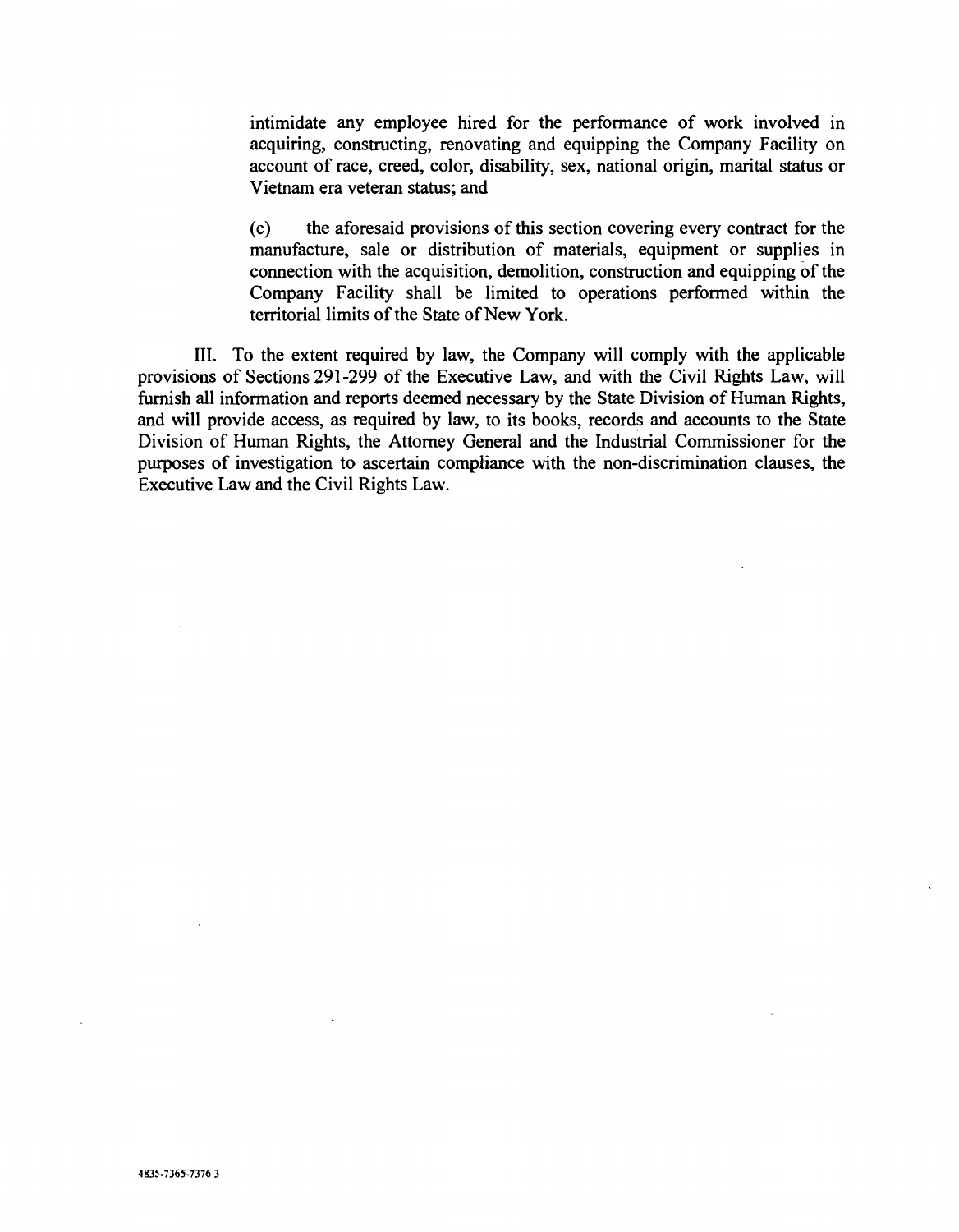### EXHIBIT D

#### Mortgage Requirements

Any Mortgage which shall be entered into by the Agency and the Company shall contain the following required provisions:

### Non -Recourse and Hold Harmless Provisions to be included in the Lender's Mortgage

Section . No Recourse Against Agency. The general credit of the Agency is not obligated or available for the payment of this Mortgage. The Mortgagee will not look to the Agency or any principal, member, director, officer or employee of the Agency with respect to the indebtedness evidenced by this Mortgage or any covenant, stipulation, promise, agreement or obligation contained herein. In enforcing its rights and remedies under this Mortgage, the Mortgagee will look solely to the mortgaged premises and/or the Company for the payment of the indebtedness secured by this Mortgage and for the performance of the provisions hereof. The Mortgagee will not seek a deficiency or other money judgment against the Agency or any principal, member, director, officer or employee of the Agency and will not institute any separate action against the Agency by reason of any default that may occur in the performance of any of the terms and conditions of this Mortgage or the Loan Documentation. This agreement on the part of the Mortgagee shall not be construed in any way so as to effect or impair the lien of this Mortgage of the Mortgagee's right to foreclose hereunder as provided by law or construed in any way so as to limit or restrict any of the rights or remedies of the Mortgagee in any foreclosure proceedings or other enforcement of payment of the indebtedness secured hereby out of and from the security given therefor. All covenants, stipulations, promises, agreements and obligations are the Agency's and not of any member, director, officer, employee or agent (except the Company) of the Agency in his or her individual capacity, and no recourse shall be had for the payment of the principal of any debt or interest thereon or for any claim based thereon or hereunder against any member, director, officer, employee or agent (except the Company) of the Agency or any natural person executing this Mortgage on behalf of the Agency. No covenant contained herein shall be deemed to constitute a debt of the State of New York or the Town of Brookhaven, Suffolk County and neither the State of New York nor the Town of Brookhaven, Suffolk County shall be liable on any covenant contained herein, nor shall any obligations hereunder be payable out of any funds of the Agency.

Section . Hold Harmless Provisions. The Company agrees that the Agency, its directors, members, officers, agents (except the Company) and employees shall not be liable for and agrees to defend, indemnify, release and hold the Agency, its director, members, officers, agents (except the Company) and employees harmless from and against any and all (i) liability for loss or damage to property or injury to or death of any and all persons that may be occasioned by, directly or indirectly, any cause whatsoever pertaining to the Facility or arising by reason of or in connection with the use thereof or under this Mortgage, or (ii) liability arising from or expense incurred by the Agency's acquiring, constructing, equipping, installation, owning and leasing of the Facility, including without limiting the generality of the foregoing, all claims arising from the breach by the Company of any of its covenants contained herein and all causes of action and reasonable attorneys' fees (whether by reason of third party claims or by reason of the enforcement of any provision of the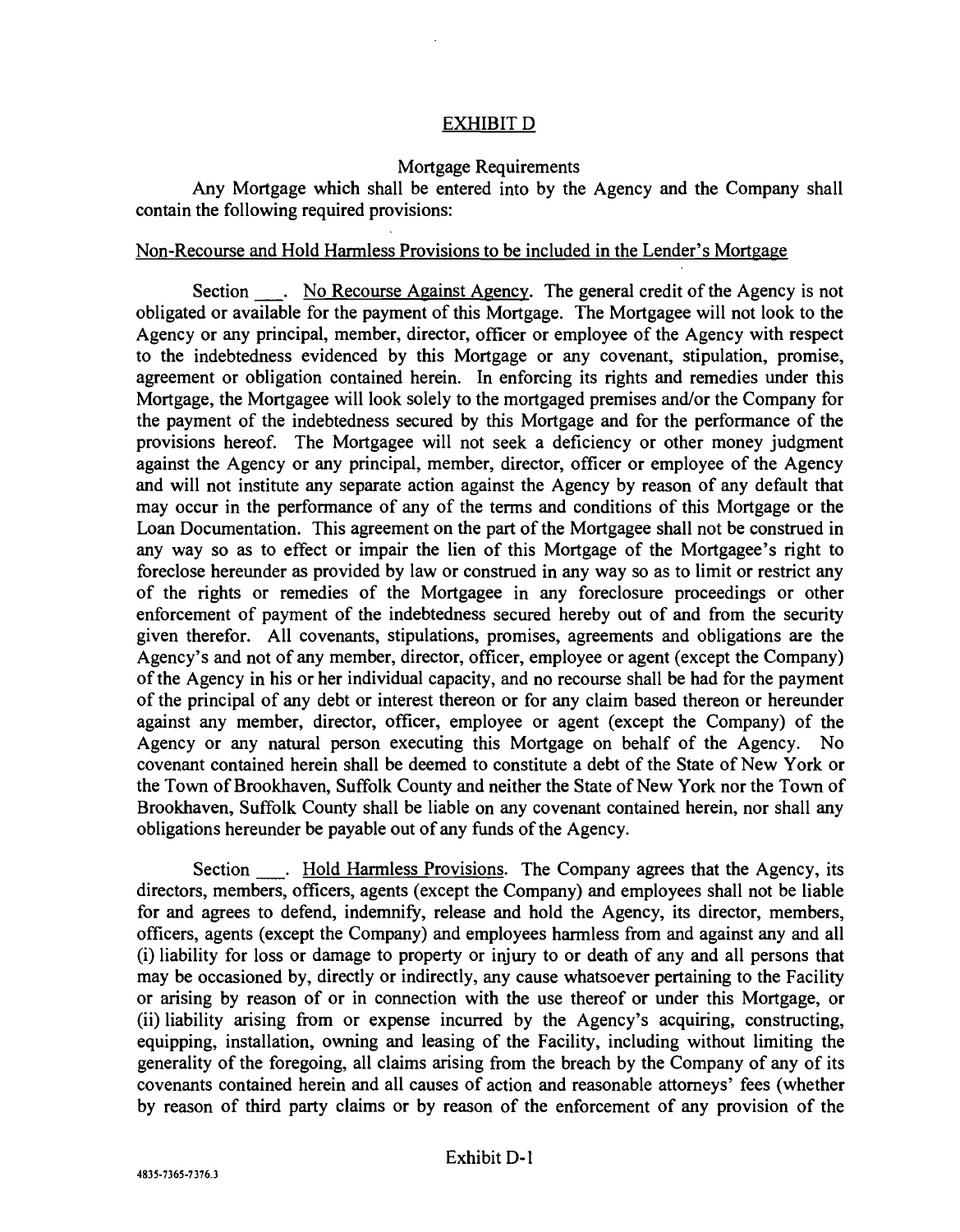Mortgage (including; without limitation, this Section)) and any other expenses incurred in defending any claims, suits or actions which may arise as a result of the foregoing, provided that any such losses, damages, liabilities or expenses of the Agency are not incurred or do not result from the gross negligence or intentional or willful wrongdoing of the Agency or any of its directors, members, officers, agents (except the Company) or employees. The foregoing indemnities shall apply notwithstanding the fault or negligence on the part of the Agency, or any of its members, directors, officers, agents, or employees and irrespective of the breach of a statutory obligation or the application of any rule of comparative or apportioned liability. The foregoing indemnities are limited only to the extent of any prohibitions imposed by law, and upon the application of such prohibition by the final judgment or decision of a competent court of law, the remaining provisions of these indemnities shall remain in full force and effect.

(b) Notwithstanding any other provisions of this Mortgage, the obligations of the Company pursuant to this Section shall remain in full force and effect after the termination of this Mortgage until the expiration of the period stated in the applicable statute of limitations during which a claim, cause of action or prosecution relating to the matters herein described may be brought and payment in full or the satisfaction of such claim, cause of action or prosecution relating to the matters herein described and the payment of all reasonable expenses and charges incurred by the Agency, or its respective members, directors, officers, agents (except the Company) and employees, relating to the enforcement of the provisions herein specified.

(c) In the event of any claim against the Agency or its members, directors, officers, agents (except the Company) or employees by any employee or contractor of the Company or anyone directly or indirectly employed by any of them or anyone for whose acts any of them may be liable, the obligations of the Company hereunder shall not be limited in any way by any limitation on the amount or type of damages, compensation, disability benefits or other employee benefit acts.

Section . Recordation of Mortgage. The Agency covenants that it will record or cause this Mortgage to be duly recorded in all offices where recordation thereof is necessary.

Section . Termination of Lease Agreement. Upon the termination of the Lease Agreement for any reason whatsoever, and at the sole cost and expense of the Company, the Mortgagee shall prepare and deliver to the Agency and the Company, and the Agency and the Company shall execute, any documents necessary to amend and restate the Mortgage, in order to remove the Agency as a party thereto.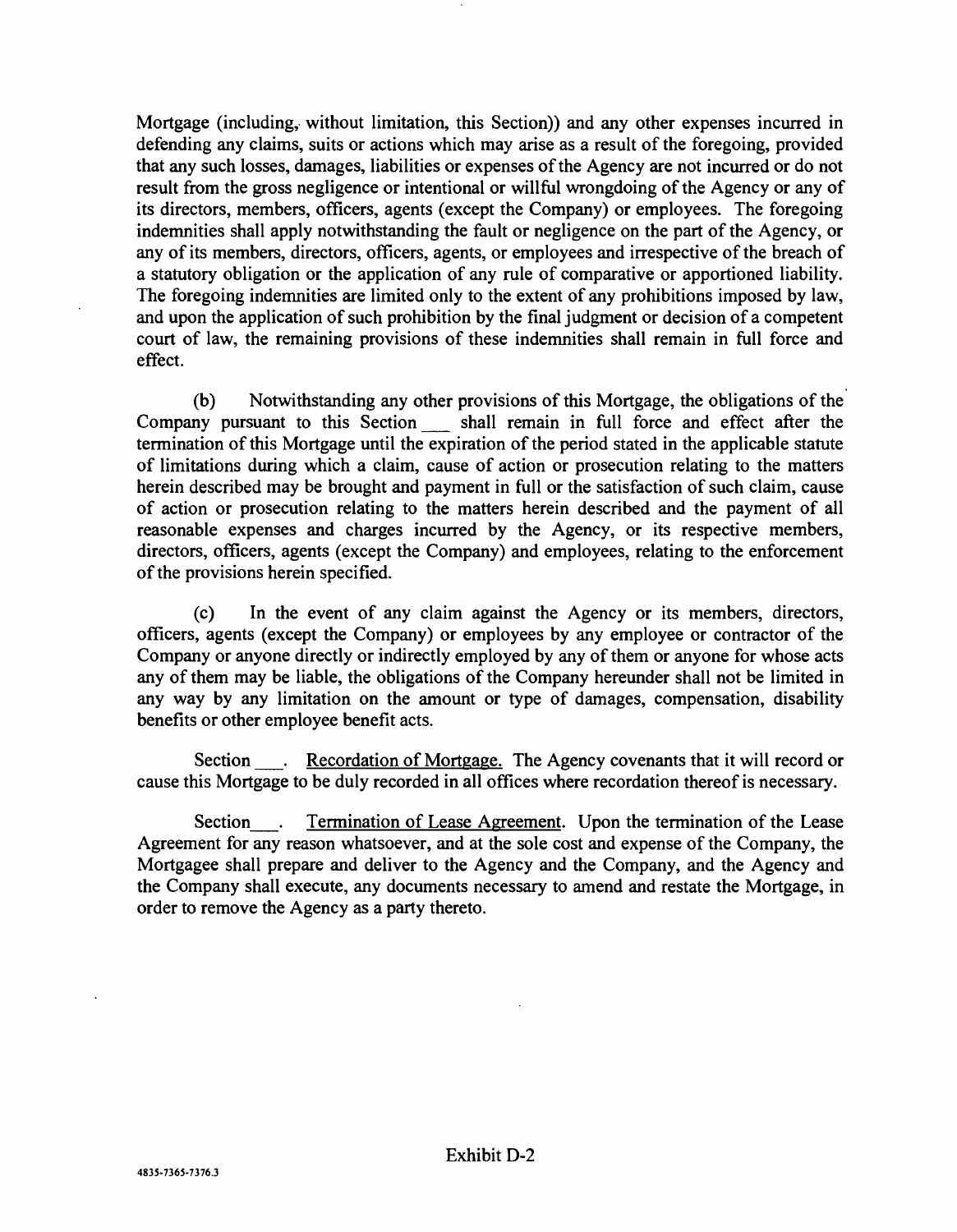# EXHIBIT E

# [FORM OF SALES TAX AGENT AUTHORIZATION LETTER]

# SALES TAX AGENT AUTHORIZATION LETTER

EXPIRATION DATE: 1, 201

ELIGIBLE LOCATION: <u>\_\_\_\_\_\_</u> Street, \_\_\_\_\_\_\_\_\_\_\_\_\_\_, New York

 $\frac{1}{201}$ , 201

TO WHOM IT MAY CONCERN

Re: Town of Brookhaven Industrial Development Agency  $(201$  *[Name of Company]* Facility)

Ladies and Gentlemen:

The Town of Brookhaven Industrial Development Agency (the "Agency "), by this notice, hereby advises you as follows:

1. Pursuant to a certain Lease Agreement, dated as of \_\_\_\_\_\_\_\_\_\_\_\_\_ 1, 201\_ (the "Lease Agreement"), between the Agency and \_\_\_\_\_\_\_\_\_\_\_\_\_\_\_, a \_\_\_ organized and existing under the laws of the State of \_\_\_\_\_\_\_\_\_\_ (the "Company"), the Agency has authorized the Company to act as its agent in connection with the Company Facility described therein located at the Eligible Location described above. Certain capitalized terms used herein and not defined shall have the respective meanings given to such terms in the Lease Agreement.

2. Upon the Company's request, the Agency has appointed [insert name of Agent] (the "Agent "), pursuant to this Sales Tax Agent Authorization Letter (the "Sales Tax Agent Authorization Letter") to act as the Agency's agent for the purpose of effecting purchases exempt from sales or use tax in accordance with the terms, provisions of this Sales Tax Agent Authorization Letter and the Lease Agreement. The Agent should review the definitions of Eligible Items and Ineligible Items in Exhibit A hereto with respect to the scope of Sales Tax Exemption provided under the Lease Agreement and hereunder.

3. The effectiveness of the appointment of the Agent as an agent of the Agency is expressly conditioned upon the execution by the Agency of New York State Department of Taxation and Finance Form ST-60 "IDA Appointment of Project or Agent" ("Form ST-60") to evidence that the Agency has appointed the Agent as its agent (the form of which is to be completed by Agent and the Company). Pursuant to the exemptions from sales and use taxes available to the Agent under this Sales Tax Agent Authorization Letter, the Agent shall avail itself of such exemptions when purchasing eligible materials and services in connection with the Facility and shall not include such taxes in its contract price, bid or reimbursable costs, as the case may be.

# Exhibit E-1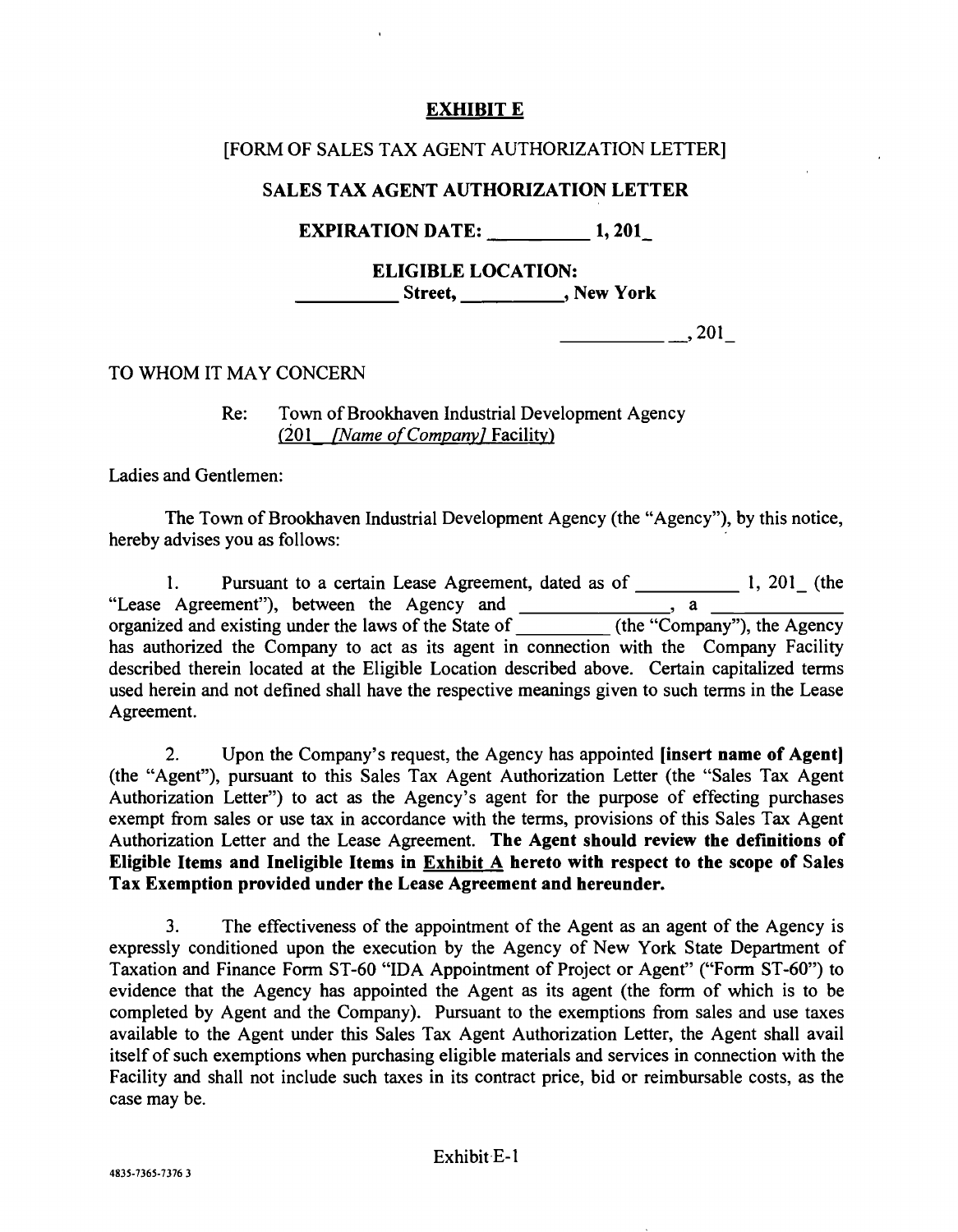4. The Agent acknowledges that the executed Form ST -60 shall not serve as a sales or use tax exemption certificate or document. No agent or project operator may tender a copy of the executed Form ST -60 to any person required to collect sales tax as a basis to make such purchases exempt from tax. No such person required to collect sales or use taxes may accept the executed Form ST-60 in lieu of collecting any tax required to be collected. THE CIVIL AND CRIMINAL PENALTIES FOR MISUSE OF A COPY OF FORM ST -60 AS AN EXEMPTION CERTIFICATE OR DOCUMENT OR FOR FAILURE TO PAY OR COLLECT TAX SHALL BE AS PROVIDED IN THE TAX LAW. IN ADDITION, THE USE BY AN AGENT, PROJECT OPERATOR, OR OTHER PERSON OR ENTITY OF SUCH FORM ST-60 AS AN EXEMPTION CERTIFICATE OR DOCUMENT SHALL BE DEEMED TO BE, UNDER ARTICLES TWENTY EIGHT AND THIRTY SEVEN OF THE TAX LAW, THE ISSUANCE OF A FALSE OR FRAUDULENT EXEMPTION CERTIFICATE OR DOCUMENT WITH THE INTENT TO EVADE TAX.

5. As agent for the Agency, the Agent agrees that it will present to each seller or vendor a completed and signed NYSDTF Form ST -123 "IDA Agent or Project Operator Exempt Purchase Certificate" or such additional or substitute form as is adopted by NYSDTF for use in completing purchases that are exempt from Sales and Use Taxes ("Form ST-123") for each contract, agreement, invoice, bill or purchase order entered into by the Agent, as agent for the Agency, for the renovation, repair and equipping of the Company Facility. Form ST -123 requires that each seller or vendor accepting Form ST -123 identify the Company Facility on each bill and invoice and invoice for purchases and indicate on the bill or invoice that the Agency or Agent or Company, as project operator of the Agency, was the purchaser. The Agent shall complete Form ST-123 as follows: (i) the "Project Information" section of Form ST-123 should be completed using the name and address of the Company Facility as indicated on the Form ST-60 used to appoint the Agent; (ii) the date that the Agent was appointed as an agent should be completed using the date of the Agent's Sales Tax Agent Authorization Letter; and (iii) the "Exempt purchases" section of Form ST -123 should be completed by marking "X" in box "A" only.

6. The Agent agrees to comply with the terms and conditions of the Lease Agreement. The Agent must retain for at least six (6) years from the date of expiration of its contract copies of (a) its contract with the Company to provide services in connection with the Facility, (b) all contracts, agreements, invoices, bills or purchases entered into or made by such Agent using the Letter of Authorization for Sales Tax Exemption, and (c) the executed Form ST-60 appointing the Agent as an agent of the Agency, and shall make such records available to the Agency upon reasonable notice. This provision shall survive the expiration or termination of this Sales Tax Agent Authorization Letter.

7. In order to assist the Company in complying with its obligation to file New York State Department of Taxation and Finance Form ST -340 "Annual Report of Sales and Use Tax Exemptions Claimed by Project Operator of Industrial Development Agency /Authority" ( "Form ST-340"), the Agent covenants and agrees that it shall file semi-annually with the Company and the Agency (no later than January 15th and July  $15<sup>th</sup>$  of each calendar year in which it has claimed sales and use tax exemptions in connection with the Company Facility) a written statement of all sales and use tax exemptions claimed by such Agent for the preceding six -month period (ending on June  $30<sup>th</sup>$  or December  $31<sup>st</sup>$ , as applicable) in connection with the Facility by completing and submitting to the Company and the Agency the Sales Tax Registry attached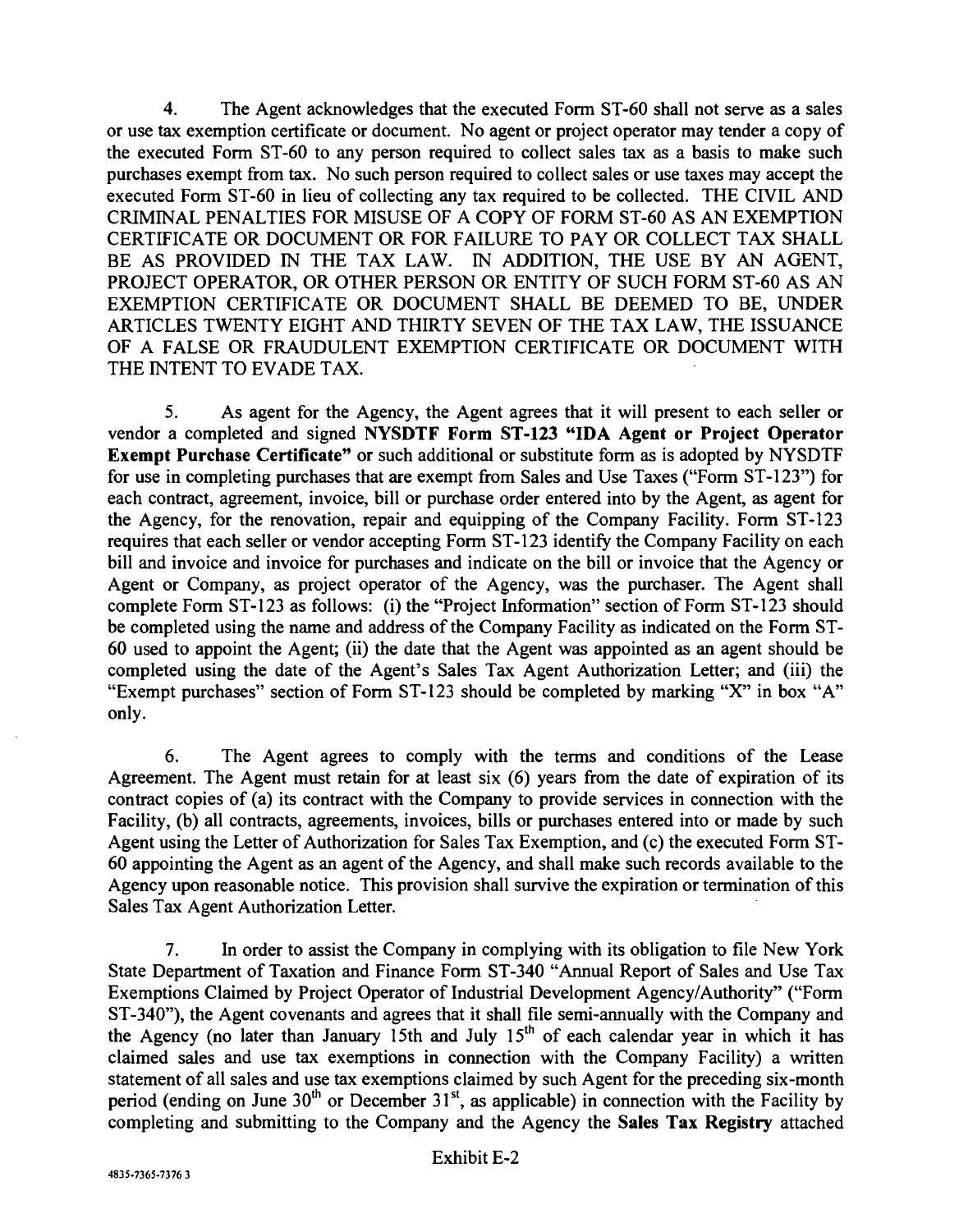hereto as Exhibit B. If the Agent fails to comply with the foregoing requirement, the Agent shall immediately cease to be the agent for the Agency in connection with the Company Facility (such agency relationship being deemed to be immediately revoked) without any further action of the parties, the Agent shall be deemed to have automatically lost its authority to make purchases as agent for the Agency, and shall desist immediately from all such activity.

8. The Agent agrees that if it fails to comply with the requirements for sales and use tax exemptions, as described in this Sales Tax Agent Authorization Letter, it shall pay any and all applicable Company Sales Tax Savings and any interest and penalties thereon. This provision shall survive the expiration or termination of this Sales Tax Agent Authorization Letter.

# 9. Special Provisions Relating to State Sales Tax Savings.

(a) The Agent covenants and agrees to comply, and to cause each of its contractors, subcontractors, persons or entities to comply, with the requirements of General Municipal Law Sections 875(1) and (3) (the "Special Provisions"), as such provisions may be amended from time to time. In the event of a conflict between the other provisions of this Sales Tax Agent Authorization Letter or the Lease Agreement and the Special Provisions, the Special Provisions shall control.

(b) The Agent acknowledges and agrees that pursuant to General Municipal Law Section 875(3) the Agency shall have the right to recover, recapture, receive, or otherwise obtain from the Agent State Sales Tax Savings taken or purported to be taken by the Agent or any other person or entity acting on behalf of the Agent to which Agent or the Company is not entitled or which are in excess of the Maximum Company Sales Tax Exemption Amount or which are for property or services not authorized or taken in cases where the Company, any Agent or any other person or entity acting on behalf of the Company or the Agent failed to comply with a material term or condition to use property or services in the manner required by this Sales Tax Agent Authorization Letter or the Lease Agreement. The Company shall, and shall require each Agent and any other person or entity acting on behalf of the Company, to cooperate with the Agency in its efforts to recover, recapture, receive, or otherwise obtain such State Sales Tax Savings and shall promptly pay over any such amounts to the Agency that it requests. The failure to pay over such amounts to the Agency shall be grounds for the Commissioner of the New York State Department of Taxation and Finance (the "Commissioner") to assess and determine State Sales and Use Taxes due from the Company under Article Twenty-Eight of the New York State Tax Law, together with any relevant penalties and interest due on such amounts.

10. Subject to the provisions of Section 9 hereof, in the event that the Agent shall utilize the Sales Tax Exemption in violation of the provisions of the Lease Agreement or this Sales Tax Agent Authorization Letter, the Agent shall promptly deliver notice of same to the Company and the Agency, and the Agent shall, upon demand by the Agency, pay to or at the direction of the Agency a return of sales or use tax exemptions in an amount equal to all such unauthorized sales or use tax exemptions together with interest at the rate of twelve percent (12 %) per annum compounded daily from the date and with respect to the dollar amount for which each such unauthorized sales or use tax exemption was availed of by the Agent.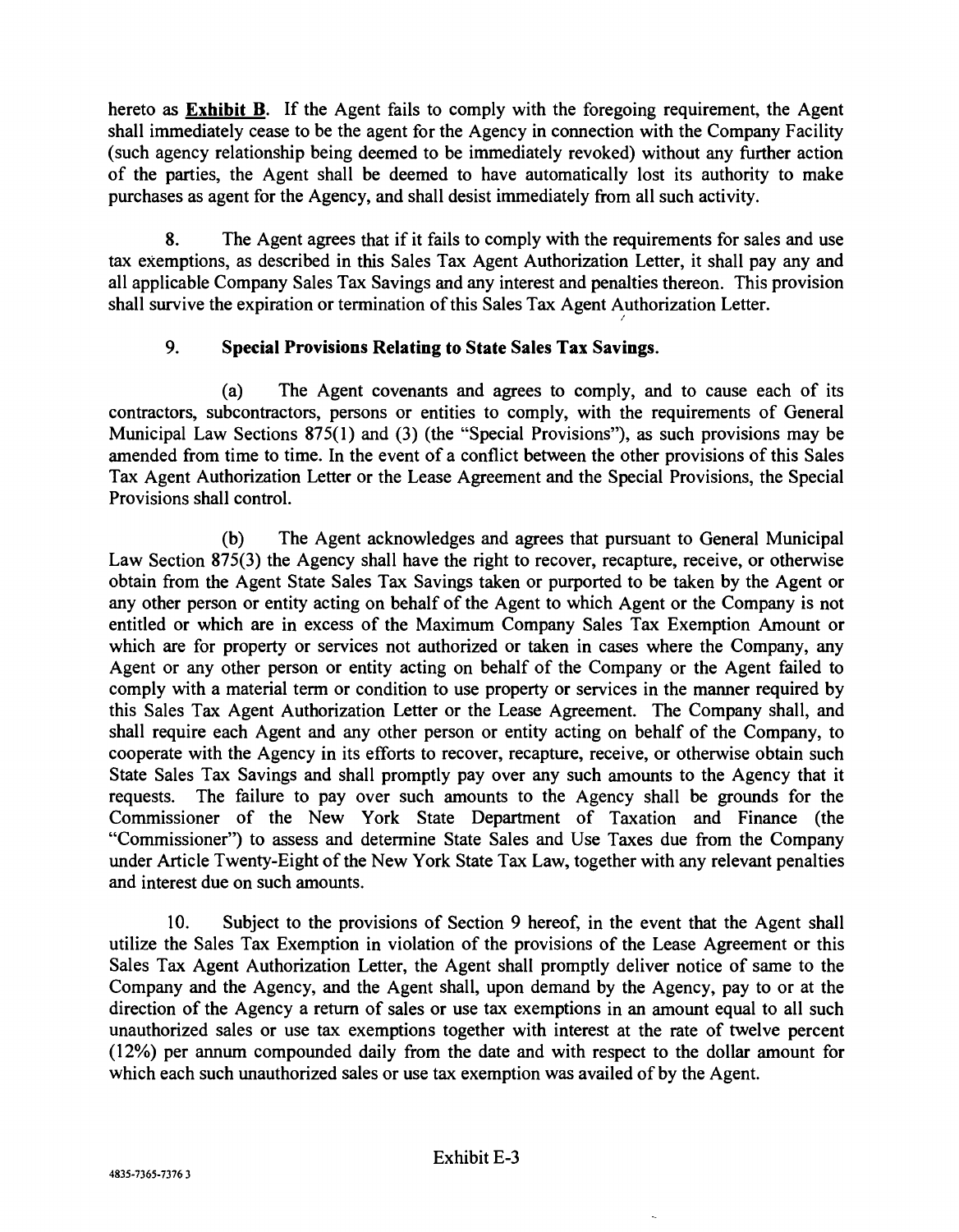11. Upon request by the Agency with reasonable notice to the Agent, the Agent shall make available at reasonable times to the Agency all such books, records, contracts, agreements, invoices, bills or purchase orders of the Agent, and require all appropriate officers and employees of the Agent to respond to reasonable inquiries by the Agency as shall be necessary (y) to indicate in reasonable detail those costs for which the Agent shall have utilized the Sales Tax Exemption and the dates and amounts so utilized, and (z) to permit the Agency to determine any amounts owed by the Agent under Section 10.

12. By execution of this Sales Tax Agent Authorization Letter, the Agent agrees to accept the terms hereof and represent and warrant to the Agency that the use of this Sales Tax Agent Authorization Letter by the Agent is strictly for the purposes stated herein.

13. The Agent acknowledges that this Sales Tax Agent Authorization Letter will terminate on the date (the "Termination Date") that is the earlier of (i) the Expiration Date referred to above, and (ii) the expiration or termination of the Lease Agreement. Upon the Termination Date, the agency relationship between the Agency and the Agent shall terminate.

(Remainder of Page Intentionally left Blank -Signature Page Follows)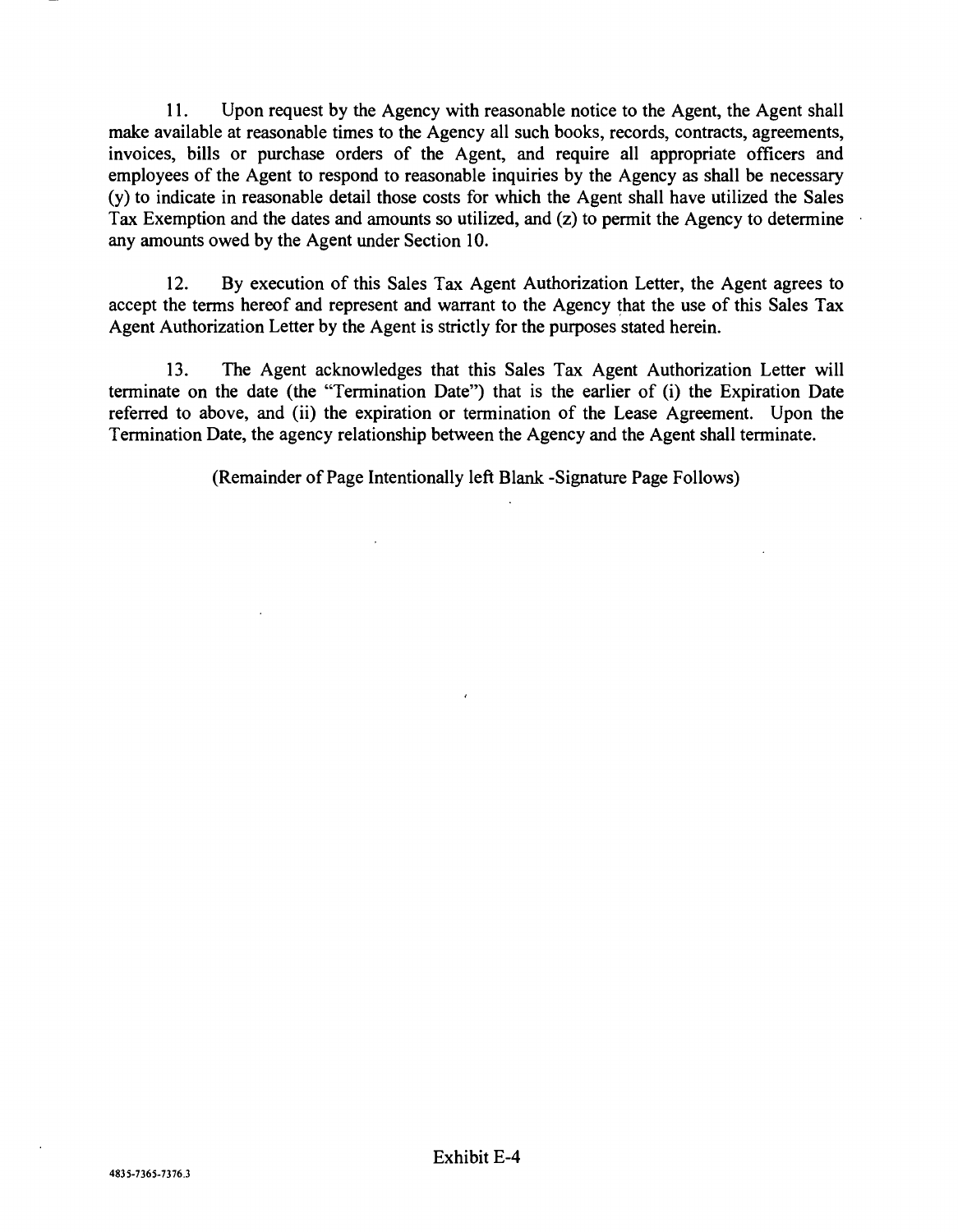The signature of a representative of the Agent where indicated below will indicate that the Agent accepted the terms hereof.

# TOWN OF BROOKHAVEN INDUSTRIAL DEVELOPMENT AGENCY

By:

Name: Title:

ACCEPTED AND AGREED TO BY:

 $\bar{z}$ 

[AGENT]

By:

 $\bar{\lambda}$ 

Name: Title: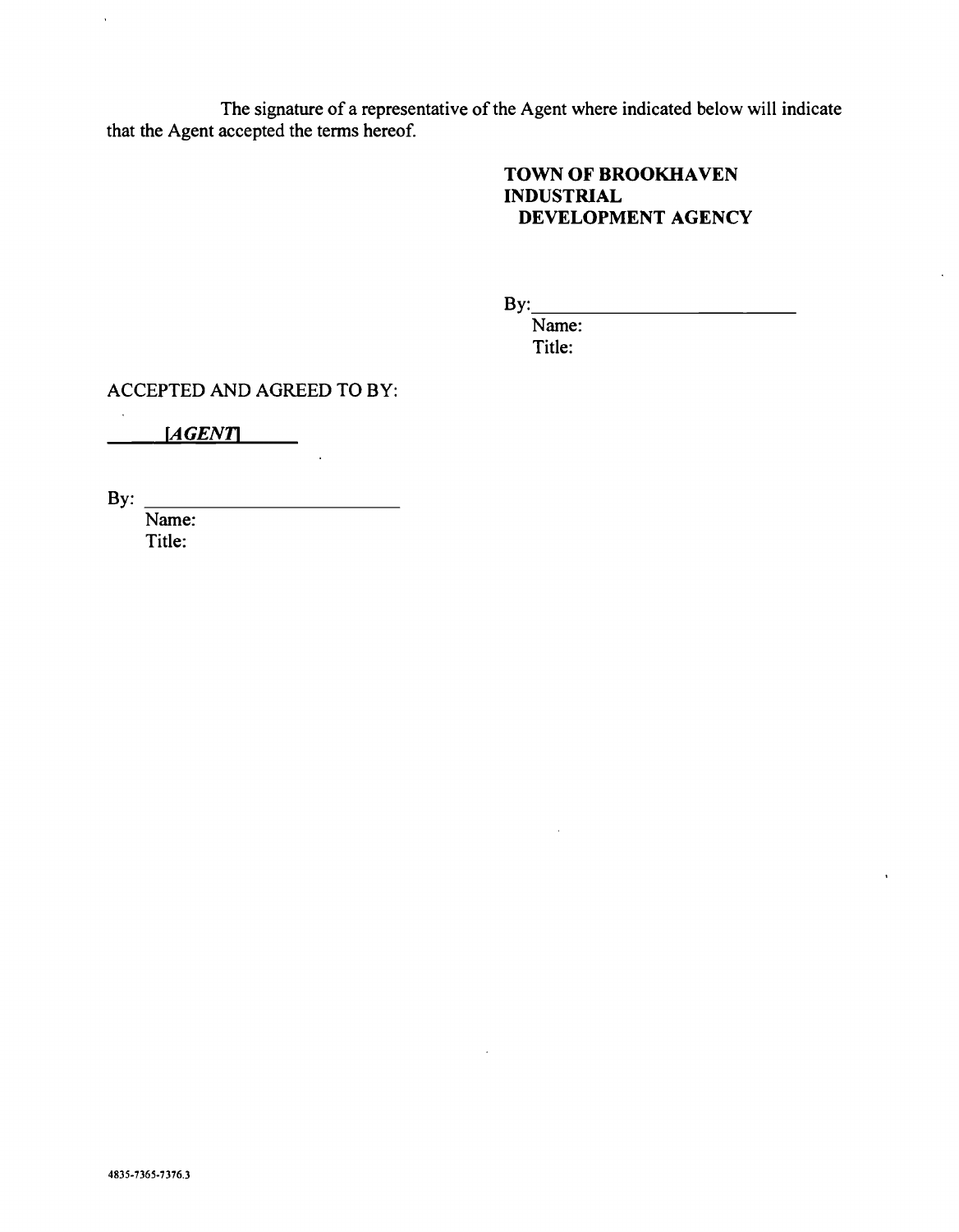# Exhibit A

### To

### SALES TAX AGENT AUTHORIZATION LETTER

Set forth below is a description of items that are eligible for the Sales Tax Exemption

Eligible Items shall mean the following items of personal property and services, but excluding any Ineligible Items, with respect to which the Agent shall be entitled to claim a Sales Tax Exemption in connection with the Facility:

- (i) purchases of materials, goods, personal property and fixtures and supplies that will be incorporated into and made an integral component part of the Facility;
- (ii) purchases or leases of any item of materials, goods, machinery, equipment, furniture, furnishings, trade fixtures and other tangible personal property having a useful life of one year of more;
- (iii) with respect to the eligible items identified in (ii) above: purchases of freight, installation, maintenance and repair services required in connection with the shipping, installation, use, maintenance or repair of such items; provided that maintenance shall mean the replacement of parts or the making of repairs;
- (iv) purchases of materials, goods and supplies that are to be used and substantially consumed in the course of construction or renovation of the Facility (but excluding fuel, materials or substances that are consumed in the course of operating machinery and equipment or parts containing fuel, materials or substances where such parts must be replaced whenever the substance is consumed); and
- (v) leases of machinery and equipment solely for temporary use in connection with the construction or renovation of the Facility.

Ineligible Items shall mean the following items of personal property and services with respect to which the Agent shall not be entitled to claim a Sales Tax Exemption in connection with the Facility:

- (i) vehicles of any sort, including watercraft and rolling stock;
- (ii) personalty having a useful life of one year or less;
- (iii) any cost of utilities, cleaning services or supplies or other ordinary operating costs;
- (iv) fine art and other similar decorative items;
- (v) plants, whether potted or landscaped;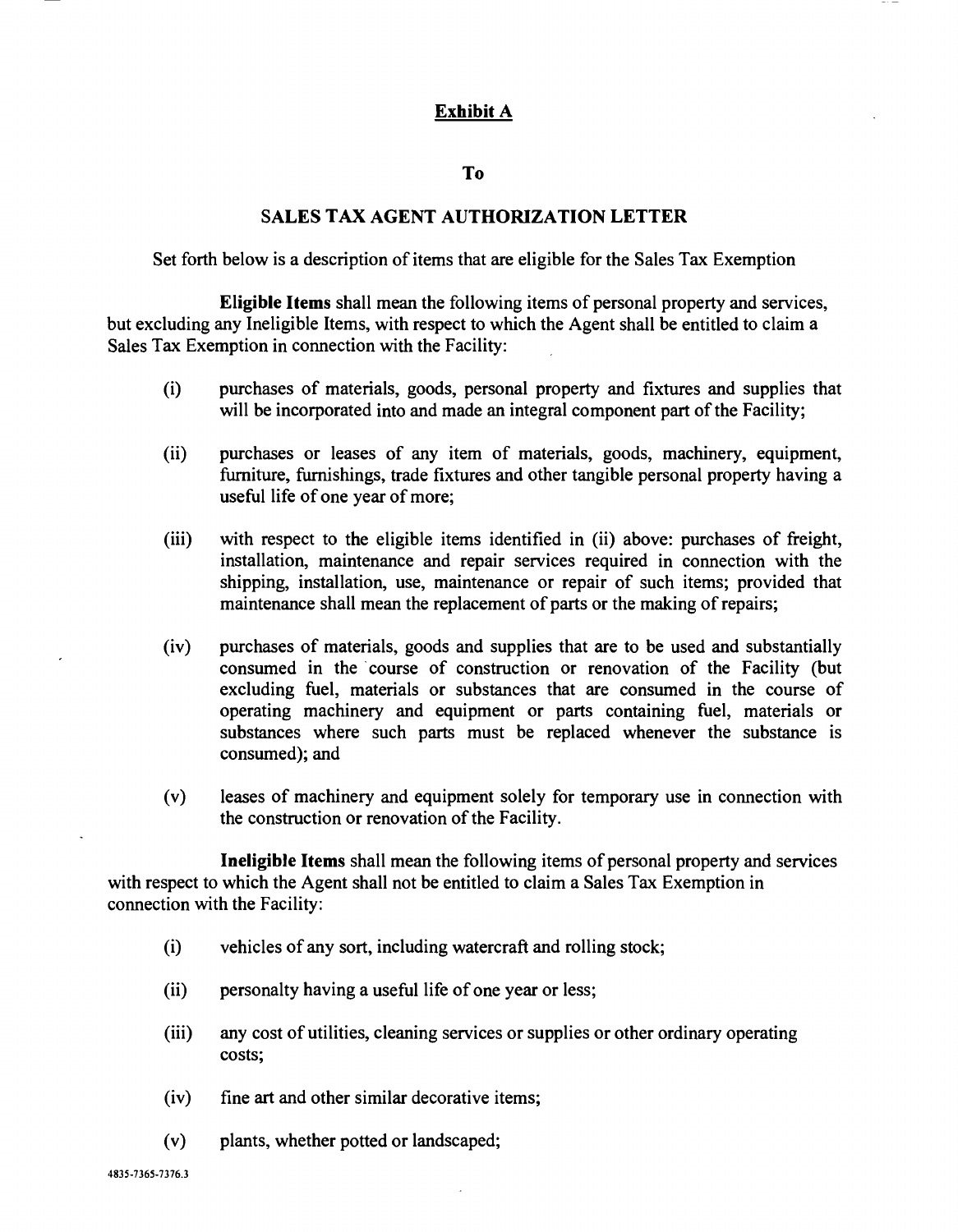- (vi) ordinary office supplies such as pencils, paper clips and paper;
- (vii) any materials or substances that are consumed in the operation of machinery;
- (viii) equipment or parts containing materials or substances where such parts must be replaced whenever the substance is consumed; and

 $\bar{\mathcal{A}}$ 

 $\Delta$ 

 $\mathcal{L}$ 

(ix) maintenance of the type as shall constitute janitorial services.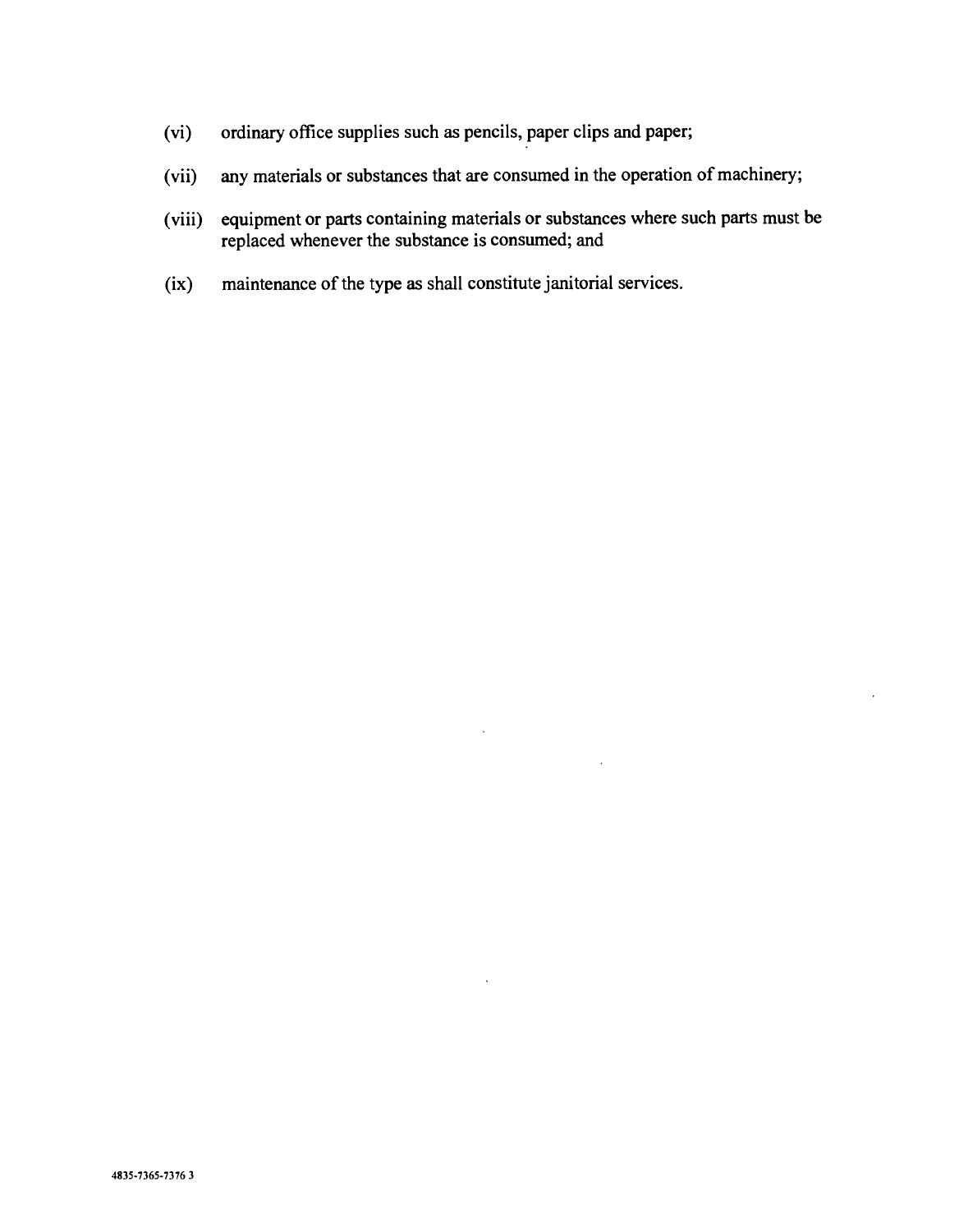# Exhibit B

## To

### SALES TAX AGENT AUTHORIZATION LETTER

### SALES TAX REGISTRY

# Please Complete: REPORTED PERIOD: SEMI-ANNUAL PERIOD FROM [JANUARY 1][JULY I], 201\_ to [JUNE 30][DECEMBER 31], 201\_

| <b>Description</b><br>of Item (incl.<br>Serial #, if<br>applicable) | Location<br>of Item | <b>Dollar</b><br><b>Amount</b> | Vendor<br><b>Description</b> | Date of<br><b>Payment</b> | <b>Purchase order or</b><br>invoice number | <b>Sales</b><br>Tax<br><b>Savings</b> |
|---------------------------------------------------------------------|---------------------|--------------------------------|------------------------------|---------------------------|--------------------------------------------|---------------------------------------|
|                                                                     |                     |                                |                              |                           |                                            |                                       |
|                                                                     |                     |                                |                              |                           |                                            |                                       |
|                                                                     |                     |                                |                              |                           |                                            |                                       |
|                                                                     |                     |                                |                              |                           |                                            |                                       |
|                                                                     |                     |                                |                              |                           |                                            |                                       |
|                                                                     |                     |                                |                              |                           |                                            |                                       |
|                                                                     |                     |                                |                              |                           |                                            |                                       |
|                                                                     |                     |                                |                              |                           |                                            |                                       |
|                                                                     |                     |                                |                              |                           |                                            |                                       |
|                                                                     |                     |                                |                              |                           |                                            |                                       |
|                                                                     |                     |                                |                              |                           |                                            |                                       |

TOTAL SALES TAX SAVINGS REALIZED DURING THE SEMI -ANNUAL REPORTED PERIOD:

Certification: I, the undersigned, an authorized officer or principal owner of the company identified below, hereby certify to the best of my knowledge and belief that all information contained in this report is true and complete. The information reported in this form includes all Company Sales Tax Savings realized by the company identified below and its principals, affiliates, tenants, subtenants, contractors and subcontractors. This form and information provided pursuant hereto may be disclosed to the Town of Brookhaven Industrial Development Agency ("TOBIDA"), and may be disclosed by TOBIDA in connection with the administration of the programs by TOBIDA; and, without limiting the foregoing, such information may be included in reports or disclosure required by law.

|        | Name of Agent: _____ ____________________________                                                                                                                                                                             |  |
|--------|-------------------------------------------------------------------------------------------------------------------------------------------------------------------------------------------------------------------------------|--|
|        | Signature By: the contract of the contract of the contract of the contract of the contract of the contract of the contract of the contract of the contract of the contract of the contract of the contract of the contract of |  |
|        |                                                                                                                                                                                                                               |  |
| Title: |                                                                                                                                                                                                                               |  |

Date: <u>with the contract of the contract of the contract of the contract of the contract of the contract of the contract of the contract of the contract of the contract of the contract of the contract of the contract of th</u>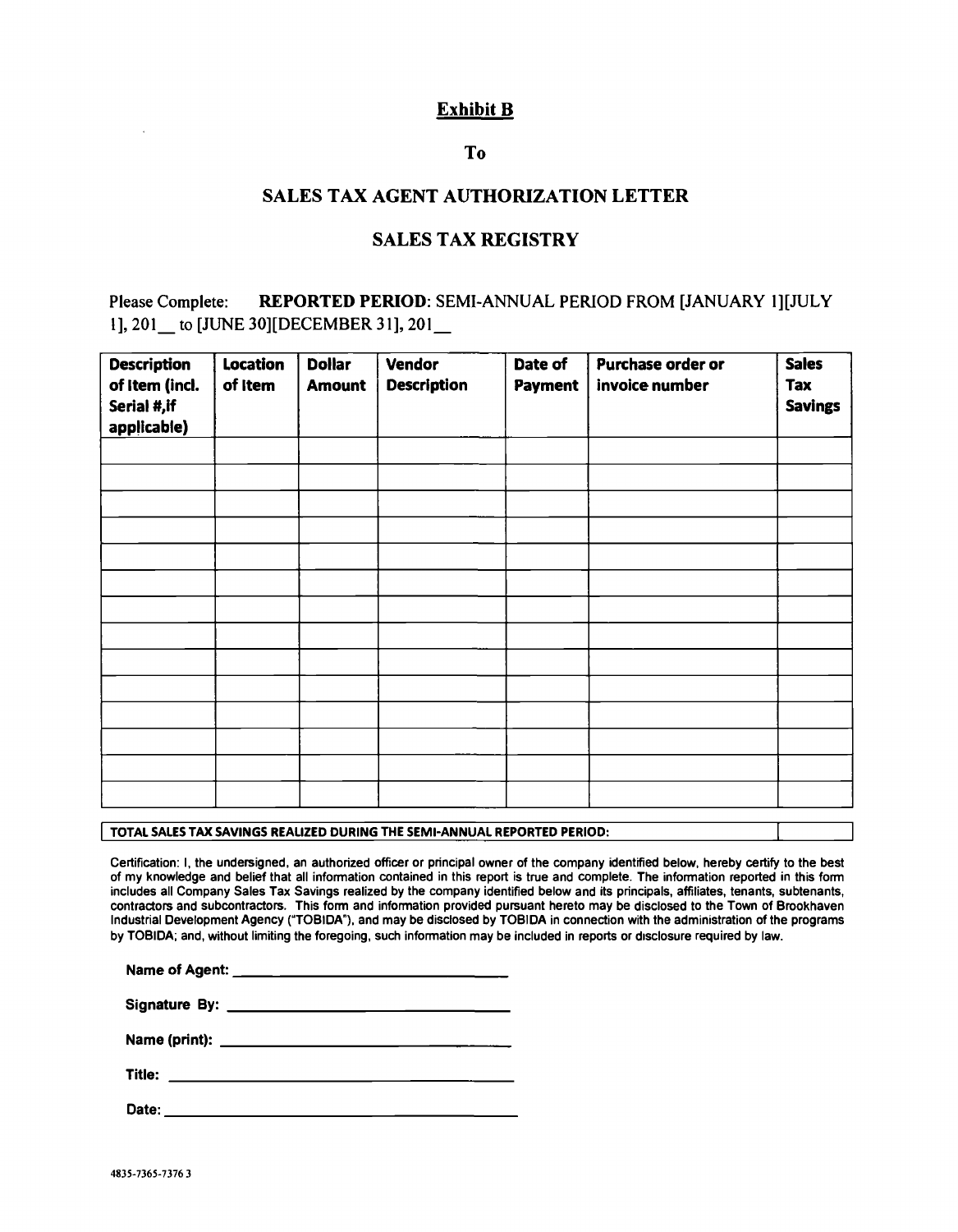#### EXHIBIT F

#### Sales Tax Registry

Please Complete: REPORTED PERIOD: ANNUAL PERIOD FROM JULY 1, 201 to JUNE 30, 201\_

| <b>Description</b><br>of Item (incl.<br>Serial #, if<br>applicable) | <b>Location</b><br>of Item | <b>Dollar</b><br><b>Amount</b> | <b>Vendor</b><br><b>Description</b>                                              | Date of<br>Payment | Purchase order or -<br>invoice number                                                         | <b>Sales</b><br>Tax<br><b>Savings</b> |
|---------------------------------------------------------------------|----------------------------|--------------------------------|----------------------------------------------------------------------------------|--------------------|-----------------------------------------------------------------------------------------------|---------------------------------------|
|                                                                     |                            |                                | SEMI-ANNUAL PERIOD FROM JULY 1, [ ] to DECEMBER 31, [ ]                          |                    |                                                                                               |                                       |
|                                                                     |                            |                                |                                                                                  |                    |                                                                                               |                                       |
|                                                                     |                            |                                |                                                                                  |                    |                                                                                               |                                       |
|                                                                     |                            |                                |                                                                                  |                    |                                                                                               |                                       |
|                                                                     |                            |                                |                                                                                  |                    |                                                                                               |                                       |
|                                                                     |                            |                                |                                                                                  |                    |                                                                                               |                                       |
| $31,$ $\Box$ :                                                      |                            |                                |                                                                                  |                    | TOTAL SALES TAX SAVINGS REALIZED DURING THE SEMI-ANNUAL PERIOD FROM JULY 1, [100] to DECEMBER |                                       |
| SEMI-ANNUAL PERIOD FROM JANUARY 1. [                                |                            |                                | ] to JUNE 30, [                                                                  |                    |                                                                                               |                                       |
|                                                                     |                            |                                |                                                                                  |                    |                                                                                               |                                       |
|                                                                     |                            |                                |                                                                                  |                    |                                                                                               |                                       |
|                                                                     |                            |                                |                                                                                  |                    |                                                                                               |                                       |
|                                                                     |                            |                                |                                                                                  |                    |                                                                                               |                                       |
|                                                                     |                            |                                |                                                                                  |                    |                                                                                               |                                       |
|                                                                     |                            |                                |                                                                                  |                    |                                                                                               |                                       |
| $30,$ [ ]:                                                          |                            |                                | TOTAL SALES TAX SAVINGS REALIZED DURING THE SEMI-ANNUAL PERIOD FROM JANUARY 1, [ |                    | 1 to JUNE                                                                                     |                                       |

TOTAL SALES TAX SAVINGS REALIZED DURING THE ANNUAL REPORTED PERIOD:

Certification: I, the undersigned, an authorized officer or principal owner of the Company, hereby certify to the best of my knowledge and belief that all information contained in this report is true and complete. The information reported in this form includes all Company Sales Tax Savings realized by the Company below and its principals, affiliates, tenants, subtenants, contractors, subcontractors and any other person or entity pursuant to the LETTER OF AUTHORIZATION FOR SALES TAX EXEMPTION issued to the Company, and any SALES TAX AGENT AUTHORIZATION LETTER issued to any other person or<br>entity at the direction of the Company, by the Town of Brookhaven Industrial Development Agency ("TOBIDA"). This f information provided pursuant hereto may be disclosed by TOBIDA in connection with the administration of the programs by TOBIDA; and, without limiting the foregoing, such information may be included in reports or disclosure required by law.

J

Lessee Name:

Signature By:

Name (print):

Title:

Date: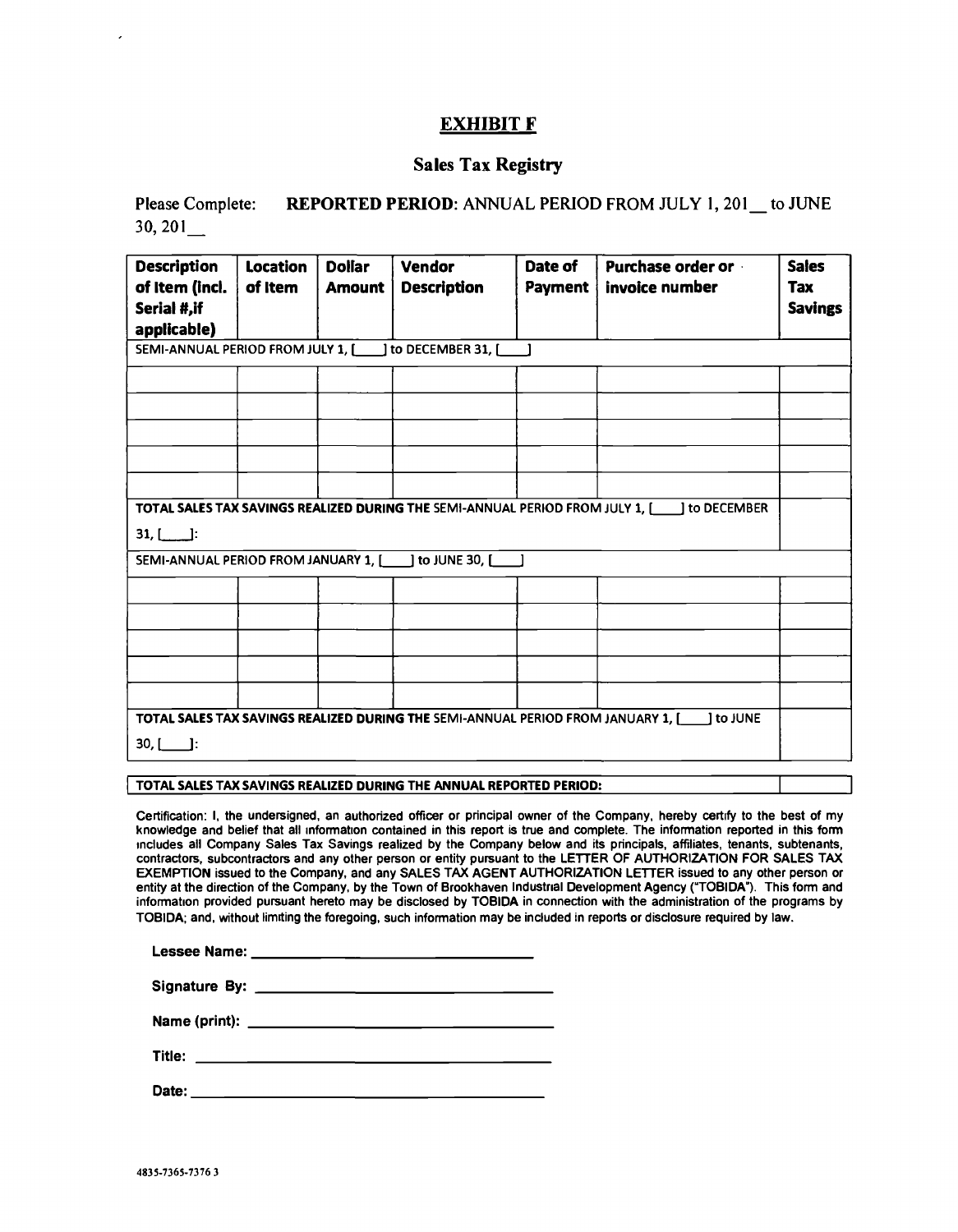# SCHEDULE A

# SCHEDULE OF DEFINITIONS

"Act" means, collectively, Title 1 of Article 18 -A of the General Municipal Law of the State, enacted into law as Chapter 1030 of the Laws of 1969 of the State, as amended, together with Chapter 358 of the Laws of 1970 of the State, as amended.

"Agency" means (i) the Town of Brookhaven Industrial Development Agency, its successors and assigns, and (ii) any local governmental body resulting from or surviving any consolidation or merger to which the Agency or its successors may be a party.

"Agency Compliance Agreement" means the Agency Compliance Agreement, dated as of November 1, 2014, by and between the Agency and the Sublessee, as the same may be amended from time to time.

"Agency Documents" means the Company Lease, the Lease Agreement, the Environmental Compliance and Indemnification Agreement, the PILOT Agreement, the Recapture Agreement, the Agency Compliance Agreement and the Equipment Lease Agreement.

"Agent" shall have the meaning set forth in Section 4.6(c).

"Approving Resolution" or "Authorizing Resolution" means the resolution adopted by the Agency on November 19, 2014, authorizing the execution and delivery of the Agency Documents, as such resolution may be amended and supplemented from time to time.

"Authorized Representative" means, in the case of the Agency, the Chairman, the Vice Chairman, the Secretary, the Assistant Secretary, the Executive Director or any member or officer of the Agency; in the case of the Company, the Manager or any member; and, in the case of the Sublessee, the President, Vice President or any officer, in the case of all, such additional persons as, at the time, are designated to act on behalf of the Agency, or the Company or the Sublessee, as the case may be, by written certificate furnished to the Agency and/or the Company, as the case may be, containing the specimen signature of each such person and signed on behalf of (i) the Agency by the Chairman, the Vice Chairman, the Secretary, the Assistant Secretary, the Executive Director or any other member of the Agency, (ii) the Company, by the Manager or any member, or (iii) the Sublessee, by the President, Vice President or any officer.

"Bill of Sale" means the Bill of Sale, dated the Closing Date, given by the Company to the Agency with respect to the Facility Equipment, as the same may be amended from time to time.

"Business Day" means any day other than a Saturday, a Sunday, a legal holiday or a day on which banking institutions in New York, New York, or any city in which the principal office of the Lender, if any, is located are authorized by law or executive order to remain closed.

"Closing Date" means November 19, 2014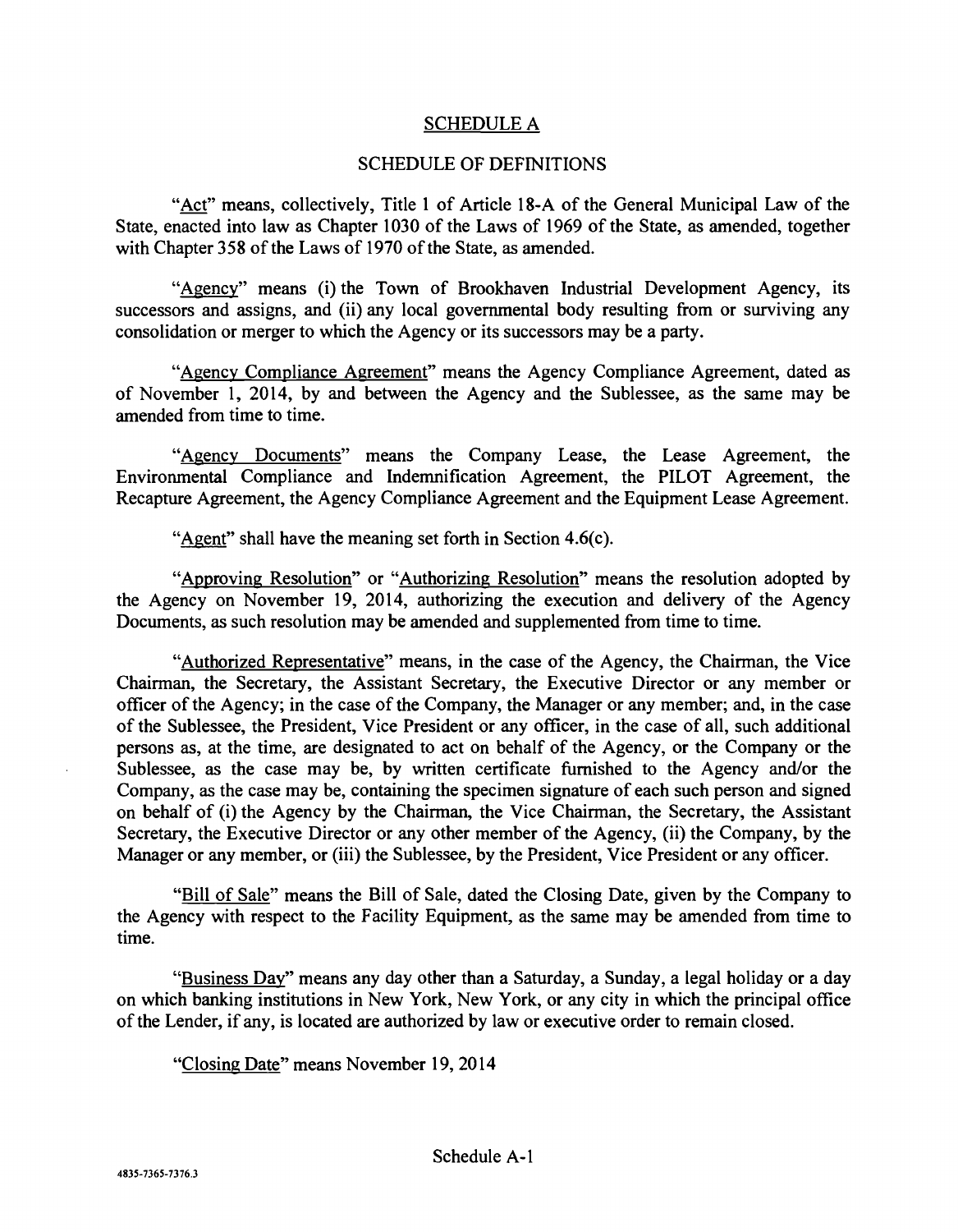"Company" means Sayville Browning Properties, Inc., a business corporation duly organized and validly existing under the laws of the State of New York, and its successors and assigns.

"Company Documents" means the Bill of Sale, the Company Lease, the Lease Agreement, the Environmental Compliance and Indemnification Agreement, the PILOT Agreement, the Recapture Agreement and the Sublease Agreement.

"Company Facility" means, collectively, the Land, the Improvements and the Facility Equipment, leased and subleased to the Company pursuant to the Lease Agreement.

"Company Lease" means the Company Lease Agreement, dated as of November 1, 2014, by and between the Company and the Agency.

"Company Sales Tax Savings" means all Sales Tax Exemption savings realized by or for the benefit of the Company, including any savings realized by any Agent, pursuant to this Lease Agreement and each Sales Tax Agent Authorization Letter issued in connection with the Company Facility.

"Completion Date" means the date of completion of the Company Facility as certified pursuant to Section 4.3 of the Lease Agreement.

"Condemnation" means the taking of title to, or the use of, Property under the exercise of the power of eminent domain by any governmental entity or other Person acting under governmental authority.

"Construction Period" means the period beginning on the Closing Date and ending on the Completion Date.

"Eligible Items" shall mean the following items of personal property and services, but excluding any Ineligible Items, with respect to which the Company, the Sublessee and any Agent shall be entitled to claim a Sales Tax Exemption in connection with the Facility: (i) purchases of materials, goods, personal property and fixtures and supplies that will be incorporated into and made an integral component part of the Facility; (ii) purchases or leases of any item of materials, goods, machinery, equipment, furniture, furnishings, trade fixtures and other tangible personal property having a useful life of one year or more; (iii) with respect to the eligible items identified in (ii) above; purchases of freight, installation, maintenance and repair services required in connection with the shipping, installation, use, maintenance or repair of such items; provided that maintenance shall mean the replacement of parts or the making of repairs; (iv) purchases of materials, goods and supplies that are to be used and substantially consumed in the course of construction or renovation of the Facility (but excluding fuel, materials or substances that are consumed in the course of operating machinery and equipment or parts containing fuel, materials or substances where such parts must be replaced whenever the substance is consumed); and (v) leases of machinery and equipment solely for temporary use in connection with the construction or renovation of the Facility.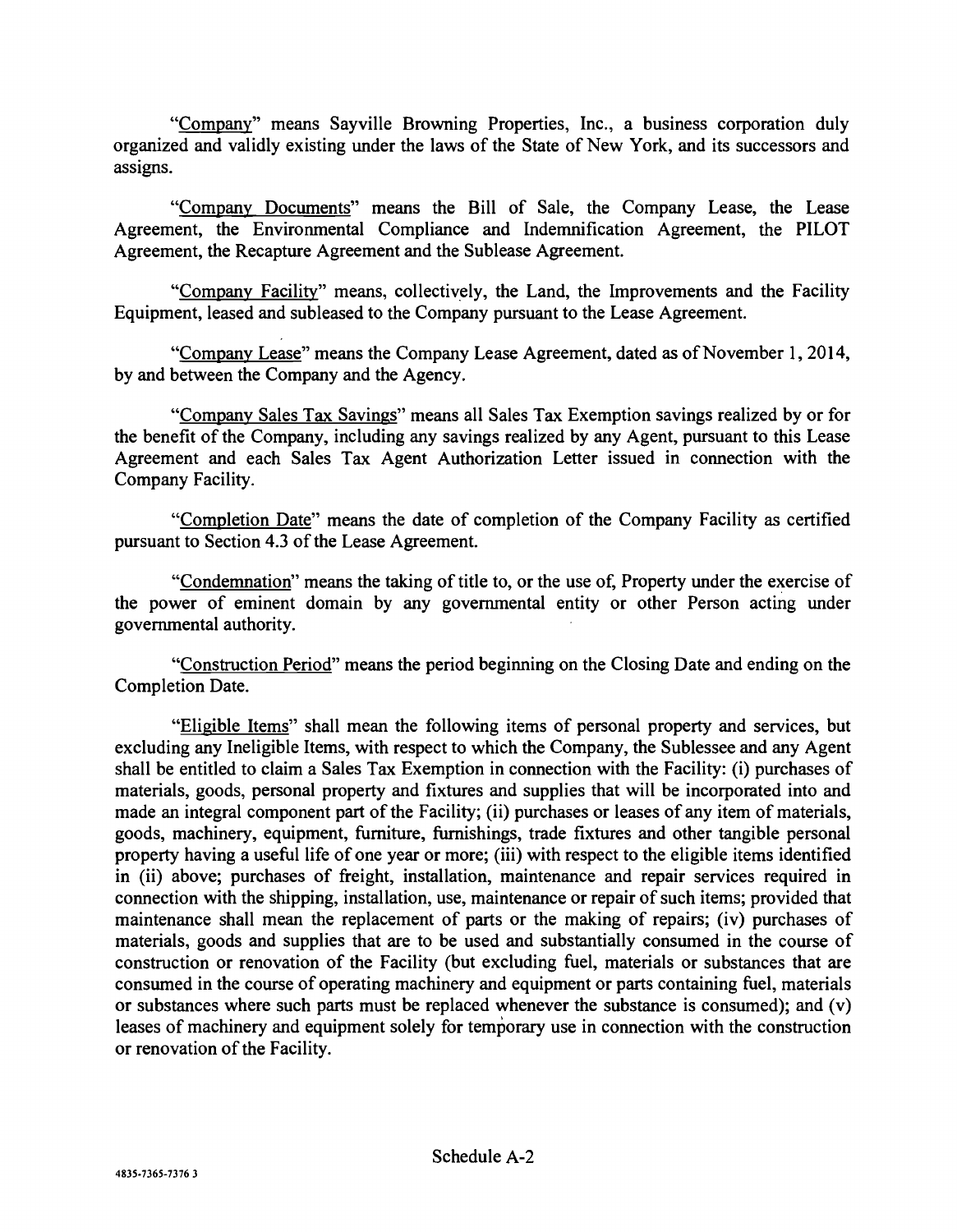"Environmental Compliance and Indemnification Agreement" means the Environmental Compliance and Indemnification Agreement, dated as of November 1, 2014, by and among the Agency, the Company and the Sublessee.

"Equipment" means all machinery, equipment and other personal property used and to be used in connection with the Facility as described in Exhibit A to the Equipment Lease Agreement.

"Equipment Bill of Sale" means the Equipment Bill of Sale, dated a date even with the Closing Date, by the Sublessee to the Agency with respect to the Equipment, as the same may be amended from time to time.

"Equipment Completion Date" means the date of completion of the acquisition, leasing and installation of the Equipment in the Company Facility as certified pursuant to Section 4.2 of the Equipment Lease Agreement.

"Equipment Lease Agreement" means the Equipment Lease Agreement, dated as of November 1, 2014, by and between the Agency and the Sublessee, with respect to the Equipment, as the same may be amended from time to time.

"Event of Default" means (a) when used with respect to the Lease Agreement, any of the events defined as Events of Default by Section 10.1 of the Lease Agreement, (b) when used with respect to the Equipment Lease Agreement, any of the events defined as Events of Default by Section 10.1 of the Equipment Lease Agreement, and (c) when used with respect to any Mortgage, any of the events defined as Events of Default in such Mortgage.

"Facility" means collectively, the Company Facility leased and subleased to the Company under the Lease Agreement and the Equipment leased to the Sublessee under the Equipment Lease Agreement.

"Facility Equipment" means all machinery, equipment and other personal property used and to be used in connection with Company Facility as described in Exhibit B to the Lease Agreement, but not including the Equipment as described in Exhibit A to the Equipment Lease Agreement.

"Facility Services" means all services necessary for the acquisition, construction and equipping of the Facility.

"Form ST-123" shall mean NYSDTF Form ST-123 "IDA Agent or Project Operator Exempt Purchase Certificate" or such additional or substitute form as is adopted by NYSDTF for use in completing purchases that are exempt for Sales and Use Taxes with respect to industrial development agency transactions.

"Form ST-60" shall mean NYSDTF Form ST-60 "IDA Appointment of Project Operator or Agent" or such additional or substitute form as is adopted by NYSDTF to report the appointment of project operators or agents with respect to industrial development agency transactions.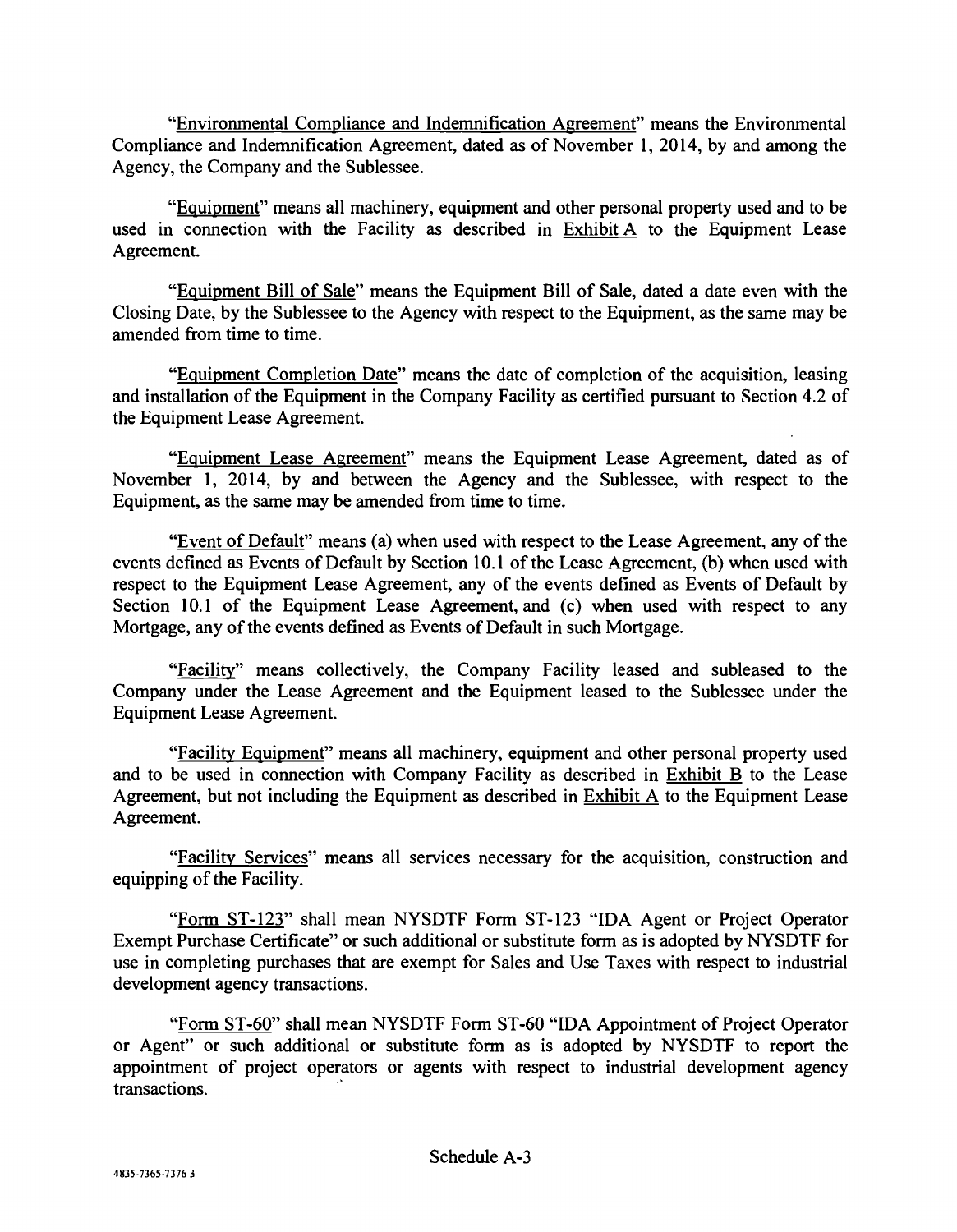"Form ST-340" shall mean NYSDTF Form ST-340 "Annual Report of Sales and Use Tax Exemptions Claimed by Project Operator of Industrial Development Agency/Authority" or such additional or substitute form as is adopted by NYSDTF to report Company Sales Tax Savings or Sublessee Sales Tax Savings with respect to industrial development agency transactions.

"FTE" shall have the meaning set forth in Section 8.13 of the Lease Agreement.

"Hazardous Substance" means, without limitation, any flammable, explosive, radon, radioactive materials, asbestos, urea formaldehyde foam insulation, polychlorinated biphenyls, petroleum, petroleum constituents, petroleum products, methane, hazardous materials, hazardous wastes, hazardous or toxic substances or related materials, pollutants, or toxic pollutants, as defined in the Comprehensive Environmental Response, Compensation and Liability Act of 1980, as amended (42 U.S.C. Sections 9601, et seq.), the Resource Conservation and Recovery Act, as amended (42 U.S.C. Sections 6901, et seq.), the Hazardous Materials Transportation Act, as amended (49 U.S.C. Sections 1801, et seq.), the Toxic Substances Control Act, as amended (15 U.S.C. Sections 2601, et seq.), the Federal Water Pollution Control Act, as amended (33 U.S.C. Sections 1251 et seq.), Articles 17 and 27 of the New York State Environmental Conservation Law, or any other applicable Environmental Law and the regulations promulgated thereunder.

"Improvements" means all those buildings, improvements, structures and other related facilities (i) affixed or attached to the Land, (ii) not part of the Facility Equipment, and (iii) not part of the Equipment, all as they may exist from time to time.

"Independent Accountant" shall mean an independent certified public accountant or firm of independent certified public accountants selected by the Company and approved by the Agency (such approval not to be unreasonably withheld or delayed).

"Independent Counsel" means an attorney or attorneys or firm or firms of attorneys duly admitted to practice law before the highest court of any state of the United States of America or in the District of Columbia and not a full time employee of the Agency, the Company or the Sublessee.

"Ineligible Items" shall mean the following items of personal property and services with respect to which the Company and any Agent shall not be entitled to claim a Sales Tax Exemption in connection with the Facility:

- (i) vehicles of any sort, including watercraft and rolling stock;
- (ii) personalty having a useful life of one year or less;
- (iii) any cost of utilities, cleaning services or supplies or other ordinary operating costs;
- (iv) fine art and other similar decorative items;
- (v) plants, whether potted or landscaped;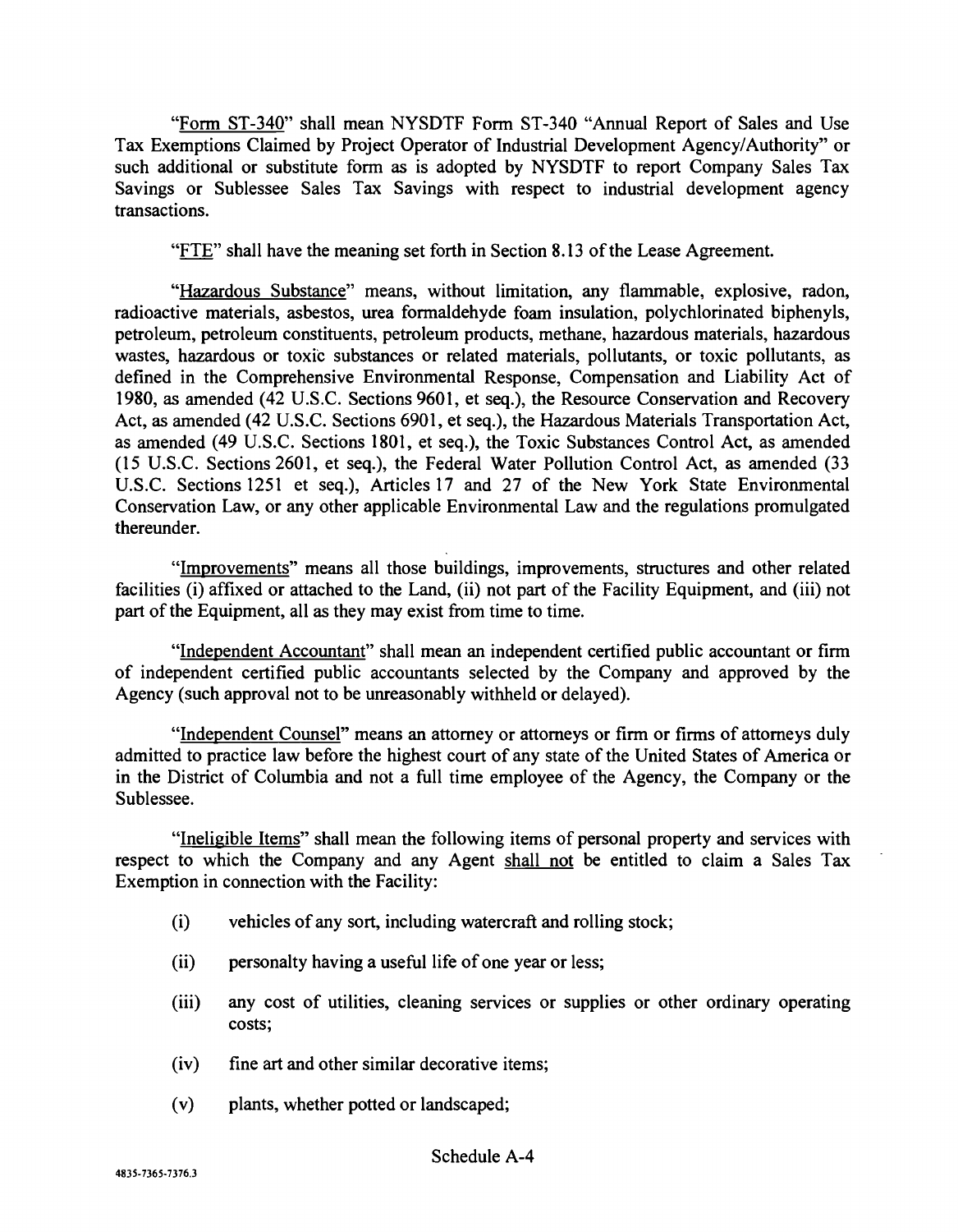- (vi) ordinary office supplies such as pencils, paper clips and paper;
- (vii) any materials or substances that are consumed in the operation of machinery;
- (viii) equipment or parts containing materials or substances where such parts must be replaced whenever the substance is consumed; and
- (ix) maintenance of the type as shall constitute janitorial services.

"Land" means the real property leased by the Agency to the Company pursuant to the Lease Agreement and more particularly described in Exhibit A attached thereto.

"Lease Agreement" means the Lease Agreement, dated as of November 1, 2014 by and between the Agency, as lessor, and the Company, as lessee, with respect to the Company Facility, as the same may be amended from time to time.

"Lease Term" means the duration of the leasehold estate created by the Lease Agreement as specified in Section 5.2 of the Lease Agreement.

"Lender" means any lender making a Loan to the Company to finance in whole or in part the acquisition, renovation, construction, equipping and/or development of the Facility or any portion of the Facility.

"Lien" means any interest in Property securing an obligation owed to a Person, whether such interest is based on the common law, statute or contract, and including but not limited to the security interest arising from a mortgage, encumbrance, pledge, conditional sale or trust receipt or a lease, consignment or bailment for security purposes. The term "Lien" includes reservations, exceptions, encroachments, easements, rights-of-way, covenants, conditions, restrictions, leases and other similar title exceptions and encumbrances, including but not limited to mechanics', materialmen's, warehousemen's, carriers' and other similar encumbrances, affecting real property. For the purposes of this definition, a Person shall be deemed to be the owner of any Property which it has acquired or holds subject to a conditional sale agreement or other arrangement pursuant to which title to the Property has been retained by or vested in some other Person for security purposes.

"Loan" means any loan made by a Lender to the Company to pay for the costs of acquisition, renovating, construction, equipping and/or developing the Facility, or any portion thereof, which Loan is secured by a Mortgage on the Facility.

"Maximum Company Sales Tax Savings Amount" shall mean the aggregate maximum dollar amount of Company Sales Tax Savings that the Company and all Agents acting on behalf the Company are permitted to receive under this Lease Agreement, which shall equal  $S_1$  1.

"Maximum Sublessee Sales Tax Savings Amount" shall mean the aggregate maximum dollar amount of Sublessee Sales Tax Savings that the Sublessee and all Agents acting on behalf the Sublessee are permitted to receive under the Equipment Lease Agreement, which shall equal \$1 1.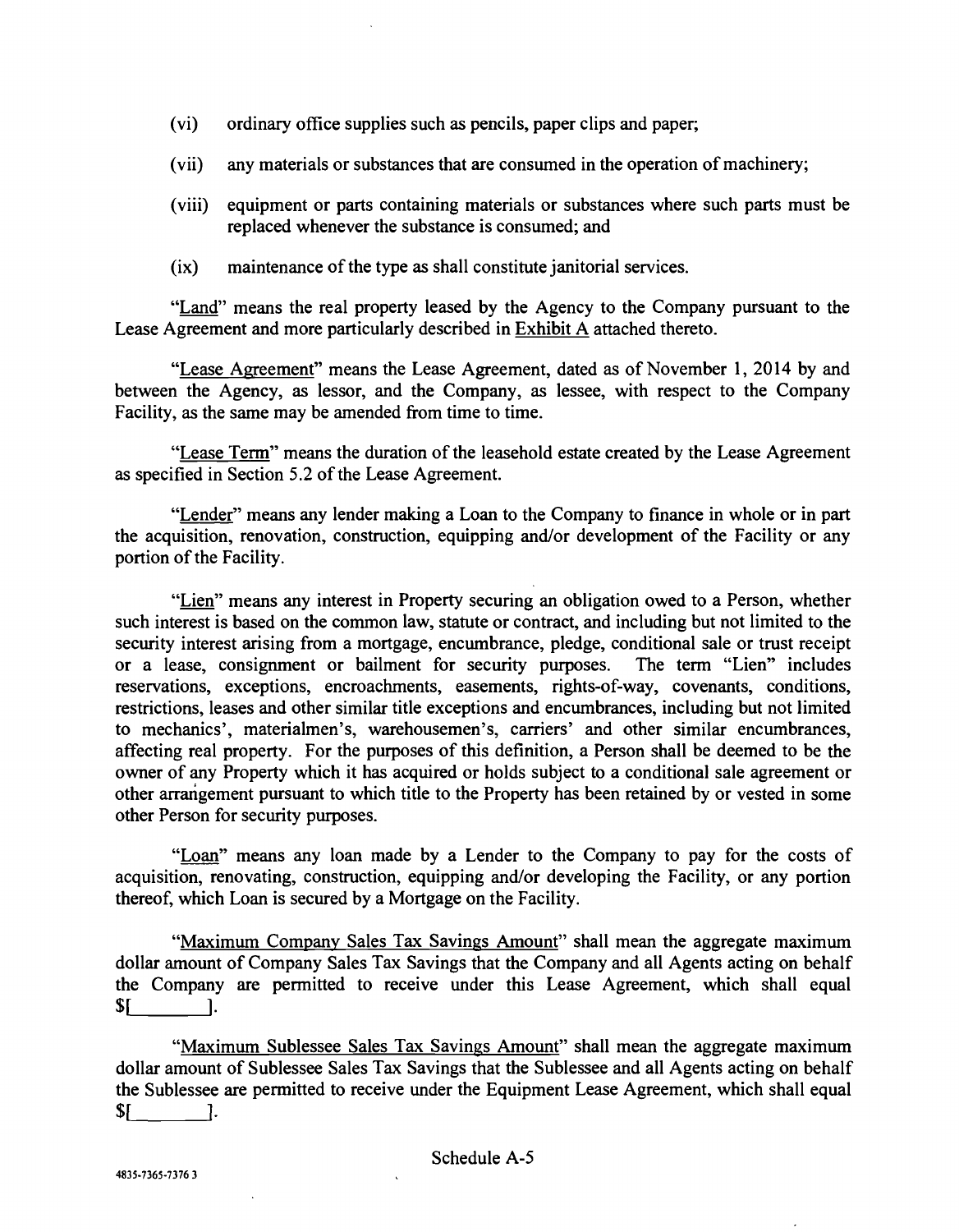"Mortgage" means any mortgage and security agreement granted by the Agency and the Company to a Lender which grants a mortgage lien on and security interest in the Company Facility in favor of the Lender as security for such Lender's Loan to the Company.

"Net Proceeds" means so much of the gross proceeds with respect to which that term is used as remain after payment of all expenses, costs and taxes (including attorneys' fees) incurred in obtaining such gross proceeds.

"NYSDTF" shall mean the New York State Department of Taxation and Finance.

"Permitted Encumbrances" means, with respect to the Facility, (i) exceptions to title set forth in the Title Report, (ii) the Company Lease, (iii) the Lease Agreement, (iv) utility, access and other easements and rights-of-way, restrictions and exceptions that do not materially impair the utility or the value of the Property affected thereby for the purposes for which it is intended, (v) mechanics', materialmen's, warehousemen's, carriers' and other similar Liens which are approved in writing by the Lender, if any, or its counsel and, if no Lender, then by the Agency or its counsel, (vi) Liens for taxes not yet delinquent, (vii) any Mortgage granted by the Company and the Agency to a Lender, (viii) purchase money security interests and blanket liens, (ix) the Recapture Agreement, (x) the Sublease Agreement (xi) and the Equipment Lease Agreement.

"Person" or "Persons" means an individual, partnership, limited liability partnership, business corporation, corporation, trust or unincorporated organization, or a government agency, political subdivision or branch thereof.

"PILOT Agreement" means the Payment-in-Lieu-of-Tax Agreement, dated as of November 1, 2014, by and among the Company, the Sublessee and the Agency, as amended from time to time.

"Plans and Specifications" means the plans and specifications, if any, for the Improvements, prepared for the Company and approved by the Agency and Lender, if any, as revised from time to time in accordance with the Lease Agreement.

"Prime Rate" means (i) if no Lender, the rate designated by The Wall Street Journal from time to time as its "prime rate", or (ii) if a Lender exists, the rate designated by the Lender from time to time as its "prime rate".

"Property" means any interest in any kind of property or asset, whether real, personal or mixed, or tangible or intangible.

"Public Purposes" shall mean the State's objective to create industrial development agencies for the benefit of the several counties, cities, villages and towns in the State and to empower such agencies, among other things, to acquire, construct, reconstruct, lease, improve, maintain, equip and sell land and any building or other improvement, and all real and personal properties, including, but not limited to, machinery and equipment deemed necessary in connection therewith, whether or not now in existence or under construction, which shall be suitable for manufacturing, warehousing, research, commercial, recreation or industrial facilities, including industrial pollution control facilities, in order to advance job opportunities, health,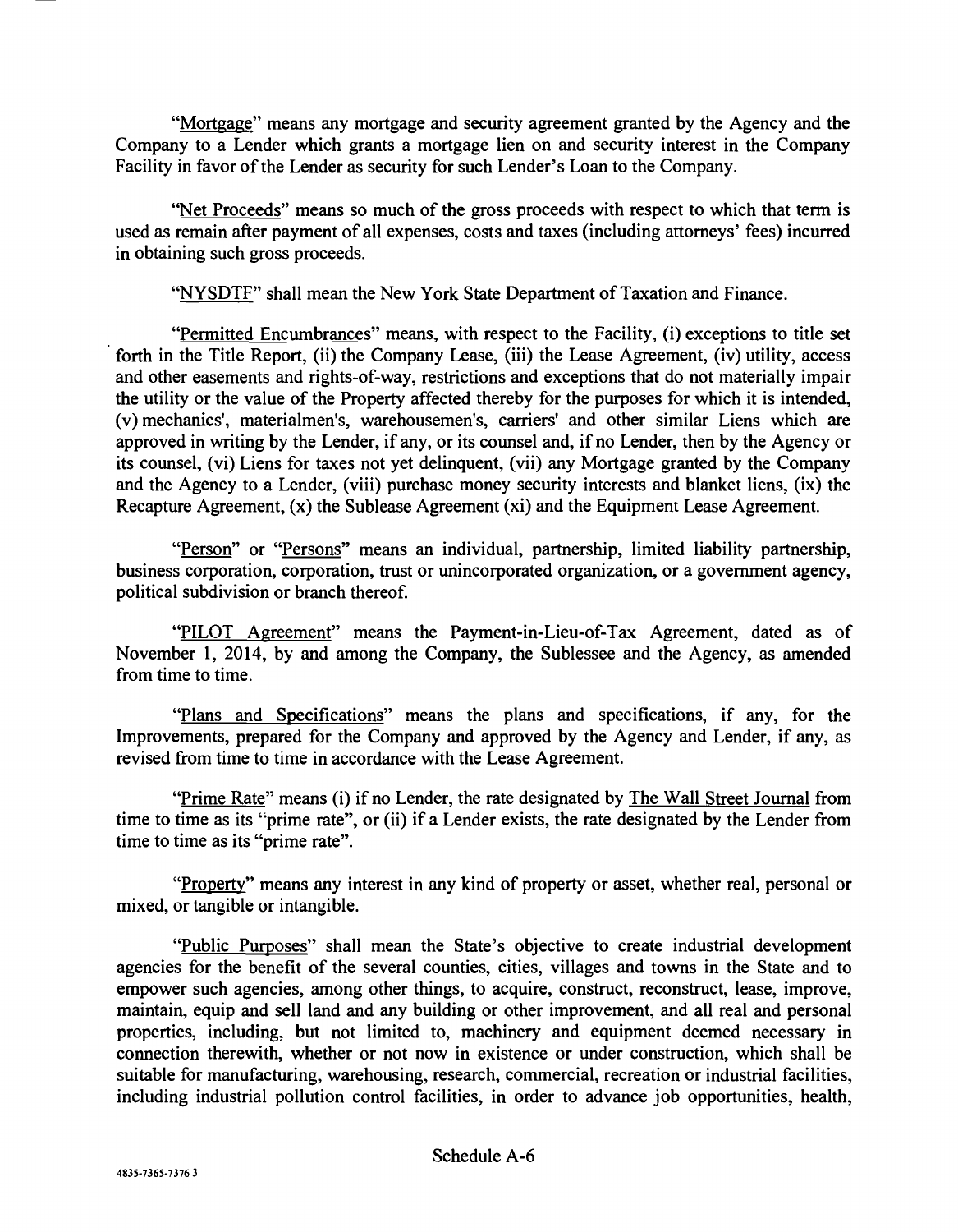general prosperity and the economic welfare of the people of the State and to improve their standard of living.

"Recapture Agreement" means the Recapture Agreement, dated as of November 1, 2014, by and among the Company, the Sublessee and the Agency, as amended from time to time.

"Sales Tax Agent Authorization Letter" shall mean the Sales Tax Agent Authorization Letter, substantially in the form set forth in Exhibit  $E -$  "Form of Sales Tax Agent Authorization Letter" and to be delivered in accordance with Section 4.6(c) of the Lease Agreement or Section 4.4 of the Equipment Lease Agreement.

"Sales Tax Exemption" shall mean an exemption from Sales and Use Taxes resulting from the Agency's participation in the Facility.

"Sales Tax Registry" shall mean the Sales Tax Registry in the form set forth in Exhibit F.

"Sales and Use Taxes" shall mean local and State sales and compensating use taxes and fees imposed pursuant to Article 28 or 28 -A of the New York State Tax Law, as the same may be amended from time to time.

"Schedule of Definitions" means the words and terms set forth in this Schedule of Definitions attached to the Lease Agreement, as the same may be amended from time to time.

"SEQR Act" means the State Environmental Quality Review Act and the regulations thereunder.

"State" means the State of New York.

"State Sales and Use Taxes" shall mean sales and compensating use taxes and fees imposed by Article 28 or 28-A of the New York State Tax Law but excluding such taxes imposed in a city by Section 1107 or 1108 of such Article 28, as the same may be amended from time to time.

"State Sales Tax Savings" shall mean all Sales Tax Exemption savings relating to State Sales and Use Taxes realized by or for the benefit of the Company and the Sublessee, including any savings realized by any Agent, pursuant to this Lease Agreement, the Equipment Lease Agreement and each Sales Tax Agent Authorization Letter issued in connection with the Facility.

"Sublease Agreement" means a certain Sublease Agreement, dated November 19, 2014, by and between the Company, as sublessor, and the Sublessee, as sublessee, as amended from time to time.

"Sublessee" means Browning Extended Stay, LLC, a business corporation, organized and existing under the laws of the State of New York, as sublessee under the Sublease Agreement, and its successors and assigns.

"Sublessee Documents" means the Agency Compliance Agreement, the Sublease Agreement, the Environmental Compliance and Indemnification Agreement, the PILOT